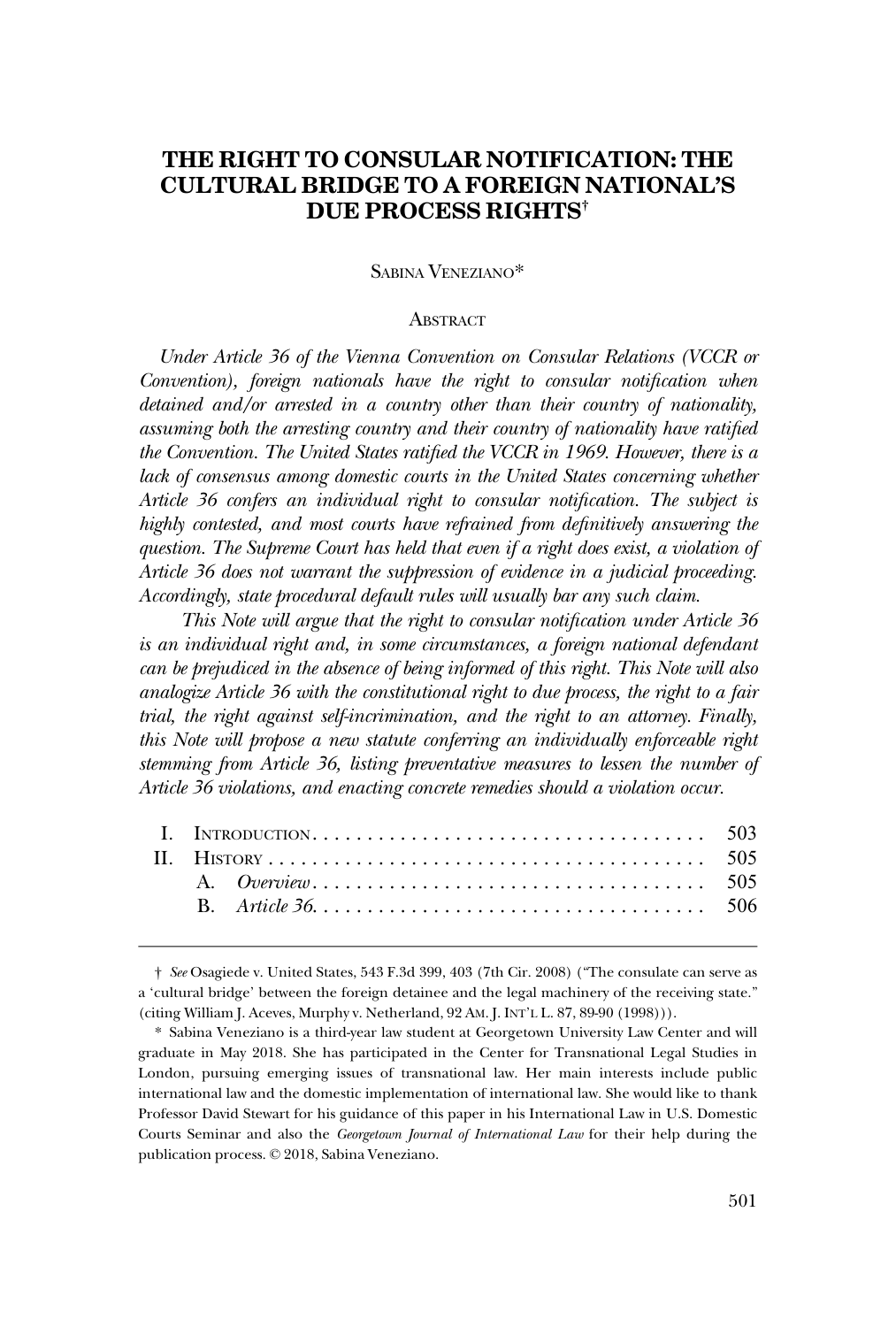| III. |           |                                                                                                | 506 |
|------|-----------|------------------------------------------------------------------------------------------------|-----|
|      | А.        | The Vienna Convention on Consular Relations is a Self-                                         |     |
|      |           | Executing Treaty in the United States                                                          | 506 |
|      | <b>B.</b> | The Vienna Convention on Consular Relations Confers an                                         |     |
|      |           | Individually Enforceable Right                                                                 | 509 |
|      |           | Tools in Interpreting Article 36 of the Vienna<br>1.                                           |     |
|      |           | Convention on Consular Relations                                                               | 509 |
|      |           | Text of the Vienna Convention on Consular<br>a.                                                |     |
|      |           |                                                                                                | 509 |
|      |           | Preamble Interpretation of the Vienna Convention<br>$\mathbf{b}$ .                             |     |
|      |           | on Consular Relations                                                                          | 510 |
|      |           | State Department Interpretation of Vienna<br>c.                                                |     |
|      |           | Convention on Consular Relations                                                               | 512 |
|      |           | <b>Presumption Against Treaties Conferring</b><br>d.                                           |     |
|      |           |                                                                                                | 513 |
|      |           | U.S. Court Interpretation of Article 36<br>2.                                                  | 514 |
|      |           | Supreme Court of the United States and<br>a.                                                   |     |
|      |           |                                                                                                | 514 |
|      |           | U.S. Circuit Courts and Article 36<br>b.                                                       | 515 |
|      |           | U.S. State Courts and Article 36.<br>$\mathsf{C}$ .                                            | 517 |
|      |           | 3.<br>International Interpretation of Article 36                                               | 522 |
|      |           | International Court of Justice and<br>a.                                                       |     |
|      |           | Article $36. \ldots \ldots \ldots$                                                             | 523 |
|      |           | Inter-American Court of Human Rights and Article<br>b.                                         |     |
|      |           |                                                                                                | 525 |
|      |           | European Union and Article 36<br>$\mathbf{C}$ .                                                | 525 |
|      |           | Other Countries and Article 36.<br>d.                                                          | 525 |
|      | C.        | Conclusion of Article 36                                                                       | 526 |
| IV.  |           |                                                                                                | 526 |
|      | А.        | $Prejudice \dots \dots \dots \dots \dots \dots \dots \dots \dots \dots \dots \dots \dots$      | 527 |
|      | <b>B.</b> | $Problems \ldots \ldots \ldots \ldots \ldots \ldots \ldots \ldots \ldots \ldots \ldots \ldots$ | 528 |
|      |           | Suppression of Evidence Problem<br>1.                                                          | 528 |
|      |           | Procedural Default Barriers<br>2.                                                              | 529 |
|      |           | 3.                                                                                             | 531 |
|      |           |                                                                                                | 532 |
| V.   |           |                                                                                                | 534 |
|      | A.        | Preventive Measures                                                                            | 534 |
|      | <b>B.</b> |                                                                                                | 536 |
|      |           | Overview of Proposed Statute<br>1.                                                             | 538 |
|      |           | a.                                                                                             | 538 |
|      |           | Right Against Self-Incrimination<br>i.                                                         | 539 |
|      |           | ii.                                                                                            | 541 |
|      |           |                                                                                                |     |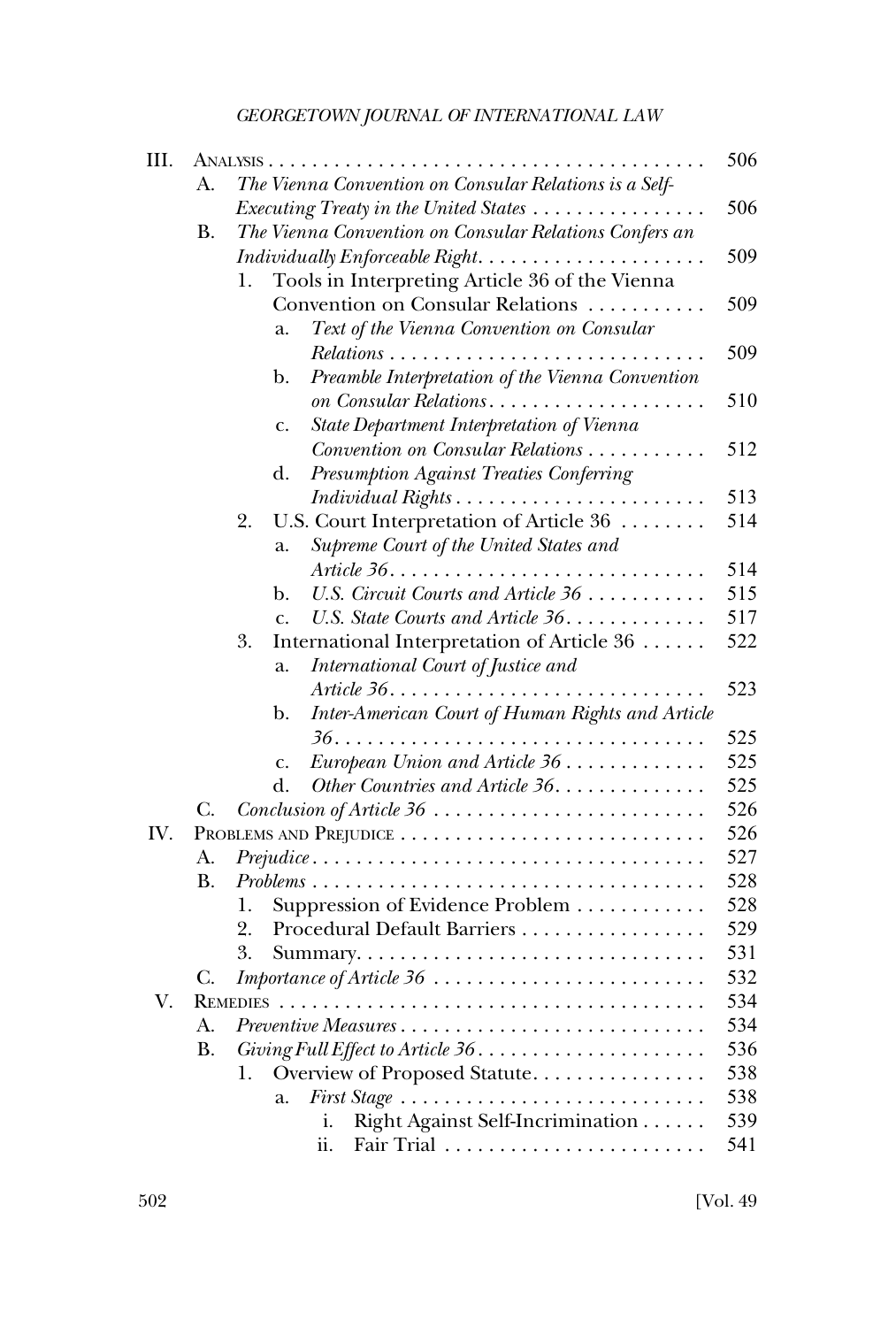<span id="page-2-0"></span>

|    | iii. National and International Practice  542 |     |
|----|-----------------------------------------------|-----|
|    |                                               |     |
| b. |                                               |     |
|    | i. Sixth Amendment of the Constitution . 545  |     |
|    | ii. Non-Application of the Procedural         |     |
|    | Default Rules to Article 36 Claims 546        |     |
|    |                                               | 548 |
|    |                                               |     |

#### I. INTRODUCTION

When citizens of one country travel to another country, they must consider legal concerns such as passport documentation, currency conversion, travel expenses, duty taxes, et cetera. However, one issue that is insufficiently addressed, and likely the most important, is a foreign national's right to contact his or her consulate in case of arrest and/or detention by law enforcement of the foreign state he or she is visiting. Hypothetically, suppose Martin and his sister Tanya travel from their home country, San Marquette, $<sup>1</sup>$  to the United States for a vacation in</sup> New York City. Martin speaks fluent English, while Tanya speaks only broken English. While waiting for their tour bus to arrive outside their hotel, Martin sees a man harassing his sister and grabbing her wrist. Martin shoves the man backwards and tells him to leave. When the man advances, Martin shoves him again and the man stumbles over the curb, right into oncoming traffic, and is killed. Martin is arrested by the NYPD and later charged with murder after several witnesses attest that they saw Martin and the victim arguing. Martin is read his Miranda Rights, but not told of his right to contact the San Marquette consulate in New York.

After a few hours of being held in police custody, Martin is confused by the police officers' questioning and, though he understands English, a little overwhelmed by U.S. police procedure, including its laws and customs. Martin finally confesses to shoving the man and being the initial aggressor, though he does not understand what that term means. In San Marquette, the defense of others is not a defense to murder, so Martin does not say anything about protecting his sister as being the reason for actions. Further, Martin does not want the police to talk to his sister, as police officers in San Marquette are known for distorting facts during interviews. Martin is indicted, tried, and convicted of second degree manslaughter. While Martin is in prison, Tanya

<sup>1.</sup> Please note that a fictitious country is being used for this hypothetical.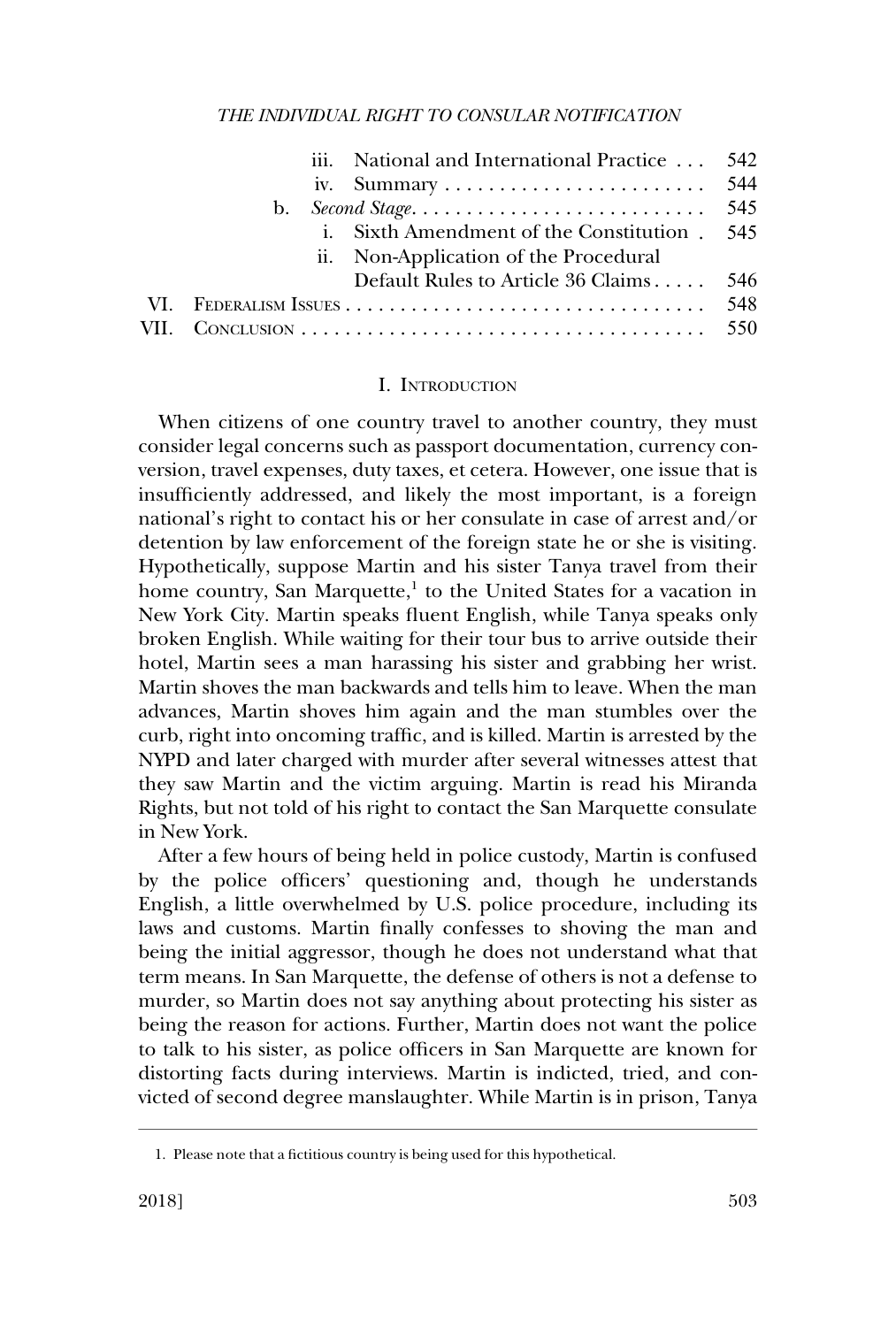learns of her brother's right to contact the San Marquette consulate, which the police neglected to tell him.<sup>2</sup>

Did Martin have a right to be informed of his right to contact the consulate? What was the effect of the failure to notify Martin of his rights in U.S. domestic courts? And is the failure to provide this right a reason for setting aside his conviction? Article 36 of the Vienna Convention on Consular Relations provides for the right to consular notification.3 Under this Convention, and assuming San Marquette is a party to this treaty, the police officers were obligated to inform Martin of this right after they arrested him. However, the United States, a party to this Convention, has been criticized by the international community for consistently failing to uphold its obligation of consular notification for foreign nationals arrested while in the United States.<sup>4</sup>

This Note will discuss whether an enforceable right exists under the Vienna Convention, and if so, the ramifications, if any, of a failure to adhere to that right are examined. First, the history and general overview of Article 36 of the Vienna Convention on Consular Relations will be discussed. Then, the Note will analyze the reasoning behind why Article 36 confers the right to consular notification on individuals by looking at treaty text and the VCCR preamble and preparatory works. It evaluates the holdings of U.S. domestic courts, including the U.S.

- 1. With a view to facilitating the exercise of consular functions relating to nationals of the sending State: . . .
	- b) if he so requests, the competent authorities of the receiving State shall, without delay, inform the consular post of the sending State if, within its consular district, a national of that State is arrested or committed to prison or to custody pending trial or is detained in any other manner. Any communication addressed to the consular post by the person arrested, in prison, custody or detention shall be forwarded by the said authorities without delay. The said authorities shall inform the person concerned without delay of his rights under this subparagraph; . . .
- 2. The rights referred to in paragraph 1 of this article shall be exercised in conformity with the laws and regulations of the receiving State, subject to the proviso, however, that the said laws and regulations must enable full effect to be given to the purposes for which the rights accorded under this article are intended. *Id*.

4. Rebecca E. Woodman, *International Miranda? Article 36 of the Vienna Convention on Consular Relations*, 70 J. KAN. B. ASS'N. 41, 42 (2001) (noting that the United States' lack of enforcement of Article 36 has been criticized by other nations, most particularly concerning foreign nationals who received the death penalty and those executed despite orders from the ICJ to stay those executions while suits brought against the United States by other nations were still pending in court).

<sup>2.</sup> *See* Yury A. Kolesnikov, *Meddling with the Vienna Convention on Consular Relations: The Dilemma and Proposed Statutory Solutions*, 40 MCGEORGE L. REV. 179, 180-81 (2009) (describing a similar, basic fact pattern).

<sup>3.</sup> Vienna Convention on Consular Relations art. 36, Apr. 24, 1963, 21 U.S.T. 77, 596 U.N.T.S. 261 [hereinafter VCCR].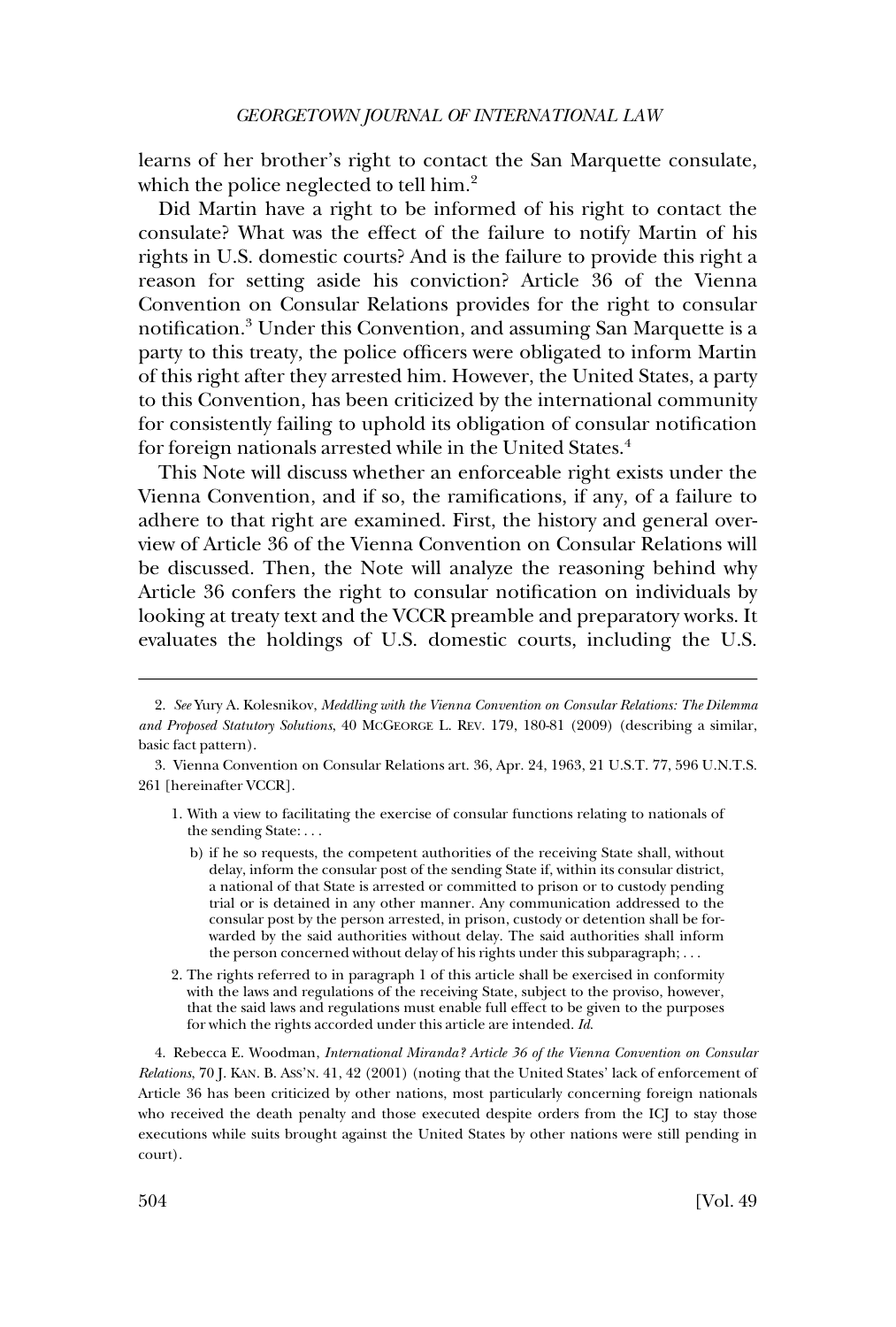<span id="page-4-0"></span>Supreme Court, the circuit courts, and the state courts as well as international courts and the interpretation of Article 36 by other countries. Next, the problems U.S. courts have faced enacting remedies will be discussed. Then, this paper presents a proposed statute to remedy an Article 36 violation, followed with other solutions that will help aid in lessening the violations in the United States.<sup>5</sup> Lastly, the Note will address international relations and federalism concerns. International relations concerns arise with issues involving lack of consular notification because the United States is arresting, judging, and convicting nationals of another country. Federalism is also addressed because the proposed statute to remedy Article 36 violations will be criticized as disrupting the balance between state and federal governments.

### II. HISTORY

## A. *Overview*

The Vienna Convention on Consular Relations (hereinafter VCCR) is a multilateral treaty that has been ratified by 179 countries as of March 3,  $2017<sup>6</sup>$  Its main purpose is to codify the long-standing practice of consular relations between different nations.7 The United States

6. VCCR, *supra* note 3.

This paper does not address foreign nationals who are citizens of both a foreign country and 5. the United States, as it goes beyond the scope of this research project. However, per a 2001 telegram to all U.S. diplomatic and consular posts, the State Department stated that "consular notification is not required by treaty if the U.S. citizen is also a citizen of the country in which the arrest occurred." *7. U.S. Dep't of State telegram to all U.S. diplomatic and consular posts abroad concerning consular assistance for American nationals arrested abroad*, U.S. DEP'T STATE (Jan. 1, 2001), [https://www.state.gov/s/l/16139.htm.](https://www.state.gov/s/l/16139.htm) However, it is also the policy of the State Department to "intervene on behalf of all Americans, and make representations on their behalf, regardless of dual national status." *Id*. This policy is the best option. Whether a person is a national of one or two countries, that does not make either citizenship any less valuable to each country. However, in the United States, should an arrestee be both an U.S. citizen and a citizen of a foreign country, it might be very difficult for law enforcement to administer consular notification. In most situations, there probably will not be prejudice. However, suppose Martin, for example, was born in the United States, but moved to San Marquette with his family two years after his birth. He became a citizen of San Marquette through his father, because Martin's father was a national of San Marquette. On return to the United States thirty years later, assume Martin was arrested for a being involved in the situation explained in the Introduction of this paper. While a U.S. citizen, Martin is oblivious to U.S. law and customs and will most likely make the same mistakes without the aid of his consular officer. Thus, consular notification may still be necessary in some circumstances (though probably fact-intensive). But the line of prejudice will be much more difficult to draw.

<sup>7.</sup> J. WILLIAM FULBRIGHT, VIENNA CONVENTION ON CONSULAR RELATIONS, S. EXEC. DOC. 91-9, at 1 (1969) [hereinafter VCCR Senate Documents].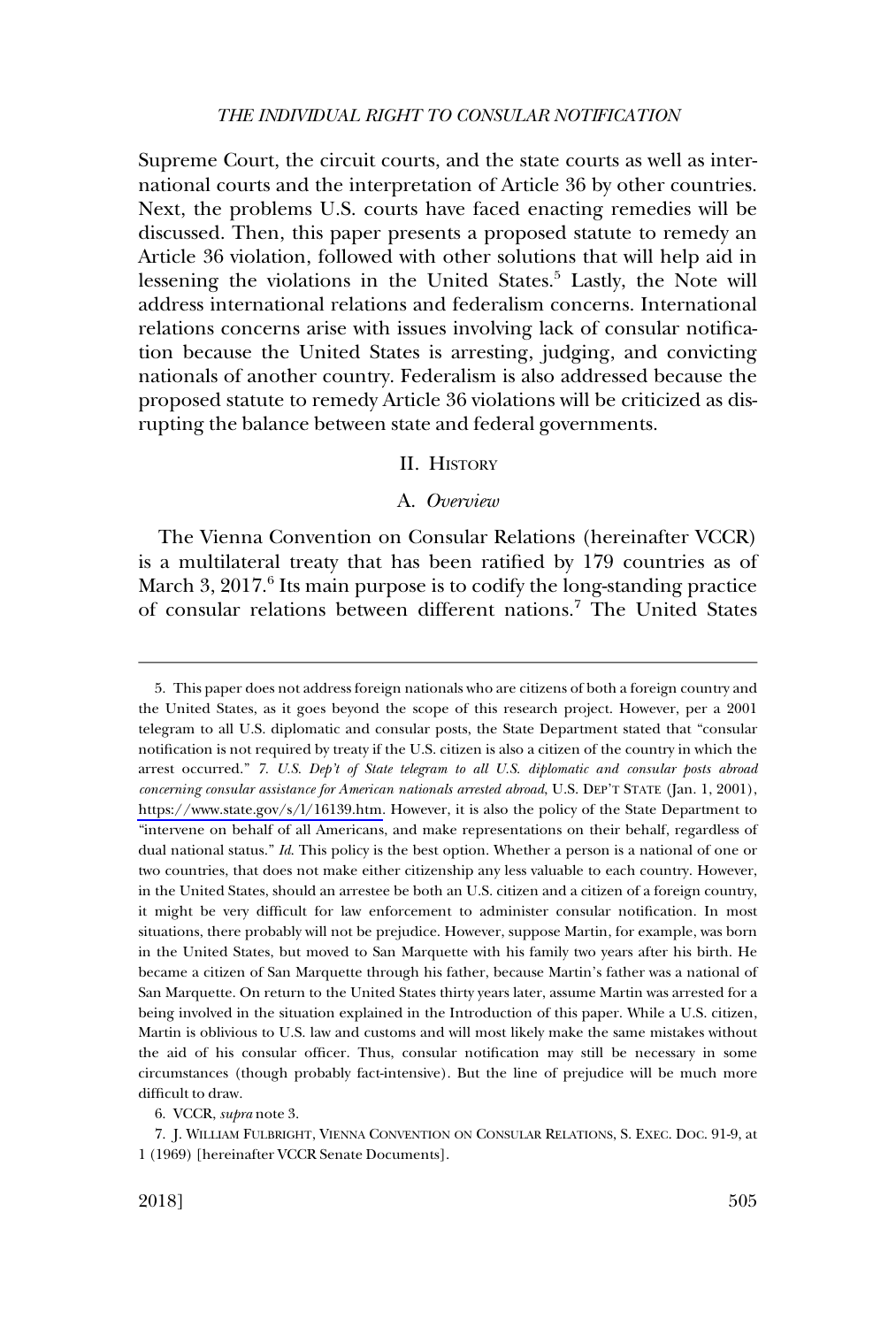<span id="page-5-0"></span>ratified the treaty in 1969.<sup>8</sup> This Note will discuss the status of this treaty in accordance with U.S. law as well as whether Article 36 of the VCCR is enforceable in U.S. domestic courts.

## B. *Article 36*

Article 36 of the VCCR imposes an obligation on a state party to the treaty regarding the detention or arrest of a foreign national whose state of nationality is also a party to the treaty.<sup>9</sup> Article 36 states that foreign nationals arrested or detained in one state (receiving state) may contact the consulate of their state (sending state), and the receiving state must notify the consulate "without delay."10 Additionally, the authorities of the receiving state are obligated to inform the foreign national of this right. $^{11}$ 

The question that confounds U.S. domestic courts is whether this provision in the VCCR creates an individual right that can be judicially enforced by U.S. courts, and if so, what is the appropriate remedy. On the international level, the International Court of Justice has found the United States to have violated this treaty by not informing foreign nationals of their right to consular notification and has ordered the United States to provide review and reconsideration.<sup>12</sup> At the national level, U.S. courts are in harmony only with their level of confusion. The United States Supreme Court has refused to address the issue of whether Article 36 creates an enforceable right and the circuit courts are not in agreement.<sup>13</sup> This Note will argue for the recognition of an enforceable right and promote a proposed statute that will remedy a violation of that right.

### III. ANALYSIS

## A. *The Vienna Convention on Consular Relations is a Self-Executing Treaty in the United States*

For Article 36 to confer an individual right in U.S. law, the VCCR must be either self-executing on each state in the United States or

<sup>8.</sup> Woodman, *supra* note 4 at 42.

<sup>9.</sup> VCCR, *supra* note 3.

<sup>10.</sup> *Id*.

<sup>11.</sup> *Id*.

<sup>12.</sup> *See* Case Concerning Avena and Other Mexican Nationals (Mex. v. U.S.), Judgment, 2004 I. C.J. 12 (Mar. 31) [hereinafter *Avena*]; LaGrand Case (Ger. v. U.S.), Judgment, 2001 I.C.J. 466 (June 27) [hereinafter *LaGrand*].

<sup>13.</sup> Woodman, *supra* note 4, at 43.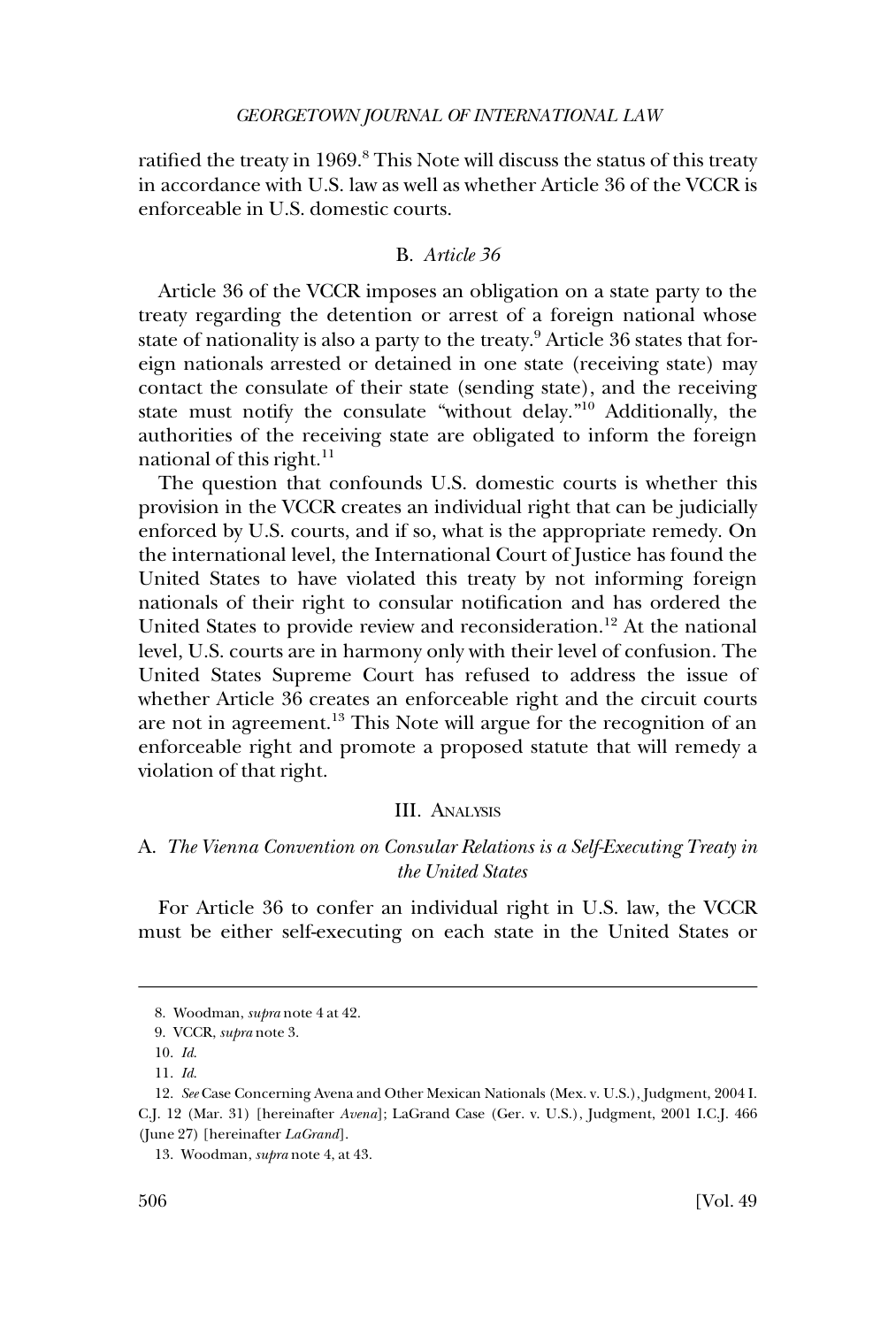implemented by Congress via a statute. The U.S. Constitution declares treaties as the "supreme law of the land."14 However, Justice Marshall in *Foster v. Neilson* articulated the distinction between two types of treaties: self-executing treaties and non-self-executing treaties.15 A self-executing treaty is one that "operates of itself without the aid of any legislative provision"16 and it is enforceable as law in domestic courts. A self-executing treaty carries the same weight as a federal statute.<sup>17</sup> On the other hand, a non-self-executing treaty has no domestic effect and "can only be enforced pursuant to legislation to carry them into effect."18

Unless decided by the President and the Senate during the "advice and consent" stage of ratification of a treaty, $19$  to determine if a treaty has domestic effect as a self-executing treaty, courts normally interpret a treaty the same way it would interpret a statute: by looking at the text.<sup>20</sup> However, the text of the VCCR does not reveal the intent of the treaty drafters, so one must look to the circumstances surrounding the treaty's execution or the reason it was ratified.<sup>21</sup>

Absent the view of the political branches, courts look to the negotiations of the drafting history of the treaty and the understanding of the treaty after ratification to aid in interpretation.<sup>22</sup> During the Senate meeting of the 91<sup>st</sup> Congress regarding the issue of the United States becoming a party to the VCCR, the treaty was recognized as self-executing and that it

14. U.S. CONST. art. VI, § 2. "This Constitution, and the laws of the United States which shall be made in pursuance thereof; and all treaties made, or which shall be made, under the authority of the United States, shall be the supreme law of the land; and the judges in every state shall be bound thereby, anything in the Constitution or laws of any State to the contrary notwithstanding." *Id*.

15. Foster v. Neilson, 27 U.S. 253, 314 (1829), *overruled on other grounds* by United States v. Percheman, 32 U.S. 51 (1833).

16. Medellin v. Texas, 552 U.S. 491, 504 (2008) (quoting *Foster*, 27 U.S. at 314).

18. *Id*. (quoting Whitney v. Robertson, 124 U.S. 190, 194 (1888)).

19. U.S CONST. art II, § 2 ("He [The President] shall have Power, by and with the Advice and Consent of the Senate, to make Treaties. . .").

20. *Medellin*, 552 U.S. at 506.

21. State v. Reyes, 1999 Del. Super LEXIS 353, at \*9 (Del. Super. Ct. Aug. 17, 1999) (stating when the language of a treaty is uncertain, look to the "circumstances surrounding its execution"); *see also* RESTATEMENT (THIRD) OF FOREIGN RELATIONS LAW §111 cmt. h (AM. LAW INST. 1987) (explaining the notion that absent an intent, the United States decides how to carry out its international obligations under a treaty).

22. *Medellin*, 552 U.S. at 507.

<sup>17.</sup> *Foster*, 27 U.S. at 314.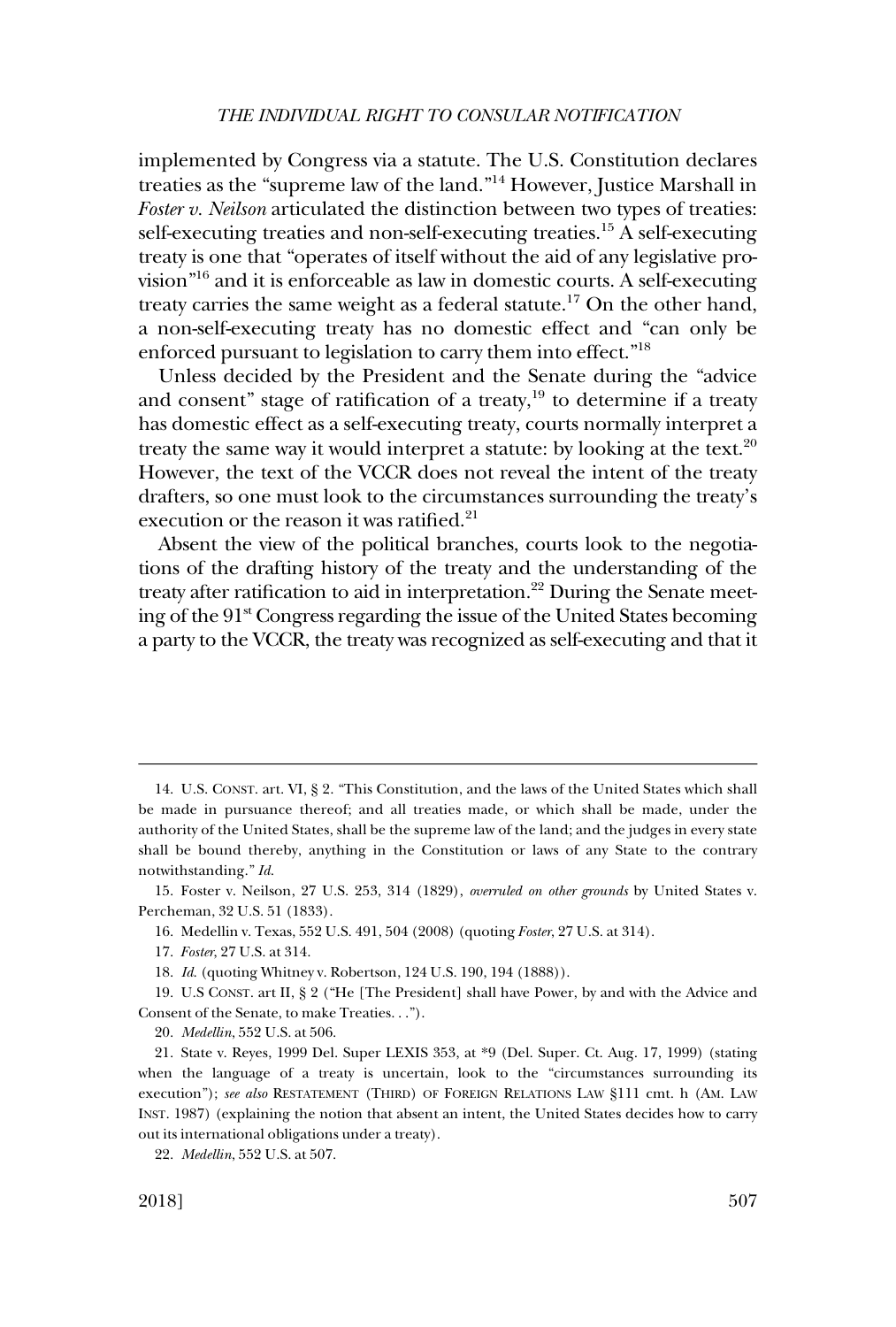needed no further legislation to be implemented domestically.<sup>23</sup> Thus, from the moment of ratification, the VCCR was deemed to bind the United States domestically as a self-executing treaty. Therefore, the VCCR is directly applicable to the states and holds the same status as a federal statute.

However, it is noteworthy that one court—the Arkansas Court of Appeals—has misinterpreted the decision in the *Medellin* case as stating that the Vienna Convention on Consular Relations was not self-executing by confusing the difference between the VCCR and the Optional Protocol.24 In *Gikonyo*, the Arkansas Court of Appeals relied on *Medellin*, holding that treaties are not domestic law unless Congress enacts legislation or the treaty itself was understood as self-executing when it was ratified.<sup>25</sup> The Arkansas Court concluded that it did not need to address the question of whether the defendant was detained as defined in Article 36 because, in accordance with *Medellin*, the VCCR was "not domestically enforceable,"26 which is an incorrect interpretation of *Medellin*.

This court misinterpreted the *Medellin* decision because the court confused the difference between Article 36 of the VCCR and the enforcement of ICJ judgments via the Optional Protocol. In *Medellin*, the U.S. Supreme Court held that the Optional Protocol (including the ICJ decisions, which included *Avena*, stating that Article 36 of the VCCR conferred individually enforceable rights<sup>27</sup>) was non-self-executing and not binding on the state courts.28 The Court in *Medellin* did not rule that the VCCR as a treaty was non-self-executing. Thus, the Arkansas court erroneously held that Article 36 is not domestically enforceable.

The Supreme Court did state that even though an ICJ judgment is not enforceable in domestic courts without implementing legislation, the underlying treaty (here the VCCR) may still be domestically enforceable.29 Thus, there is no correct ruling in *Medellin* that holds that Article 36 of the VCCR is not domestically enforceable. Further, as

<sup>23.</sup> VCCR Senate Documents, *supra* note 7, at 5 (J. Edward Lyerly, the Deputy Legal Adviser for Administration noting that "The Convention is considered entirely self-executive and does not require any implementing or contemplating legislation.").

<sup>24.</sup> *See* Gikonyo v. State, 283 S.W.3d 631, 636 (Ark. Ct. App. 2008) (citing Medellin v. Texas, 552 U.S. 491, 504-05 (2008)).

<sup>25.</sup> *Id*.

<sup>26.</sup> *Id*.

<sup>27.</sup> *See Avena*, 2004 I.C.J. at ¶ 153.

<sup>28.</sup> Medellin v. Texas, 552 U.S. 491, 511-13, 519 (2008).

<sup>29.</sup> *Id*. at 519-20.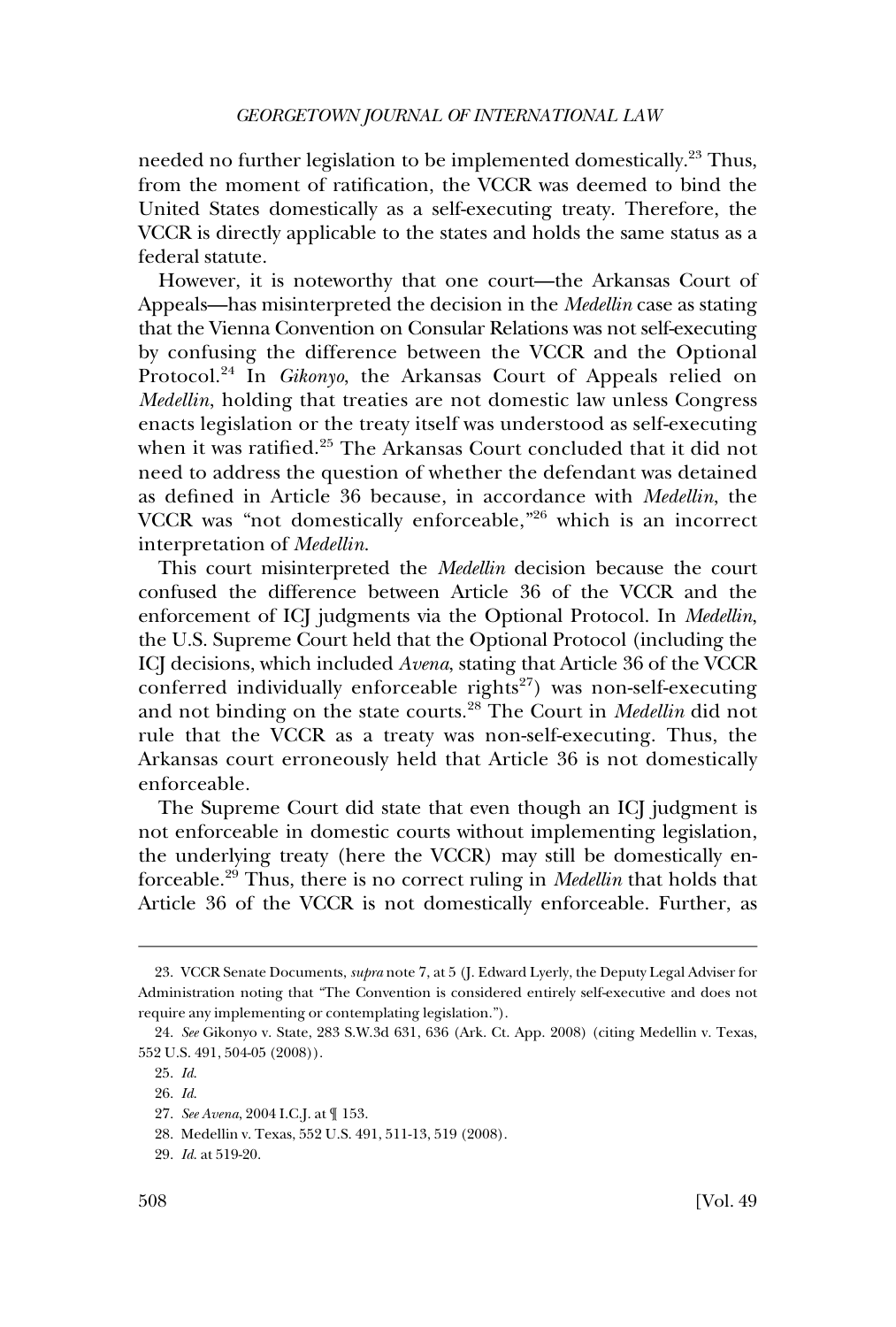<span id="page-8-0"></span>explained in the above section, when the Senate ratified the VCCR, it understood the treaty to be self-executing, and thus did not need any further congressional legislation. Thus, the Arkansas court's refusal to further analyze if the defendant was "detained at the time his statement was made" because the "VCCR is not domestically enforceable" was incorrect.30 The court should have further analyzed the case and made its decision on what side of the split it would take regarding Article 36 interpretation.

## B. *The Vienna Convention on Consular Relations Confers an Individually Enforceable Right*

However, although the VCCR is self-executing, the question remains as to whether an individual has a right that can be individually enforced. Whether the VCCR creates an individually enforceable right has been a question that currently has a circuit split. Arguments exist on both sides, but this paper argues that an individually enforceable right exists.

1. Tools in Interpreting Article 36 of the Vienna Convention on Consular Relations

This section will explain why Article 36 of the VCCR confers an individual right based on the treaty interpretation. First, the text of the VCCR will be analyzed, and it will be explained why the text itself confers the individual right of consular notification. Next, the Preamble of the VCCR and the preparatory works will be analyzed with Article 36 to show that Article 36 should be interpreted to confer individual rights and that the state delegates when negotiating the VCCR meant for that to be the interpretation. Third, the view of the U.S. State Department's interpretation of the VCCR will be explained and show that courts do not always follow the opinion of the Executive Branch. Lastly, the presumption against treaties conferring rights on individuals will be examined and show that the United States does have a history of interpreting treaties to confer rights on individuals.

### a. *Text of the Vienna Convention on Consular Relations*

The interpretation of a treaty begins with an examination of the text. $31$  Article 36(b) of the VCCR does specifically mention individuals,

<sup>30.</sup> Gikonyo v. State, 283 S.W.3d 631, 636 (Ark. Ct. App. 2008).

<sup>31.</sup> *Medellin*, 552 U.S. at 506-07 (citing Air France v. Saks, 470 U.S. 392, 396-97 (1985)); *see also*  United States v. Alvarez-Machain, 504 U.S. 655, 663 (1992) ("In construing a treaty, as in construing a statute, we first look to its terms to define its meaning.").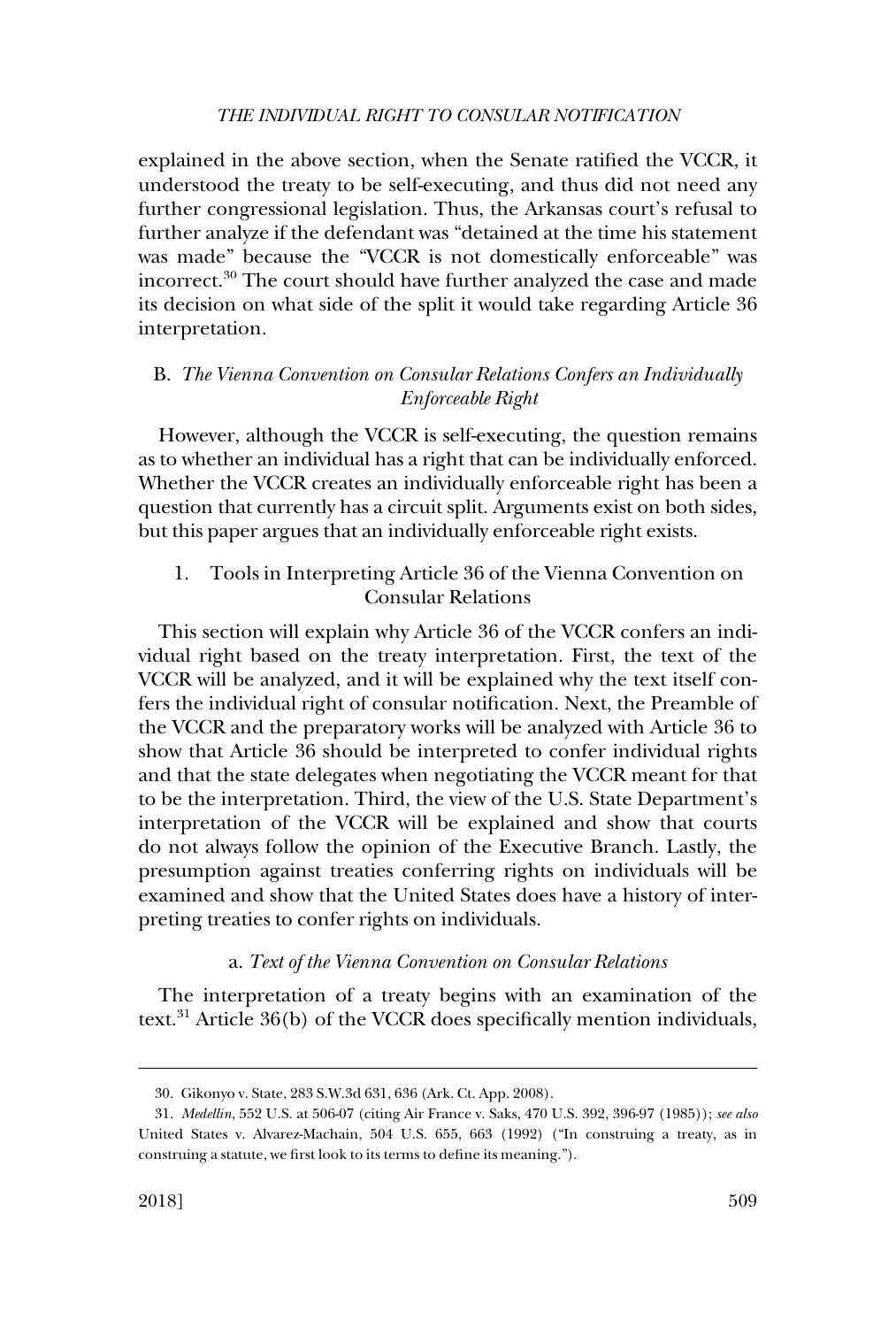### *GEORGETOWN JOURNAL OF INTERNATIONAL LAW*

<span id="page-9-0"></span>stating that the authorities of the receiving state shall contact the consulate of the sending state if one of its sending state's nationals is arrested or in custody, or if the individual (foreign national) asks. $32$ Further, Article 36(b) states that the authorities of the receiving state "shall inform the person [in custody] concerned without delay" of *his rights* under this paragraph."33 Thus, the text of the VCCR itself explicitly identifies the ability of a foreign national to contact his or her consulate when in custody of the authorities of another state as "a right."

## b. *Preamble Interpretation of the Vienna Convention on Consular Relations*

The purpose of the VCCR was to promote friendly relations of states and peace among them, as stated in the Preamble.<sup>34</sup> The Preamble further states that the purposes of the treaty were "not to benefit individuals," but only to promote efficient performance of consular relations.<sup>35</sup> Many U.S. courts have held this to be one reason for not finding an enforceable right in Article 36.36 However, with regards to treaty interpretation, the Vienna Convention on the Law of Treaties (VCLT) governs.37 Article 31 of the VCLT declares that a treaty is first interpreted by the original meaning of its terms.<sup>38</sup> In the original words of Article 36, as explained above, Article 36(b) intends to confer individual rights

*The States Parties to the present Convention*, . . .

*Having in mind* the Purposes and Principles of the Charter of the United Nations concerning the sovereign equality of States, the maintenance of international peace and security, and the promotion of friendly relations among nations,

*Considering* that the United Nations Conference on Diplomatic Intercourse and Immunities adopted the Vienna Convention on Diplomatic Relations which was opened for signature on 18 April 1961,

*Believing* that an international convention on consular relations, privileges and immunities would also contribute to the development of friendly relations among nations, irrespective of their differing constitutional and social systems, . . . *Id*.

35. *Id*.

36. *See* United States v. Martinez-Rodriguez, 33 P.3d 267, 272 (N.M. 2001); *see also* United States v. Emuegbunam, 268 F.3d 377, 392 (6th Cir. 2001) ("[T]he preamble to the Vienna Convention expressly disclaims the creation of individual rights . . .").

37. LORI FISHER DAMROSCH & SEAN D. MURPHY, INTERNATIONAL LAW: CASES AND MATERIALS (6th ed. 2014) (noting that although not ratified by the United States, the Executive Branch recognizes the VCLT as the authoritative guide to current treaty law and practice (citing S. EXEC. DOC. NO. L. 92-1 (1971))).

38. Vienna Convention on the Law of Treaties art. 31, Jan. 27, 1980, 1155 U.N.T.S. 331.

<sup>32.</sup> *See* VCCR, *supra* note 3, art. 36(1)(b).

<sup>33.</sup> *Id*. (emphasis added).

<sup>34.</sup> VCCR, *supra* note 3, pmbl.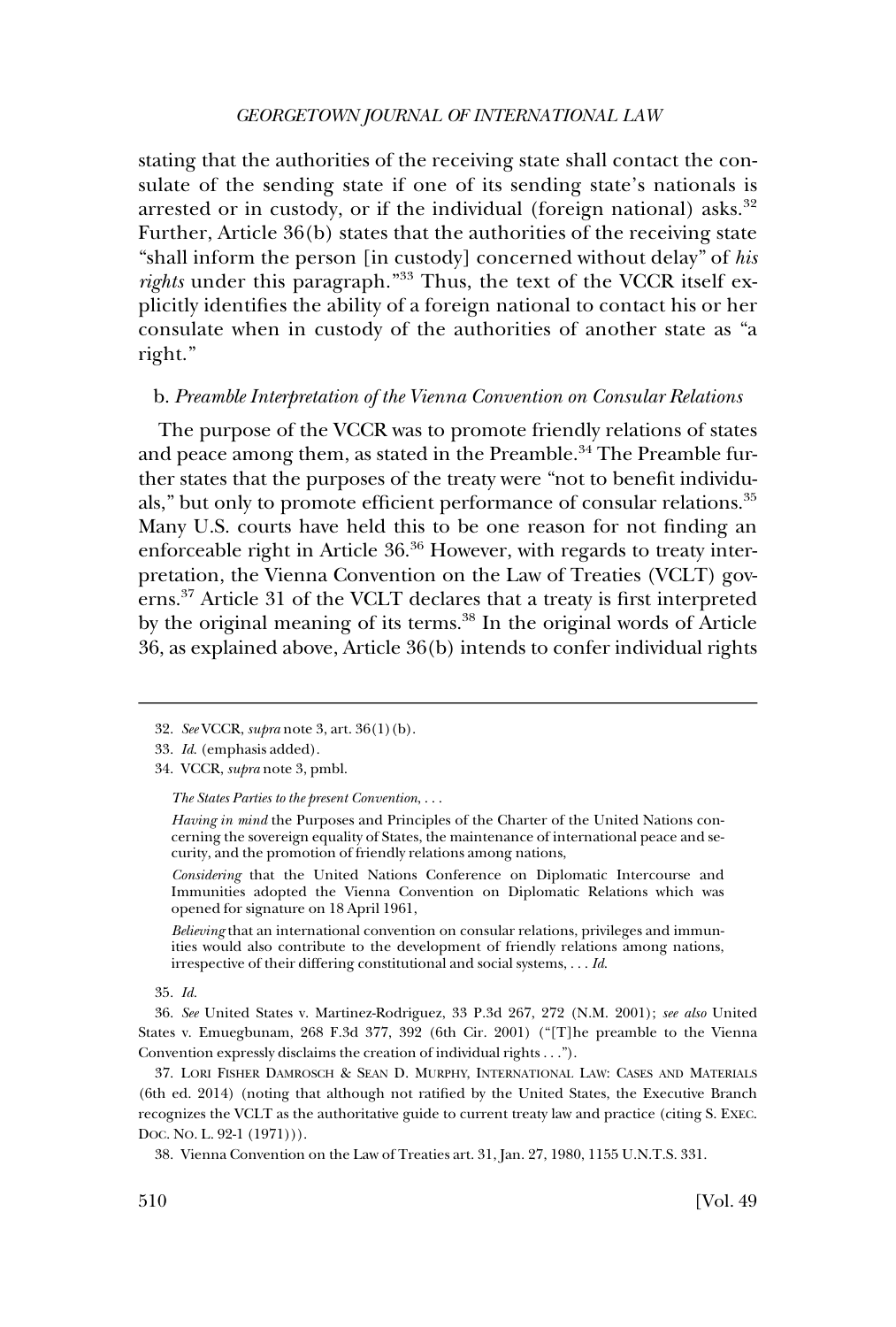to a detained foreign national, in a country that is party to the VCCR.<sup>39</sup> However, under VCLT, Article 31(2), the purpose of the treaty is included in the interpretation.40 Recognizing an individual right of consular notification would promote the purpose of promoting friendly relations, so interpreting Article 36 as conferring a right of consular notification on an individual does not go against the purpose in the Preamble. However, a contradiction of this above recognition can be said to exist in the treaty because another part of the Preamble states that the purpose of the treaty was not to give individual rights. But the Preamble does not even have to be examined because courts have held not to include the Preamble in the interpretation of the treaty when the text is perfectly clear.41 And here, it clearly refers to rights of foreign nationals.

Further, even if it can be said that the VCCR is ambiguous as to the creation of individual rights, the framers of the VCLT also drafted Article 32 (of the VCLT), which states that there are other means of interpreting a treaty when Article 31 leaves the meaning ambiguous. $42$ Under Article 32, the preparatory work of the treaty would be

- 1. A treaty shall be interpreted in good faith in accordance with the ordinary meaning to be given to the terms of the treaty in their context and in the light of its object and purpose.
- 2. The context for the purpose of the interpretation of a treaty shall comprise, in addition to the text, including its preamble and annexes . . *Id*.

39. Article 36 confers a right to individuals in countries who have implemented the VCCR in accordance with their country's process of implementing treaties, whether it be automatically implemented or via legislation. *See* JOHN QUIGLEY, WILLIAM J. ACEVES & S. ADELE SHANK, THE LAW OF CONSULAR ACCESS: A DOCUMENTARY GUIDE 111 (2010) (treaty obligations of the Netherlands and Germany enter domestic law automatically without any need for legislation.). *But see id*. at 111-13 (offering an excerpt of the legislation enacted in the United Kingdom, Ireland, and Australia to implement Article 36 domestically).

40. Vienna Convention on the Law of Treaties, *supra* note 38, art. 31(2).

41. *See* Whitman v. Amer. Trucking Ass'ns, Inc., 53 U.S. 457, 483 (2001) (holding it inappropriate to look at the title of a section if the text is clear); *see also Jogi v. Voges*, 480 F.3d 822, 834 (7th Cir. 2007) ("It is a mistake to allow general language of a preamble to create an ambiguity in specific statutory or treaty text were none exists. Courts should only look to materials like preambles and titles only if the text of the instrument is ambiguous.").

42. Vienna Convention on the Law of Treaties, *supra* note 38, art. 32.

#### Article 32. SUPPLEMENTARY MEANS OF INTERPRETATION

Recourse may be had to supplementary means of interpretation, including the preparatory work of the treaty and the circumstances of its conclusion, in order to confirm the meaning resulting from the application of article 31, or to determine the meaning when the interpretation according to article 31:

- (a) Leaves the meaning ambiguous or obscure; or
- (b) Leads to a result which is manifestly absurd or unreasonable.

2018] 511

*Id*.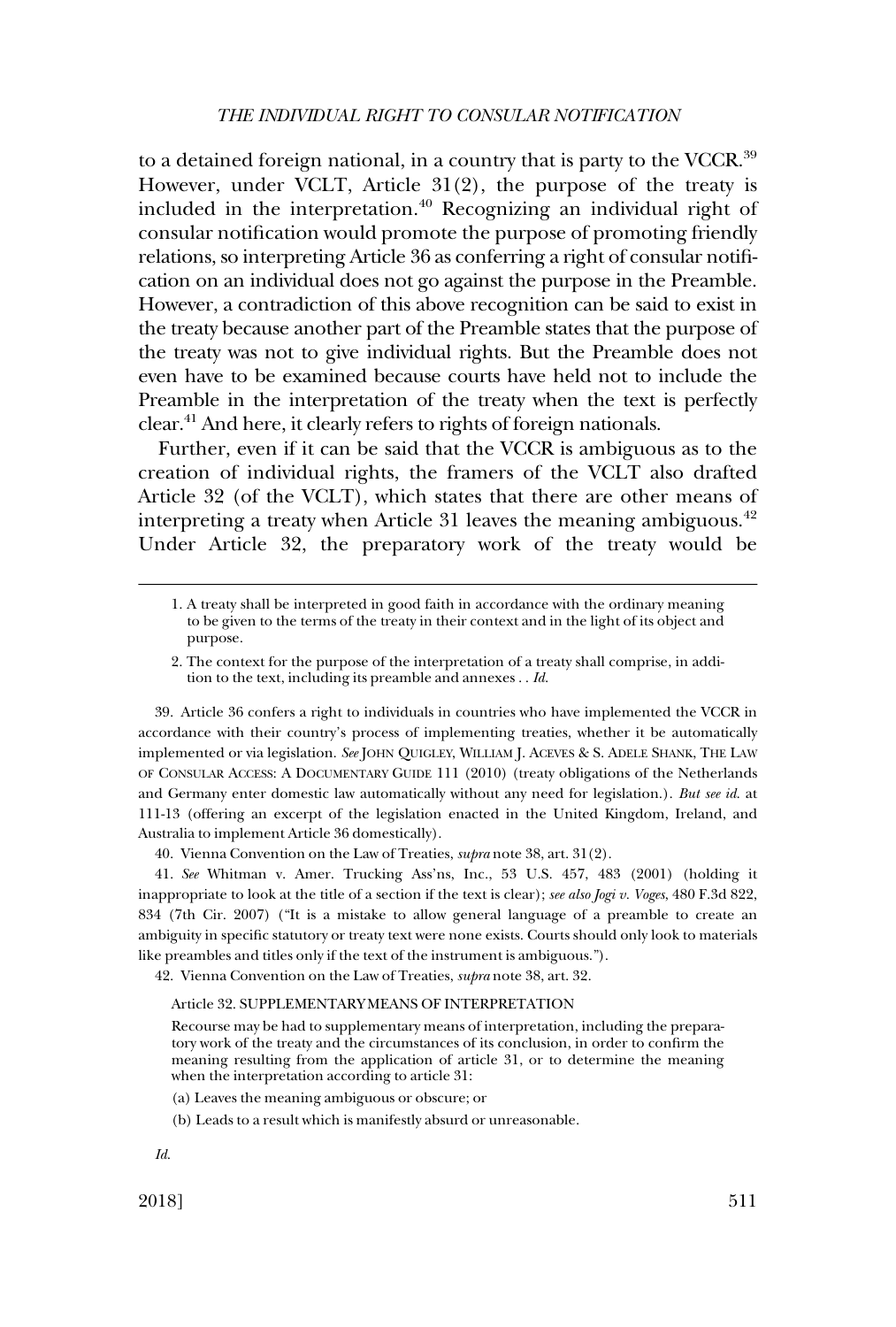### *GEORGETOWN JOURNAL OF INTERNATIONAL LAW*

<span id="page-11-0"></span>examined to determine the meaning of Article 36 of the VCCR. At the Convention Conference, when the state delegates were still negotiating the proper language of Article 36, the United States delegate suggested that the consular notification be made at the request of the foreign national in order "to protect the *rights of the national concerned*."43 At the time of treaty notification, the United States recognized that Article 36 conferred rights to individuals, as did many other state delegates.<sup>44</sup> This recognition by the United States and several other nations<sup>45</sup> that consular notification was a right of the foreign national strengthens and makes more plausible the interpretation that Article 36 confers individual rights.

## c. *State Department Interpretation of Vienna Convention on Consular Relations*

Lastly, when courts interpret treaties, they tend to give "great weight" to the Executive's interpretation of a treaty.46 The State Department's view is that the VCCR did not create individual rights.47 However, the Executive's interpretation is not always dispositive for the courts.<sup>48</sup> When the Executive's interpretation is incorrect, courts do not follow the advice of the Executive Branch. In *Hamdan v. Rumsfeld*, the Supreme Court of the United States noted that the Government's interpretation of the meaning of "conflict not of an international character" in Common Article 3 of the Geneva Conventions was erroneous.<sup>49</sup> The Supreme Court instead interpreted Common Article 3 itself to find that "conflict of an international nature" referred to a conflict not between nations, and thus, the conflict with al Qaeda fell under Common Article 3.<sup>50</sup> Thus, the Supreme Court overruled the lower court's

<sup>43.</sup> *See* Report of the United States Delegation to the United Nations Conference on Consular Relations, Vienna, Austria, Mar. 4 to Apr. 22, 1963, *reprinted in* S. EXEC. DOC. NO. E, at 337 (1963) [hereinafter Report of the United States] (emphasis added).

<sup>44.</sup> *Id*. (explaining the viewpoints of delegates from the UK, Australia, (former) Soviet Union, Tunisia, Greek, Congo, Korea, Spanish, French, German, Brazil, Kuwait, Venezuela, New Zealand, and Ecuador); *see also* United States v. Li, 206 F.3d 56, 73-74 (1st Cir. 2000) (Torruella, C.J., concurring and dissenting).

<sup>45.</sup> For a list of other nations that recognized that Article 36 confers individual rights, *see*  Report of the United States, *supra* note 43.

<sup>46.</sup> *See Li*, 206 F.3d at 63-65 (explaining that the State Department's view that treaties do not create rights and that that stance needs to be given weight by the courts).

<sup>47.</sup> *Id*. at 63.

<sup>48.</sup> RESTATEMENT (FOURTH) OF FOREIGN RELATIONS LAW § 106 cmt. g (AM. LAW INST., Tentative Draft No. 2, 2016).

<sup>49.</sup> Hamdan v. Rumsfeld, 548 U.S. 557, 630-631 (2006).

<sup>50.</sup> *Id*.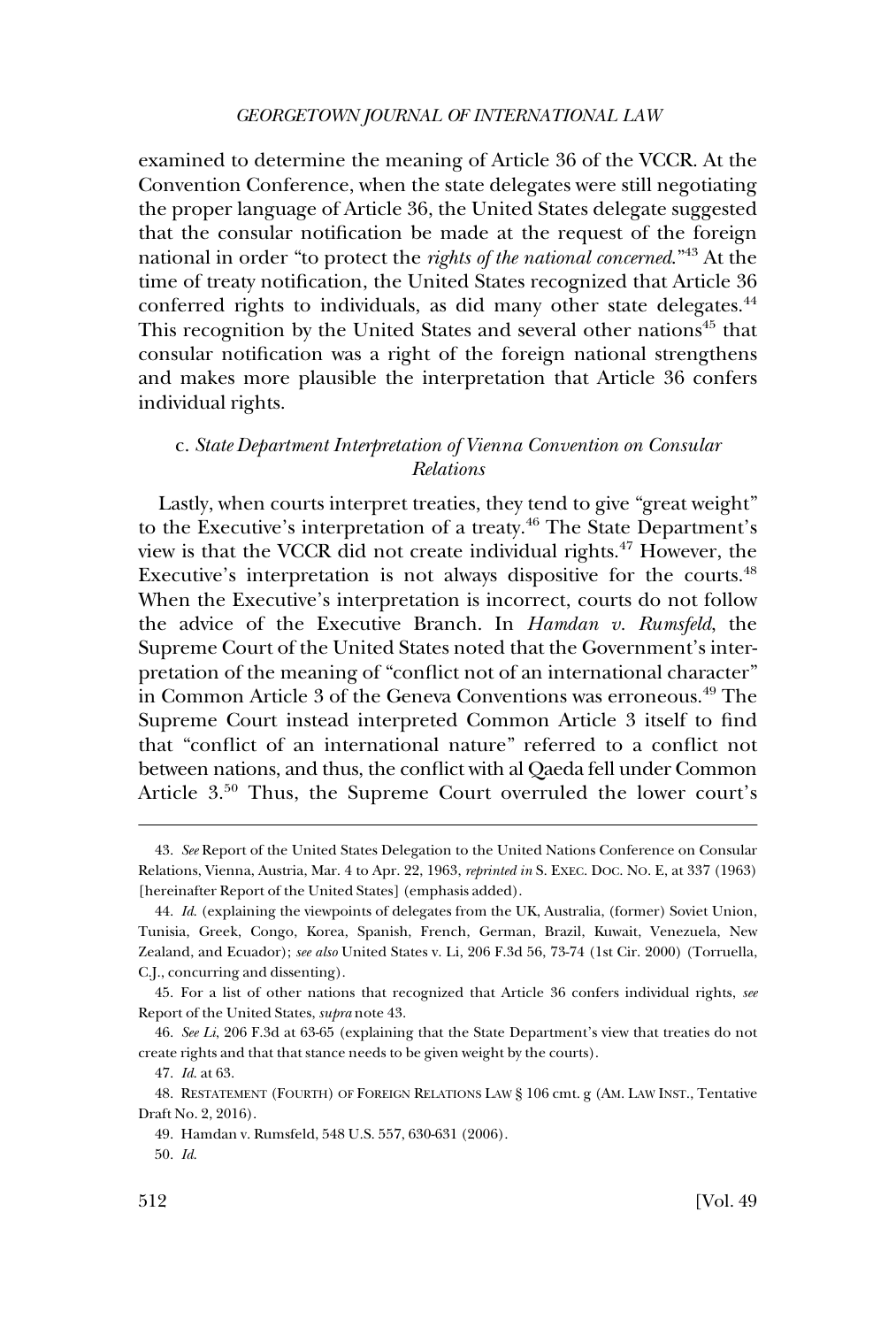<span id="page-12-0"></span>decision, which consequently rejected the Executive department's interpretation.<sup>51</sup> Thus, regarding Article 36 of the VCCR, a U.S. court can take a position contrary to that of the State Department if it finds, under its own analysis that Article 36 does confer the individual right of consular notification, which this Note argues for.

### d. *Presumption Against Treaties Conferring Individual Rights*

Courts that fail to find that Article 36 confers an individual right cite to the general presumption that treaties do not create individual rights.52 However, the Supreme Court has "routinely" permitted individuals to enforce treaties in the domestic courts of the United States.<sup>53</sup> Individuals have been permitted to use treaties as a defense to a criminal proceeding, or as a challenge to state laws or city ordinances.<sup>54</sup> Thus, although the VCCR does not explicitly call for a direct cause of action, because Article 36 confers a right on foreign nationals, they can use an Article 36 violation as a challenge to criminal proceedings.

The Supreme Court has stated that a treaty can confer enforceable rights to individuals.<sup>55</sup> These rights arise when a treaty expressly provides for it or it is implicit in the text.<sup>56</sup> In the VCCR, the text explicitly

53. Sanchez-Llamas v. Oregon, 548 U.S. 331, 374 (2006) (Breyer, J., dissenting).

54. *See id*. at 374-75 (citing United States v. Rauscher, 119 U.S. 407, 410-11 (1886) (holding that defendant could raise a violation of an extradition treaty at his criminal trial)); Kolobrat v. Oregon, 366 U.S. 187, 191 (1961) (holding that foreign nationals could challenge a state law that limited their inheritance based on a treaty based on the most favored nation standard); Asakura v. Seattle, 265 U.S. 332, 340 (1944) (holding that a foreign national could challenge a city ordinance that forbade noncitizens from working as pawnbrokers via a treaty stating that citizens of each signing State should have the liberty to carry on a trade the same as native citizens).

55. Edye v. Robertson, 112 U.S. 580, 598 (1884) ("[A] treaty may also contain provisions which confer certain rights upon the citizens or subjects of one of the nations residing in the territorial limits of the other."); *see also* United States v. Chaparro-Alcantara, 226 F.3d 616, 620 (7th Cir. 2000) (stating that the general rule against individual rights in treaties has exceptions); United States v. Rodrigues, 68 F. Supp. 2d 178, 181-82 (E.D.N.Y. 1999) (same). See David Sloss, *United States*, *in* THE ROLE OF DOMESTIC COURTS IN TREATY ENFORCEMENT: A COMPARATIVE STUDY 525 (David Sloss ed., 2004) for a detailed analysis of the two schools of thought regarding individual rights in treaties. Transnationalists believe that treaties create individual enforceable rights while nationalists do not. *Id*. at 526-527.

56. *Rodrigues*, 68 F. Supp.2d 178, 182 (E.D.N.Y. 1999); *see also* Columbia Marine Servs., Inc. v. Reffet Ltd., 861 F.2d 18, 21 (2d Cir. 1988) (positing that an individual action arises out of a treaty when the treaty expressly or by implication confers a right on an individual).

<sup>51.</sup> *Id*.

<sup>52.</sup> *See* Goldstar (Panama) S.A. v. United States, 967 F.2d 965, 968 (4th Cir. 1992) ("International treaties are not presumed to create rights that are privately enforceable."); *see also*  United States v. Rodrigues, 68 F. Supp. 2d 178, 181-82 (E.D.N.Y. 1999); Jogi v. Voges, 480 F.3d 822, 834 (7th Cir. 2007) ("[T]reaties as a rule do not create individual rights.").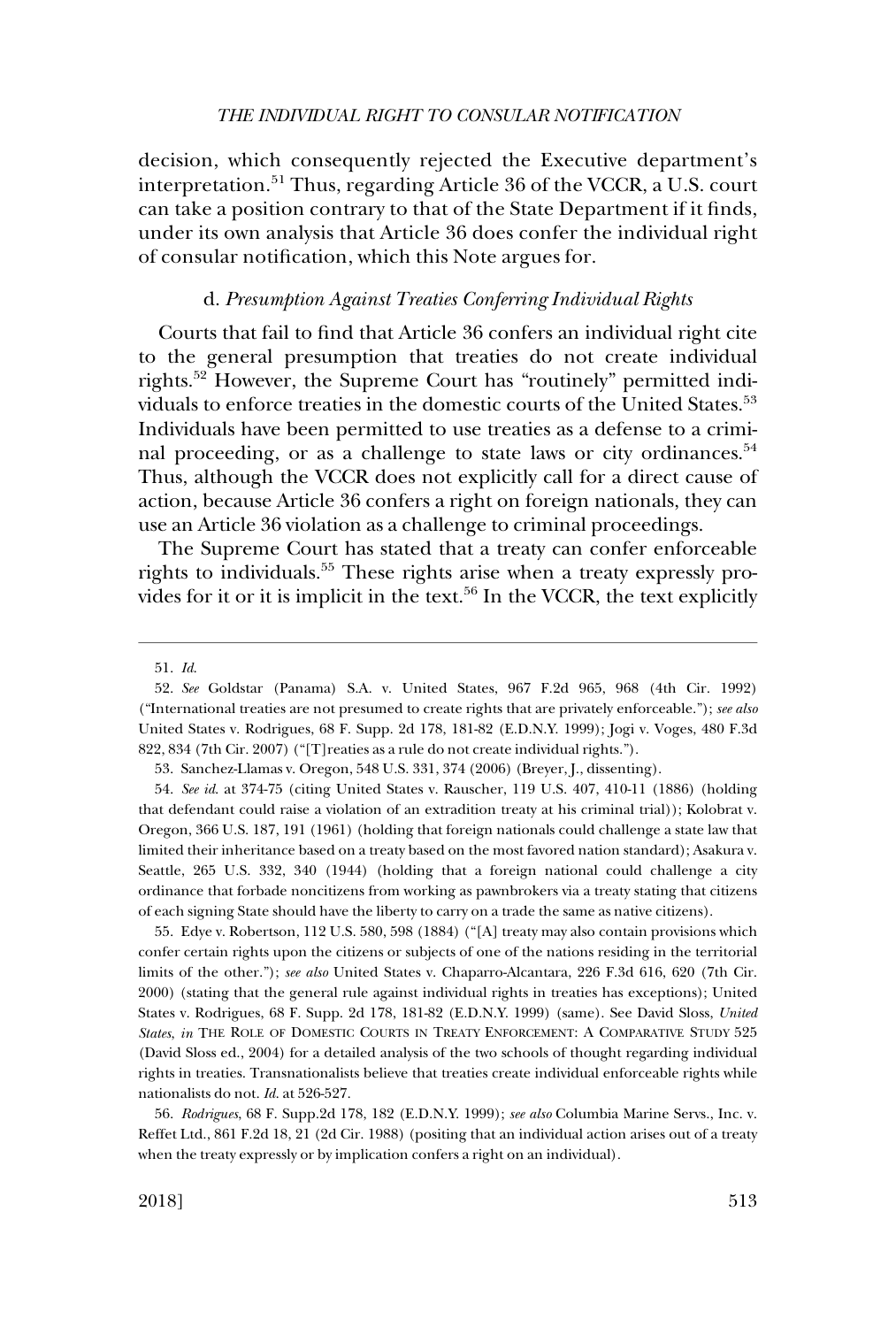### *GEORGETOWN JOURNAL OF INTERNATIONAL LAW*

<span id="page-13-0"></span>refers to the receiving state's authorities "inform[ing] the person concerned [detained foreign national] of *his* rights."57 Furthermore, even if not explicitly, a right can be found by implication because the preamble and most of the text concern "state parties" to the VCCR, but Article 36 refers to individual foreign nationals and, thus, is meant to be an exception.

Lastly, courts have adhered to the canon of liberal interpretation,<sup>58</sup> which states that when faced with two interpretations – rights conferred in a treaty and no rights conferred in a treaty – the more expansive view will prevail,59 which would be the finding of an individual right in the treaty.

## 2. U.S. Court Interpretation of Article 36

This section will analyze the interpretation of Article 36 by U.S. courts. First the Supreme Court's interpretation from three cases (*Breard v. Greene*, *Medellin v. Texas*, and *Sanchez-Llamas v. Oregon*) will be discussed, explaining its lack of willingness to take a definitive stance on the matter. Next, the split of the U.S. circuit courts will be discussed and illustrated. Lastly, the confusion (and split) of the interpretation of Article 36 by U.S. state courts will be discussed and, also, illustrated by a graph. Thus, because such an inconsistency exists in the U.S. domestic courts, Congress needs to enact legislation to create uniformity.

## a. *Supreme Court of the United States and Article 36*

The U.S. Supreme Court has heard cases involving the violation of a foreign national's right of consular notification. $60$  It has, however, continued to avoid the question of whether an individually enforceable right existed from Article 36. The facts of each case are similar. A

<sup>57.</sup> VCCR, *supra* note 3, art. 36(b) (emphasis added).

<sup>58.</sup> *See* SLOSS, *supra* note 55, at 525-26 ("[T]he 'long-established' rule is the canon of liberal interpretation, which favors treaty interpretations that promote broader protection for individual rights."); *see also id*. at 526, n.89 (citing David Sloss, *When Do Treaties Create Individually Enforceable Rights? The Supreme Court Ducks the Issues in* Hamdan *and* Sanchez-Llamas COLUM. J. TRANS'L L. 45, 106-110 (2006) as a source documenting the presumption against enforceable rights starting in the 1970's and 1980's).

<sup>59.</sup> Shanks v. Dupont, 28 U.S. 242, 249 (1830) ("If the treaty admits of two interpretations, and one is limited, and the other liberal; one which will further, and the other exclude private rights, why should not the most liberal exposition be adopted?"); *see also* Jogi v. Voges, 480 F.3d 822, 834 (7th Cir. 2007) (holding a treaty should be construed liberally where there are two constructions one restrictive and one expansive).

<sup>60.</sup> Medellin v. Texas, 552 U.S. 491 (2008); Sanchez-Llamas v. Oregon, 548 U.S. 331, 331 (2006); Breard v. Greene, 523 U.S. 371 (1998).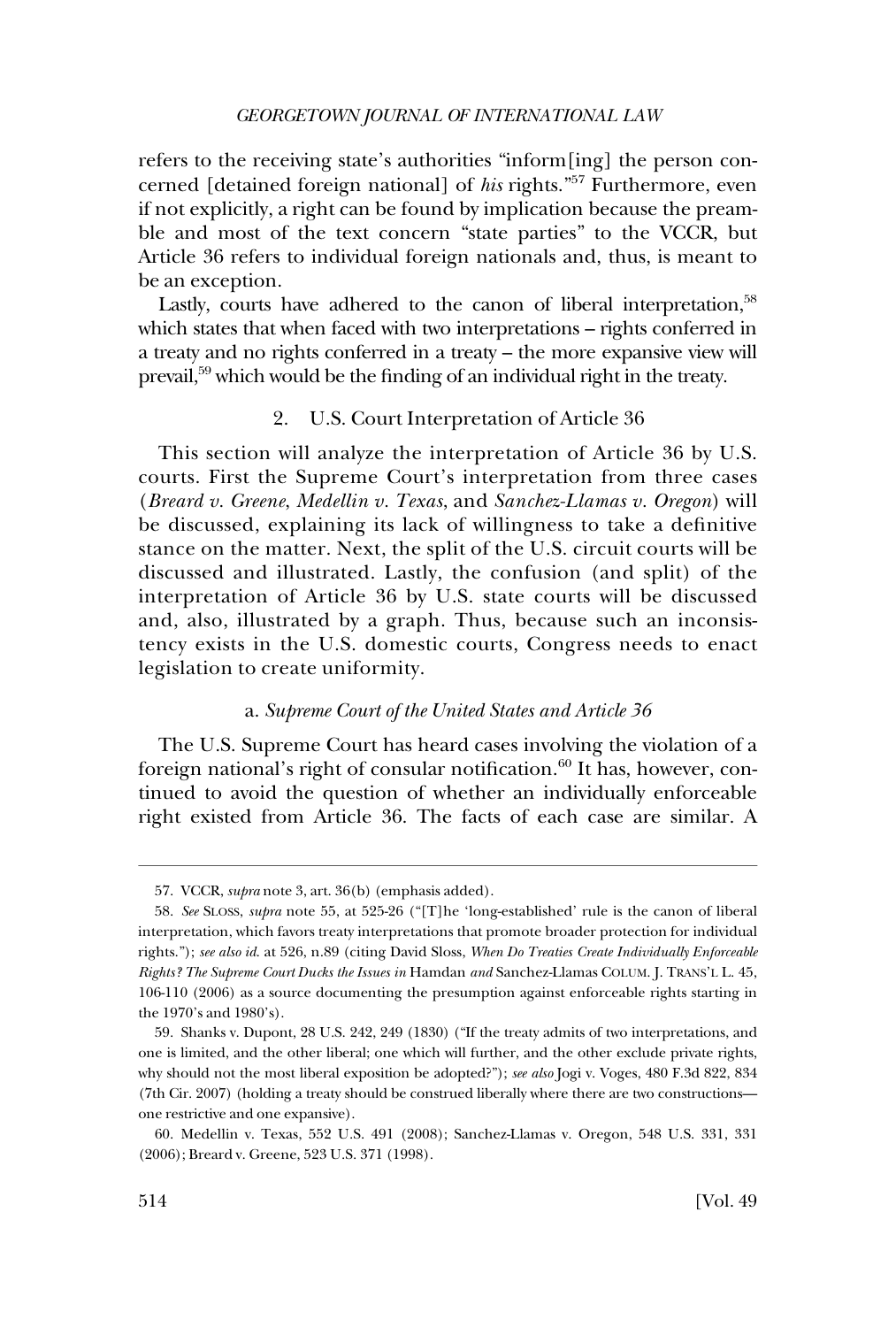<span id="page-14-0"></span>foreign national is arrested and convicted of a criminal act and is not informed of his right to consular notification.<sup>61</sup> In each case, the Supreme Court has decided the judgment without affirming or negating the right to consular notification.<sup>62</sup>

## b. *U.S. Circuit Courts and Article 36*

However, the circuit courts of the United States are not in agreement. A few circuit courts have held that Article 36 does not confer an individually enforceable right.<sup>63</sup> But most circuit courts have fallen in line with the Supreme Court's approach of avoiding the question. $64$  On the other hand, the Seventh Circuit is the only circuit court to find that Article 36 confers an individual right of consular notification to foreign nationals.65

| <b>Circuit</b> | Enforceable<br>Right | Non-enforceable<br>Right | <b>Enforceable Right</b><br>Arguendo |
|----------------|----------------------|--------------------------|--------------------------------------|
| First          |                      |                          | $\mathrm{X}^{66}$                    |
| Second         |                      | $X^{67}$                 |                                      |

#### Circuit Split Regarding Article 36 of the VCCR

61. *See Medellin*, 552 U.S. at 500-04; *Sanchez-Llamas*, 548 U.S. at 339-42; *Breard*, 523 U.S. at 372-74.

62. *Medellin*, 552 U.S. at 507 n.4 (assuming without deciding that Article 36 confers individual rights for consular notification); *Sanchez-Llamas*, 548 U.S. at 343 (finding that it is unnecessary to decide whether Article 36 confers an individual right on foreign nationals); *Breard*, 523 U.S. at 376 (stating that the Vienna Convention on Consular Relations arguably confers an individual right to consular assistance).

63. De Los Santos Mora v. New York, 524 F.3d 183, 188 (2d Cir. 2008); Gandara v. Bennett, 528 F.3d 823, 829 (11th Cir. 2008); United States. v. Jimenez-Nava, 243 F.3d 192, 197-99 (5th Cir. 2001); United States v. Emuegbunam, 268 F.3d 377, 394 (6th Cir. 2001).

64. Earle v. District of Columbia, 707 F.3d 299, 304 (D.C. Cir. 2012); McPherson v. United States, 392 Fed. App'x 938, 945 (3d Cir. 2010); Cornejo v. City of San Diego, 504 F.3d 853, 863 (9th Cir. 2007); United States v. Al-Hamdi, 356 F.3d 564, 574-5, 575 n. 13 (4th Cir. 2004); United States v. Ortiz, 315 F.3d 873, 886 (8th Cir. 2002); United States v. Minjares-Alvarez, 264 F.3d 980, 986 (10th Cir. 2001); United States v. Li, 206 F.3d 56, 60 (1st Cir. 2000).

65. Jogi v. Voges, 480 F.3d 822, 835 (7th Cir. 2007). *But see* Osagiede v. United States, 543 F.3d 399, 407 (7th Cir. 2008) (holding that the VCCR created individual rights or it would procced as if it did).

66. *Li*, 206 F.3d at 60 (assuming there was a right to consular notification, it would not require suppression of evidence). *But see* U.S. v. Hongla-Yamche, 55 F. Supp.2d 74, 78 (D. Mass. 1999) (holding that Article 36 does confer an individual right to consular notification).

67. De Los Santos Mora v. New York, 524 F.3d 183, 188 (2d Cir. 2008) (holding that Article 36 does not afford detained aliens with individual rights). *But see* Standt v. City of New York, 153 F. Supp.2d 417, 431 (S.D.N.Y. 2001) (holding that the VCCR confers a right to consular notification).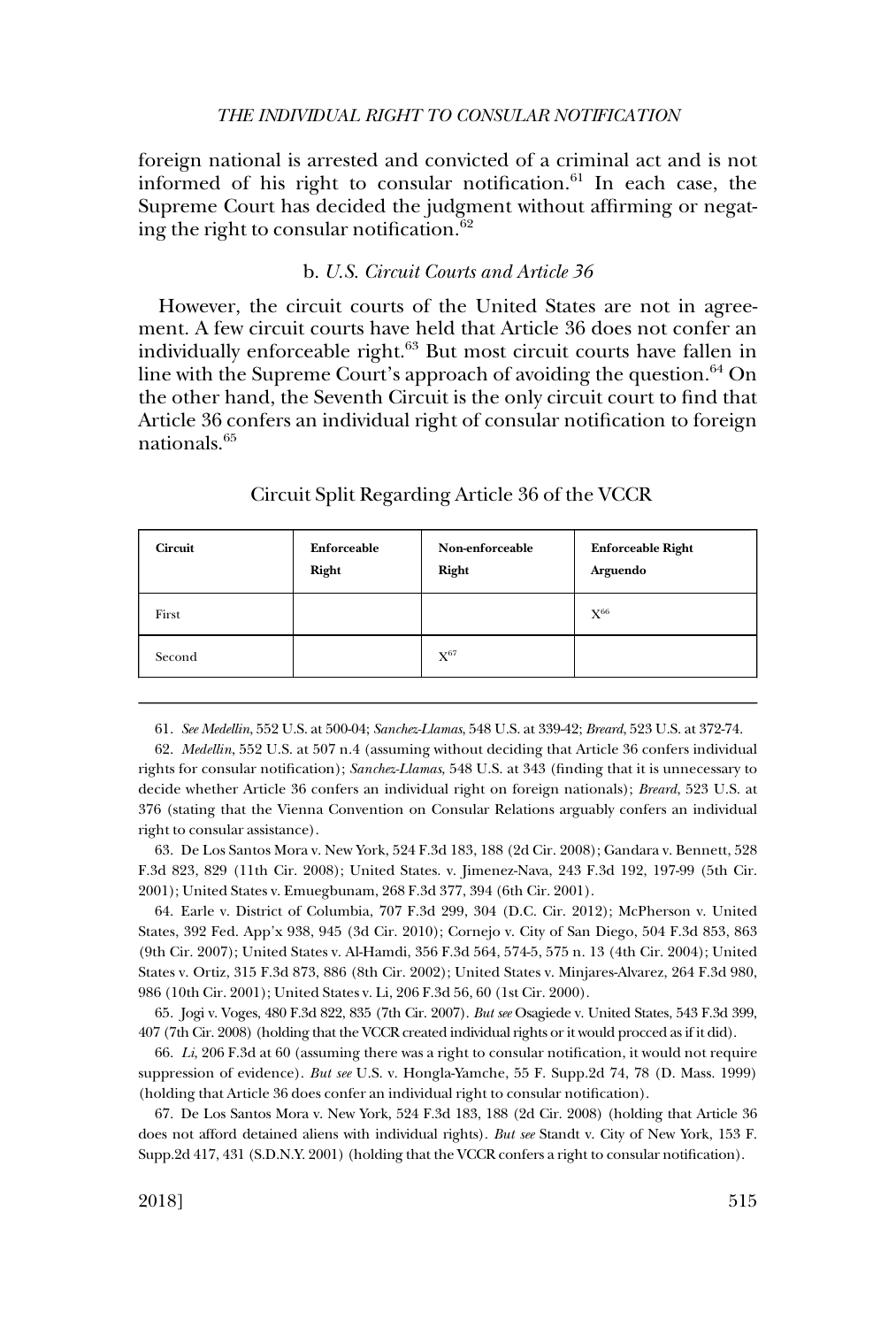### *GEORGETOWN JOURNAL OF INTERNATIONAL LAW*

| Circuit    | Enforceable<br>Right | Non-enforceable<br>Right | <b>Enforceable Right</b><br>Arguendo |
|------------|----------------------|--------------------------|--------------------------------------|
| Third      |                      |                          | $\mathbf{X}^{68}$                    |
| Fourth     |                      |                          | $X^{69}$                             |
| Fifth      |                      | $\mathbf{X}^{\text{70}}$ |                                      |
| Sixth      |                      | $\mathbf{X}^{71}$        |                                      |
| Seventh    | $\mathbf{X}^{72}$    |                          |                                      |
| Eighth     |                      |                          | $\mathbf{X}^{73}$                    |
| Ninth      |                      |                          | $\mathbf{X}^{74}$                    |
| Tenth      |                      |                          | $\mathbf{X}^{75}$                    |
| Eleventh   |                      | $\mathbf{X}^{76}$        |                                      |
| DC Circuit |                      |                          | $\mathbf{X}^{77}$                    |

## (CONT'D)

68. *McPherson*, 392 Fed. Appx. at 945 (holding the court would not decide the issue of whether there was a right to consular notification). *But see* United States v. Superville, 40 F.Supp.2d 672, 677 (V.I. 1999) (holding that Article 36's language does indicate the drafters intended to create rights for individuals).

69. *Al-Hamdi*, 356 F.3d at 574 (noting it was unclear whether the VCCR created an individually enforceable right).

70. United States. v. Jimenez-Nava, 243 F.3d 192, 197-99 (5th Cir. 2001) (holding that Article 36 does not bestow a private, judicially enforceable right to consult with consular officials upon foreign nationals).

71. United States v. Emuegbunam, 268 F.3d 377, 394 (6th Cir. 2001) (holding that the Vienna Convention does not create an enforceable right for a foreign national to consular notification).

72. Jogi v. Voges, 480 F.3d 822, 835 (7th Cir. 2007).

73. United States v. Ortiz, 315 F.3d 873, 886 (8th Cir. 2002) (holding even if there was an individual right, that does not call for the suppression of evidence).

74. Cornejo v. Cty. of San Diego, 504 F.3d 853, 863 (9th Cir. 2007) (holding that it was too ambiguous to create individual right not expressly mentioned in text of VCCR).

75. United States v. Minjares-Alvarez, 264 F.3d 980, 986 (10th Cir. 2001) (holding that the court would not decide the issue of an enforceable right via the VCCR).

76. Gandara v. Bennett, 528 F.3d 823, 829 (11th Cir. 2008) (holding that the Vienna Convention does not confer enforceable individual rights).

77. Earle v. District of Columbia, 707 F.3d 299, 304 (D.C. Cir. 2012) (holding that the court would not decide whether Article 36 confers an individually enforceable right).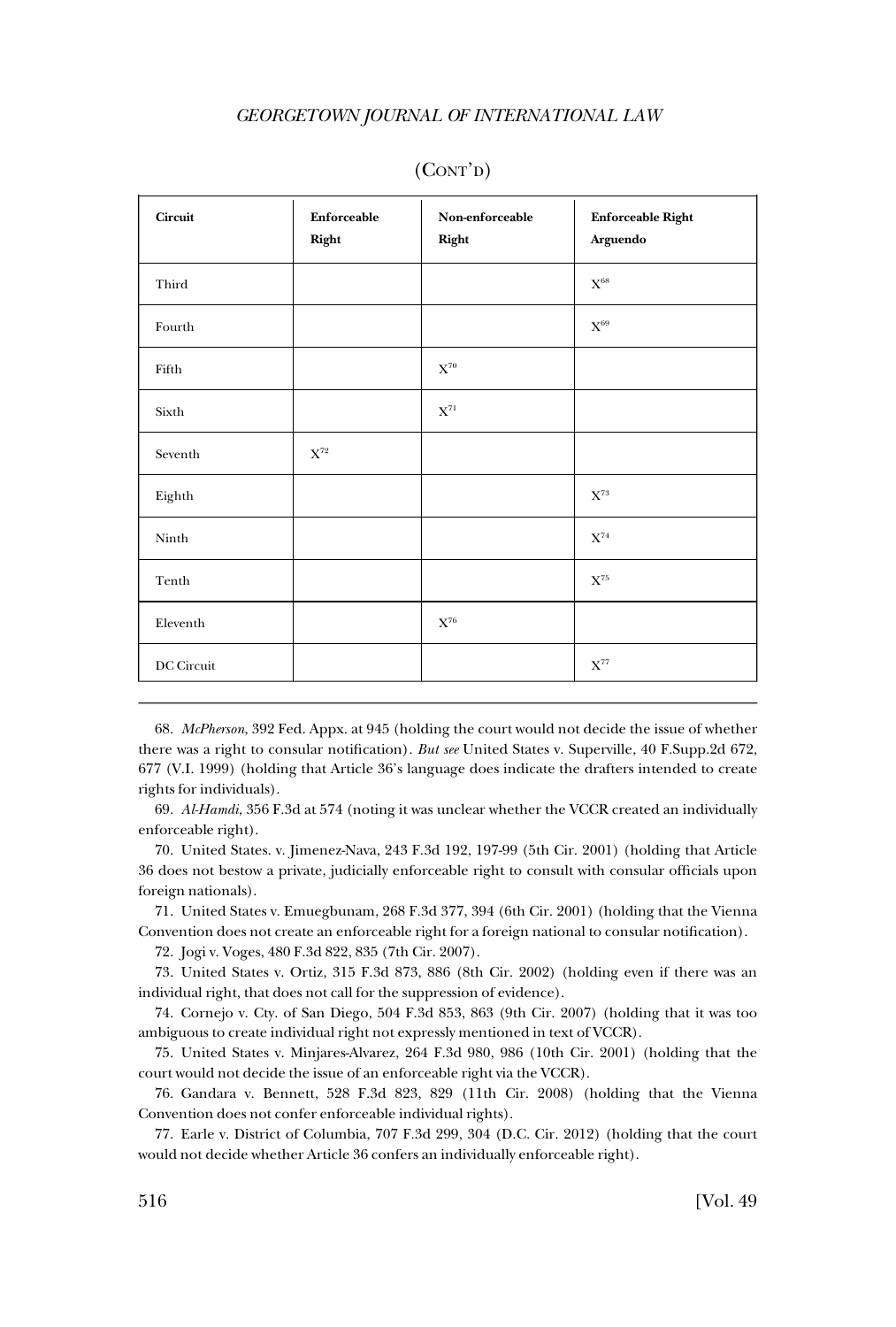#### c. *U.S. State Courts and Article 36*

<span id="page-16-0"></span>State courts in the United States are also not in agreement on the existence an individually enforceable right of consular notification. The following chart represents the split in jurisdictions.<sup>78</sup>

| <b>State</b> | <b>Article 36</b><br>Confers an<br>Individually<br>Enforceable<br>Right | Article 36<br>Does Not<br>Confer an<br>Individually<br>Enforceable<br>Right | Sidestepped<br>the Issue of<br>a Right and<br>Took<br><b>Position of</b><br><b>Supreme</b><br>Count <sup>79</sup> | <b>Decided</b><br><b>Case on</b><br>Other<br>$G$ rounds $^{80}$ | Case was<br><b>Decided</b><br>on a<br>Misinterpre-<br>tation of the<br>Medellin<br>Holding |
|--------------|-------------------------------------------------------------------------|-----------------------------------------------------------------------------|-------------------------------------------------------------------------------------------------------------------|-----------------------------------------------------------------|--------------------------------------------------------------------------------------------|
| Alabama      |                                                                         | $\mathrm{X}^\mathrm{81}$                                                    |                                                                                                                   |                                                                 |                                                                                            |
| Alaska       |                                                                         |                                                                             | $X^{82}$                                                                                                          |                                                                 |                                                                                            |
| Arizona      |                                                                         |                                                                             | $\mathrm{X}^\mathrm{83}$                                                                                          |                                                                 |                                                                                            |
| Arkansas     |                                                                         |                                                                             |                                                                                                                   |                                                                 | $\mathrm{X}^\mathrm{84}$                                                                   |

78. Hawaii, Idaho, Maine, Maryland, Michigan, Mississippi, Montana, New Hampshire, Rhode Island, South Dakota, Vermont, and Wyoming are not included in the chart as they have not had a case involving the Article 36 of the Vienna Convention on Consular Relations.

79. Medellin v. Texas, 552 U.S. 491, 507 n.4 (2008) (assuming Article 36 confers individual rights for consular notification); Sanchez-Llamas v. Oregon, 548 U.S. 331, 343 (2006) (finding that it is unnecessary to decide whether Article 36 confers an individual right on foreign nationals); Breard v. Greene, 523 U.S. 371, 376 (1998) (stating that the Vienna Convention on Consular Relations arguably confers an individual right to consular assistance).

80. These cases were decided on other grounds apart from directly confronting the issue of whether Article 36 created an individually enforceable right. Some can be read to implicitly take the Supreme Court's stance of sidestepping the issue; others implicitly consular notification a "right" but do not make anything of it and revert to the common notion of lack of remedy for violation of Article 36; and others compare it to being less than a constitutional right and thereby not allowed the remedies of a beach of a constitutional right.

81. Sharifi v. State, 993 So. 2d 907, 919 (Ala. Crim. App. 2008) (holding that even if Article 36 creates rights, the remedies defendant wanted were not warranted).

82. Zuboff v. State, No. A-8692, 2006 Alas. App. LEXIS 189, at \*56 (Nov. 1, 2006) (refusing to decide the issue of the defendant's potential rights as a foreign national under Article 36).

83. State v. Escalante-Orozco, 386 P.3d 798, 814 (Ariz. 2017) (holding it need not decide whether VCCR was violated).

84. Gikonyo v. State, 283 S.W.3d 631, 636 (Ark. Ct. App. 2008) (holding the VCCR was not domestically enforceable).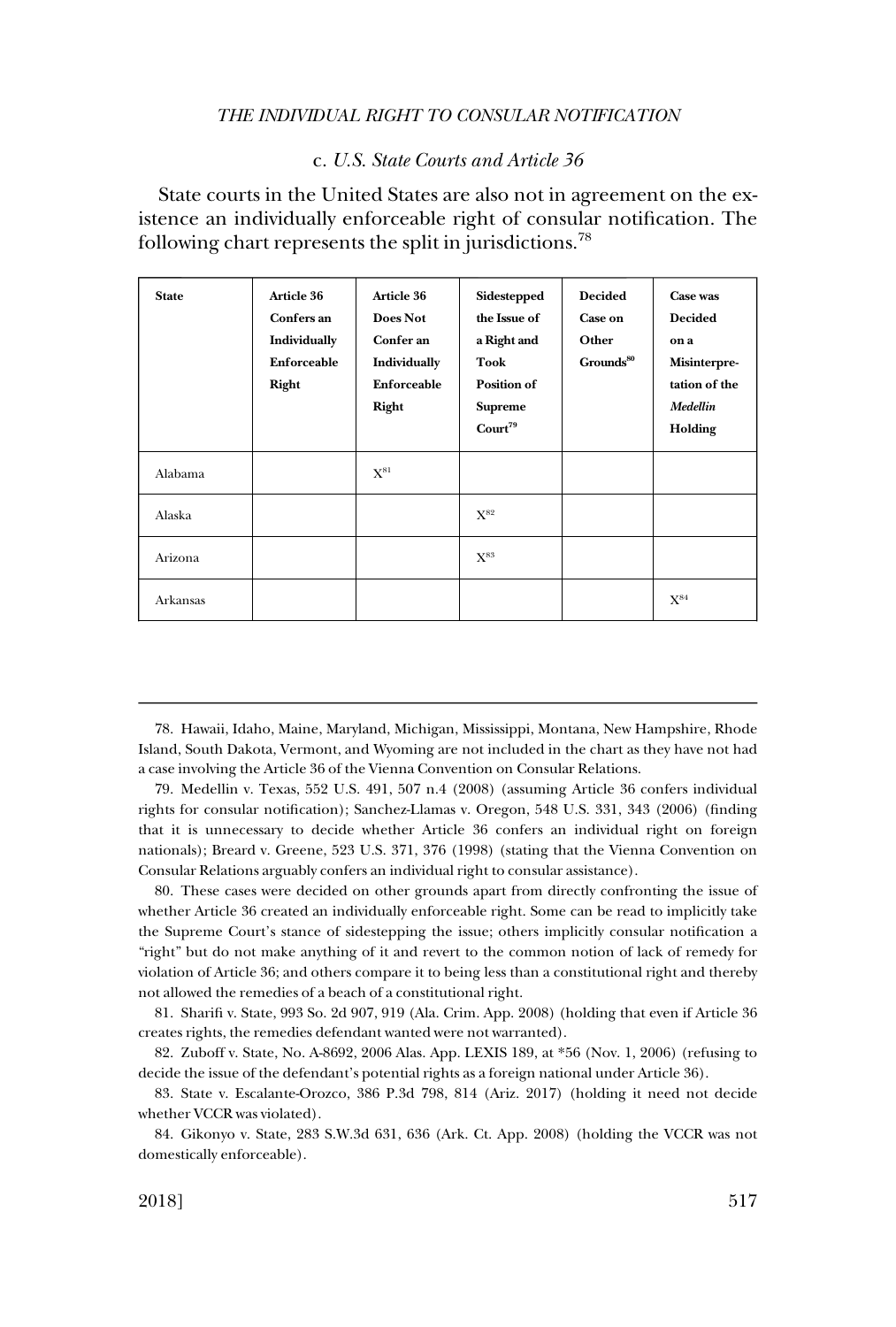#### *GEORGETOWN JOURNAL OF INTERNATIONAL LAW*

| <b>State</b> | Article 36<br>Confers an<br>Individually<br>Enforceable<br>Right | Article 36<br>Does Not<br>Confer an<br>Individually<br><b>Enforceable</b><br>Right | Sidestepped<br>the Issue of<br>a Right and<br><b>Took</b><br>Position of<br><b>Supreme</b><br>$\rm{Count}^{79}$ | <b>Decided</b><br>Case on<br>Other<br>Grounds <sup>80</sup> | Case was<br><b>Decided</b><br>on a<br>Misinterpre-<br>tation of the<br>Medellin<br>Holding |
|--------------|------------------------------------------------------------------|------------------------------------------------------------------------------------|-----------------------------------------------------------------------------------------------------------------|-------------------------------------------------------------|--------------------------------------------------------------------------------------------|
| California   |                                                                  |                                                                                    | $X^{85}$                                                                                                        |                                                             |                                                                                            |
| Colorado     |                                                                  |                                                                                    |                                                                                                                 | $X^{86}$                                                    |                                                                                            |
| Connecticut  |                                                                  |                                                                                    | $X^{87}$                                                                                                        |                                                             |                                                                                            |
| Delaware     |                                                                  |                                                                                    |                                                                                                                 | $X^{88}$                                                    |                                                                                            |
| Florida      |                                                                  |                                                                                    | $X^{89}$                                                                                                        |                                                             |                                                                                            |
| Georgia      |                                                                  |                                                                                    | $X^{90}$                                                                                                        |                                                             |                                                                                            |
| Illinois     |                                                                  |                                                                                    | $X^{91}$                                                                                                        |                                                             |                                                                                            |

## (CONT'D)

85. *In re* Martinez, 209 P.3d 908, 916 (Cal. 2009) (holding in arguendo that the VCCR did create individually enforceable rights).

86. People v. Preciado-Flores, 66 P.3d 155, 16 (Colo. App. 2002) ("It is not entirely clear whether the Vienna Convention creates a privately enforceable right.").

87. State v. Daye, No. CR110234742, 2013 Conn. Super. LEXIS 467, at \*12 (Feb. 28, 2013) (holding that even if courts can enforce rights arguably conferred by Article 36 of the VCCR, a violation is merely a violation of a treaty, not a constitutional one).

88. State v. Restrepo-Duque, No. 1002011017, 2013 Del. Super. LEXIS 36, at \*25 (Feb. 19, 2013) (Article 36 only secures a right of a foreign national to have a consular informed of his or her detainment (citing Sanchez-Llamas v. Oregon, 548 U.S. 331, 349 (2006))); State v. Quintero, No. 0504024519, 2007 Del. Super. LEXIS 327, at \*9 (Oct. 30, 2007) (holding that Delaware does not recognize defendant's right to consular notification to be equated to a Constitutional right).

89. Conde v. State, 860 So.2d 930, 953 (Fla. 2003) (even if defendant has a right to consular assistance under the Vienna Convention, it would not be grounds for suppression).

90. Lopez v. State, 558 S.E.2d 698, 700 (Ga. 2002) (assuming arguendo that the Vienna Convention did create rights, nothing requires suppression of evidence).

91. People v. Najera, 864 N.E.2d 324, 327 (Ill. App. Ct. 2007) (Vienna Convention does not generally provide rights enforceable by an individual defendant).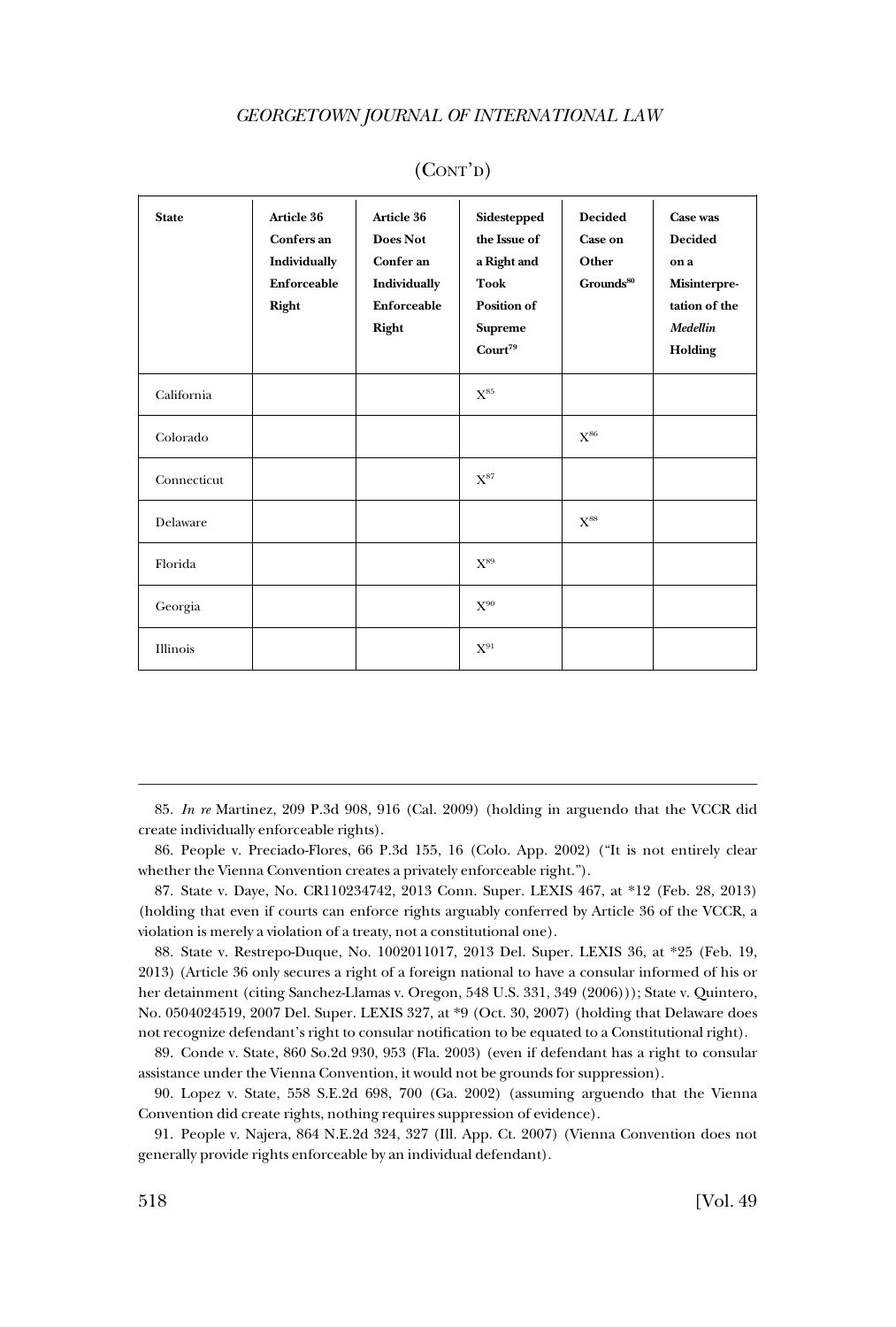| <b>State</b>  | Article 36<br>Confers an<br>Individually<br>Enforceable<br>Right | Article 36<br>Does Not<br>Confer an<br>Individually<br><b>Enforceable</b><br>Right | Sidestepped<br>the Issue of<br>a Right and<br><b>Took</b><br><b>Position of</b><br><b>Supreme</b><br>$\text{Court}^{79}$ | <b>Decided</b><br><b>Case on</b><br>Other<br>$G$ rounds $^{80}$ | Case was<br><b>Decided</b><br>on a<br>Misinterpre-<br>tation of the<br>Medellin<br>Holding |
|---------------|------------------------------------------------------------------|------------------------------------------------------------------------------------|--------------------------------------------------------------------------------------------------------------------------|-----------------------------------------------------------------|--------------------------------------------------------------------------------------------|
| Indiana       |                                                                  |                                                                                    | $X^{92}$                                                                                                                 |                                                                 |                                                                                            |
| Iowa          |                                                                  |                                                                                    | $X^{93}$                                                                                                                 |                                                                 |                                                                                            |
| Kansas        |                                                                  | $X^{94}$                                                                           |                                                                                                                          |                                                                 |                                                                                            |
| Kentucky      |                                                                  | $X^{95}$                                                                           |                                                                                                                          |                                                                 |                                                                                            |
| Louisiana     |                                                                  |                                                                                    |                                                                                                                          | $X^{96}$                                                        |                                                                                            |
| Massachusetts |                                                                  |                                                                                    | $X^{97}$                                                                                                                 |                                                                 |                                                                                            |
| Minnesota     |                                                                  |                                                                                    | $X^{98}$                                                                                                                 |                                                                 |                                                                                            |
| Missouri      |                                                                  |                                                                                    |                                                                                                                          | $X^{99}$                                                        |                                                                                            |

92. Zavala v. State, 739 N.E.2d 135, 140 (Ind. Ct. App. 2000) (holding that even if Article 36 conferred on individual a privately enforceable right, the violation does not justify suppression of evidence).

93. State v. Lopez, 633 N.W.2d 774, 783 (Iowa 2001) (assuming without deciding that Article 36 creates an individually enforceable right of consular notification).

94. State v. Rosas, 17 P.3d 379, 386 (Kan. Ct. App. 2000) (the purpose of the VCCR is not to benefit individuals).

95. Gomez v. Commonwealth, 152 S.W.3d 238, 242 (Ky. Ct. App. 2004) (falling in line with other courts that believe Article 36 does not give foreign national a right for standing to assert violation).

96. State v. Garcia, 26 So.3d 159, 166 (La. Ct. App. 2009) (Article 36 only provides right for consular to be informed of arrest, not intervene or have law enforcement stop the investigation).

97. Commonwealth v. Diemer, 785 N.E.2d 1237, 1245 (Mass. App. Ct. 2003) (holding that it was unnecessary for the court to decide if Article 36 conferred individual rights).

98. Arredondo v. State, 754 N.W.2d 566, 576 (Minn. 2008) (assuming arguendo that the VCCR creates an individual, judicially enforceable right).

99. Cardona-Rivera v. State, 33 S.W.3d 625, 627 (Mo. Ct. App. 2000) (holding that there was no prejudice on defendant by not being informed of Article 36 of the VCCR after arrest).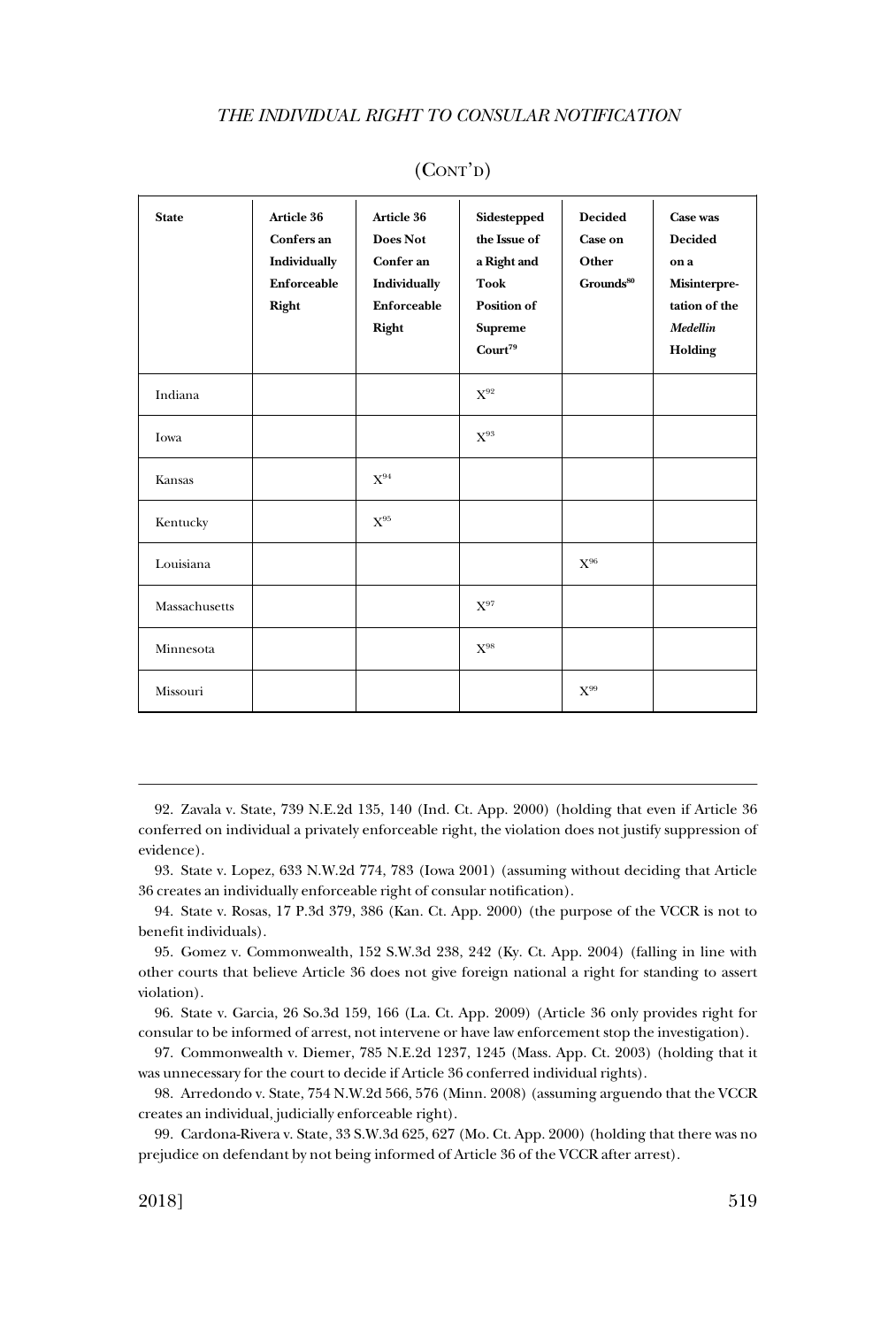| <b>State</b>      | Article 36<br>Confers an<br>Individually<br>Enforceable<br>Right | Article 36<br>Does Not<br>Confer an<br>Individually<br>Enforceable<br>Right | Sidestepped<br>the Issue of<br>a Right and<br><b>Took</b><br><b>Position of</b><br><b>Supreme</b><br>$Court^{79}$ | <b>Decided</b><br>Case on<br>Other<br>Grounds <sup>80</sup> | Case was<br><b>Decided</b><br>on a<br>Misinterpre-<br>tation of the<br>Medellin<br>Holding |
|-------------------|------------------------------------------------------------------|-----------------------------------------------------------------------------|-------------------------------------------------------------------------------------------------------------------|-------------------------------------------------------------|--------------------------------------------------------------------------------------------|
| Nebraska          |                                                                  |                                                                             | $X^{100}$                                                                                                         |                                                             |                                                                                            |
| Nevada            |                                                                  |                                                                             | $X^{101}$                                                                                                         |                                                             |                                                                                            |
| New Jersey        |                                                                  |                                                                             | $X^{102}$                                                                                                         |                                                             |                                                                                            |
| New Mexico        |                                                                  | $X^{103}$                                                                   |                                                                                                                   |                                                             |                                                                                            |
| New York          |                                                                  |                                                                             | $X^{104}$                                                                                                         |                                                             |                                                                                            |
| North<br>Carolina |                                                                  |                                                                             | $X^{105}$                                                                                                         |                                                             |                                                                                            |
| North<br>Dakota   |                                                                  |                                                                             |                                                                                                                   | $\mathbf{X}^{106}$                                          |                                                                                            |
| Ohio              |                                                                  |                                                                             | $X^{107}$                                                                                                         |                                                             |                                                                                            |

100. Gonzalez v. Gage, 861 N.W.2d 457, 464 (Neb. 2015) (holding that it would take the Supreme Court's approach of not deciding conclusively whether Article 36 of the VCCR confers individually enforceable rights).

101. Garcia v. State, 17 P.3d 994, 996-97 (Nev. 2001) (holding that the VCCR implicitly states that there is a consular notification right, but it does not amount to the same protections as a constitutional violation).

102. State v. Jang, 819 A.2d 9, 14 (N.J. Super. Ct. App. Div. 2003) (assuming that an individual right was conferred by Article 36 that would give a foreign national standing).

103. United States v. Martinez-Rodriguez, 33 P.3d 267, 274 (N.M. 2001) (holding that defendant does not have standing because Article 36 does not confer a private right).

104. People v. Ortiz, 17 A.D.3d 190, 191 (N.Y. App. Div. 2005) (holding it was questionable whether VCR conferred judicially enforceable rights on individuals).

105. State v. Herrera, 672 S.E.2d 71, 80 (N.C. Ct. App. 2009) (not deciding whether Article 36 of the VCCR created an individual right on defendant).

106. Rummer v. State, 722 N.W.2d 528, 536 (N.D. 2006) (holding that defendant did not raise claim of Article 36 violation prior to trial or in appeal).

107. State v. Issa, 752 N.E.2d 904, 914-15 (Ohio 2005) (assuming without deciding that Article 36 conferred an enforceable right on the defendant under the VCCR).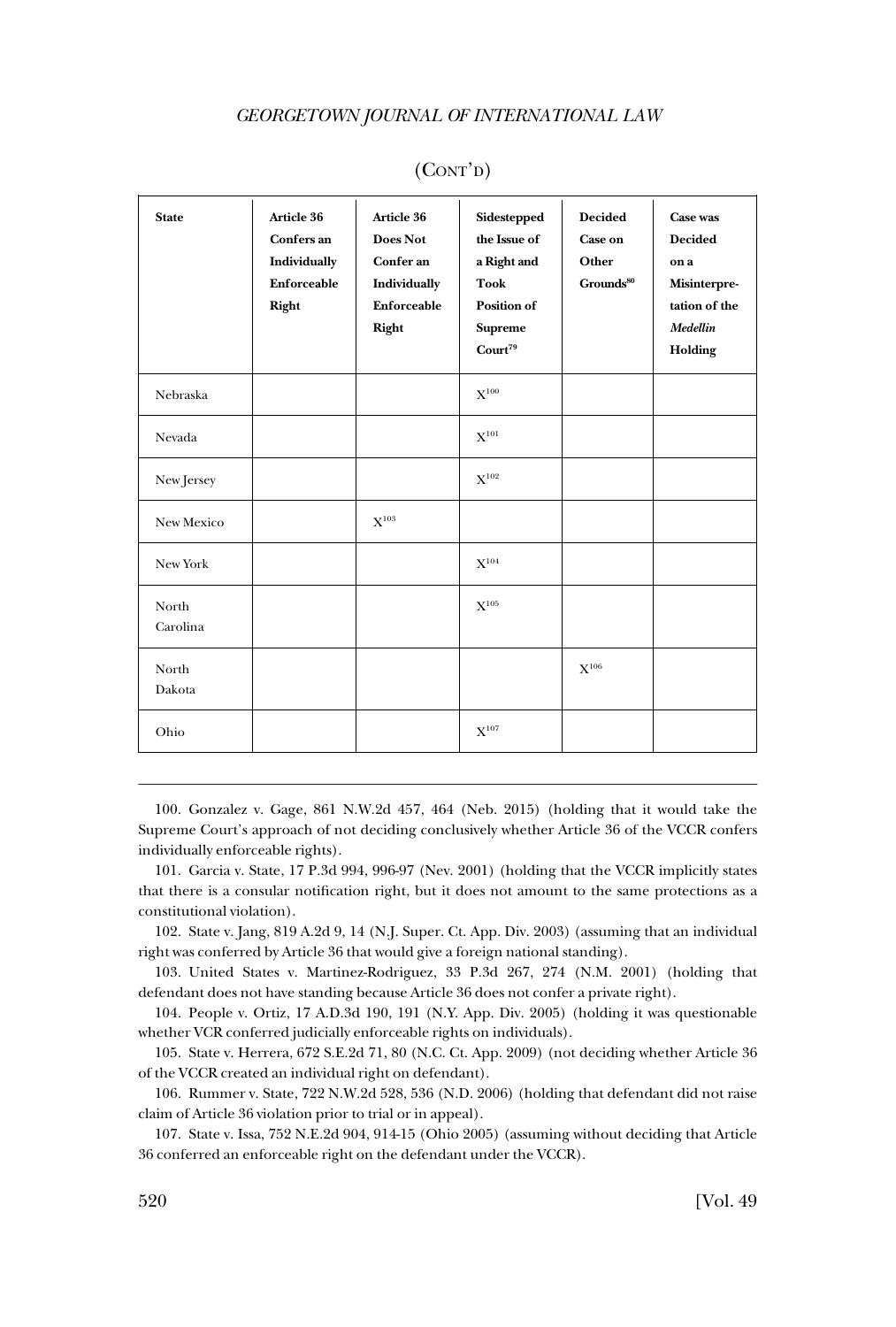| <b>State</b>      | Article 36<br>Confers an<br>Individually<br>Enforceable<br>Right | Article 36<br>Does Not<br>Confer an<br>Individually<br>Enforceable<br>Right | Sidestepped<br>the Issue of<br>a Right and<br><b>Took</b><br><b>Position of</b><br><b>Supreme</b><br>Count <sup>79</sup> | <b>Decided</b><br><b>Case on</b><br>Other<br>$G$ rounds $^{80}$ | Case was<br><b>Decided</b><br>on a<br>Misinterpre-<br>tation of the<br>Medellin<br>Holding |
|-------------------|------------------------------------------------------------------|-----------------------------------------------------------------------------|--------------------------------------------------------------------------------------------------------------------------|-----------------------------------------------------------------|--------------------------------------------------------------------------------------------|
| Oklahoma          |                                                                  | $X^{108}$                                                                   |                                                                                                                          |                                                                 |                                                                                            |
| Oregon            |                                                                  | $X^{109}$                                                                   |                                                                                                                          |                                                                 |                                                                                            |
| Pennsylvania      |                                                                  |                                                                             |                                                                                                                          | $X^{110}$                                                       |                                                                                            |
| South<br>Carolina |                                                                  |                                                                             |                                                                                                                          | $X^{111}$                                                       |                                                                                            |
| Tennessee         |                                                                  | ${\bf X}^{112}$                                                             |                                                                                                                          |                                                                 |                                                                                            |
| Texas             |                                                                  |                                                                             | $X^{113}$                                                                                                                |                                                                 |                                                                                            |
| Utah              |                                                                  |                                                                             |                                                                                                                          | $X^{114}$                                                       |                                                                                            |

108. State v. Ramos, 297 P.3d 1251, 1253-54 (Okla. Crim. App. 2013) (holding that Article 36 does little to add to constitutional protections).

109. State v. Longo, 148 P.3d 892, 898 (Or. 2006) (holding that Article 36 does not create individually enforceable rights).

110. Commonwealth v. Baumhammers, 960 A.2d 59, 97-98 (Pa. 2008) (holding that the Convention does not guarantee consular assistance or intervention to defendants, only that their consulate would be informed).

111. State v. Lopez, 574 S.E.2d 210, 214-15 (S.C. Ct. App. 2002) (holding that rights created by international treaties are not equivalent to constitutional rights).

112. Song v. Carlton, No. E2009-01299-CCA-R3-HC, 2011 Tenn. Crim. App. LEXIS 194, at \*5 (Tenn. Crim. App. Mar. 16, 2011) (holding that the VCCR does not create individual rights); Cauthern v. State, 145 S.W.3d 571, 627 (Tenn. Crim. App. 2004) (holding that treaties do not create privately enforceable rights).

113. Sierra v. State, 218 S.W.3d 85, 88 (Tex. Crim. App. 2007) (holding it was unnecessary to address the issue of whether Article 36 conferred an enforceable right on an individual); Sorto v. State, 173 S.W.3d 469, 481 (Tex. Crim. App. 2005) (holding it need not decide the issue of whether Article 36 confers an individually enforceable right).

114. State v. Kozlov, 276 P.3d 1207, 1227 (Utah Ct. App. 2012) (holding that the police were not required to inform defendant of his right to contact his consulate). The Court called consular notification a "right" but that police were not bound to tell defendant of it. *Id*.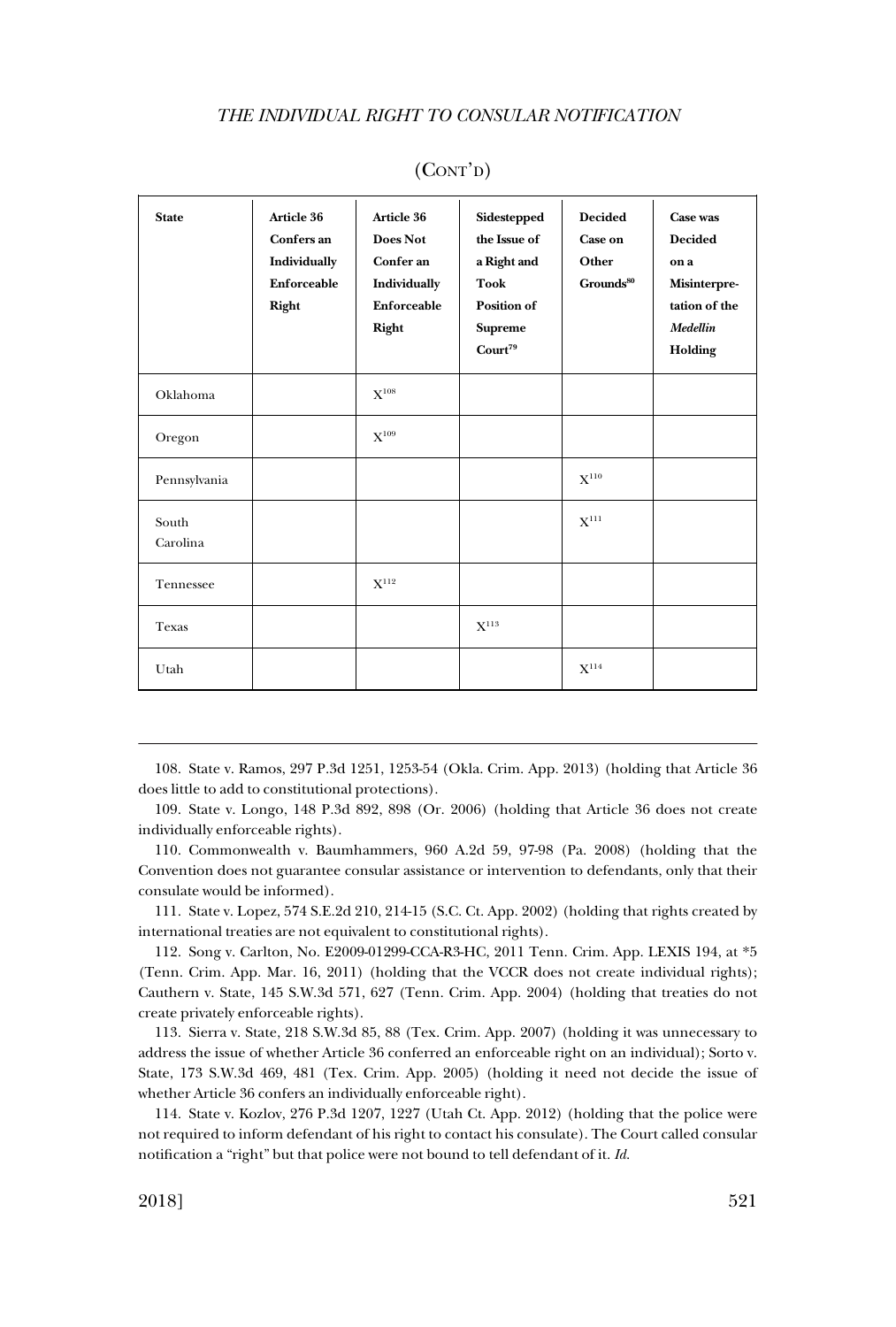<span id="page-21-0"></span>

| <b>State</b>  | <b>Article 36</b><br>Confers an<br>Individually<br>Enforceable<br>Right | <b>Article 36</b><br><b>Does Not</b><br>Confer an<br>Individually<br>Enforceable<br>Right | Sidestepped<br>the Issue of<br>a Right and<br>Took<br>Position of<br><b>Supreme</b><br>Count <sup>79</sup> | <b>Decided</b><br><b>Case on</b><br>Other<br>$G$ rounds $^{80}$ | Case was<br><b>Decided</b><br>on a<br><b>Misinterpre-</b><br>tation of the<br><b>Medellin</b><br>Holding |
|---------------|-------------------------------------------------------------------------|-------------------------------------------------------------------------------------------|------------------------------------------------------------------------------------------------------------|-----------------------------------------------------------------|----------------------------------------------------------------------------------------------------------|
| Virginia      |                                                                         |                                                                                           | $X^{115}$                                                                                                  |                                                                 |                                                                                                          |
| Washington    |                                                                         |                                                                                           | $X^{116}$                                                                                                  |                                                                 |                                                                                                          |
| West Virginia |                                                                         |                                                                                           |                                                                                                            | $X^{117}$                                                       |                                                                                                          |
| Wisconsin     |                                                                         | $X^{118}$                                                                                 |                                                                                                            |                                                                 |                                                                                                          |

Thus, eighteen state courts have followed the Supreme Court's assumption (without deciding) that Article 36 conferred individual rights. Eight other state courts were silent as to a direct answer, but implicitly side-stepped the issue as well, though some did call consular notification a "right." Whether this remains due to an actual recognition of a right or just an assumption is not clear. What is clear is that most of the state courts have not decided the issue definitively. Seven courts have found that there is not a right that can be enforced by an individual. Thus, because such an inconsistency exists in the U.S. domestic courts, Congress needs to enact legislation to create uniformity.

## 3. International Interpretation of Article 36

This final section describes how the international community has interpreted the right to consular notification. First, the view of the International Court of Justice will be discussed, most importantly

<sup>115.</sup> Teleguz v. Commonwealth, 643 S.E.2d 708, 721 (Va. 2007) (holding that even if an Article 36 violation occurred, there was no evidence in the record that the trial was affected).

<sup>116.</sup> State v. Jamison, 20 P.3d 1010, 1017 (Wash. Ct. App. 2001) (holding that even if VCCR did create individual rights, it does not create constitutional rights).

<sup>117.</sup> Braynen v. Plumley, No. 15-0334, 2016 W. Va. LEXIS 222, at \*7 (W. Va. Apr. 8, 2016) (holding that suppression of evidence is a vastly disproportionate remedy for an Article 36 violation).

<sup>118.</sup> State v. Navarro, 659 N.W.2d 487, 491 (Wis. Ct. App. 2003) (holding that the VCCR does not confer standing in an individual foreign national to assert a violation of the treaty in a domestic criminal case).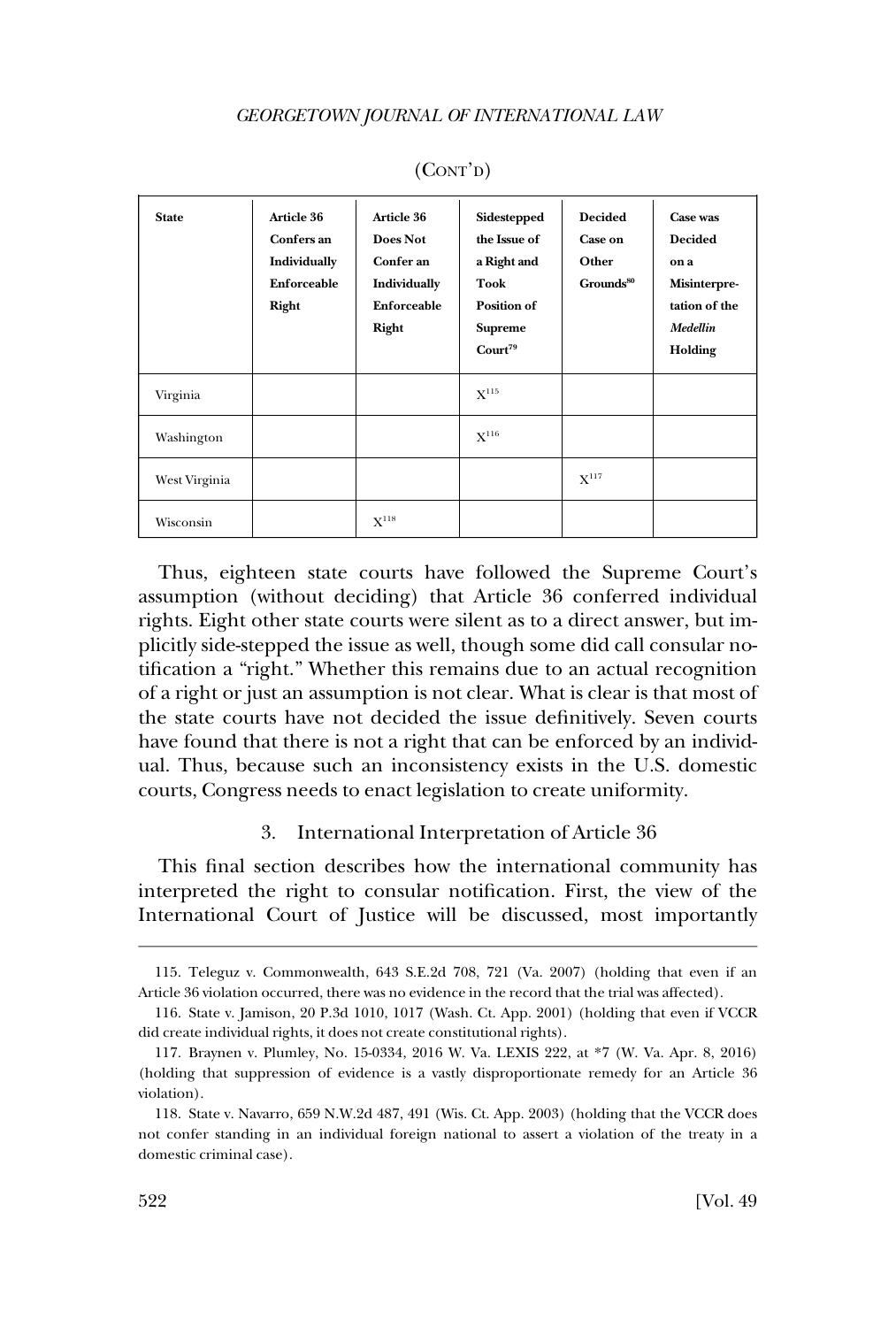<span id="page-22-0"></span>analyzing the *LaGrand* and *Avena* decisions. Secondly, the view of the Inter-American Court of Human Right's interpretation of Article 36 will be discussed. Next, a new directive from the European Union regarding consular notification will be noted, and the last section presents the view of consular notification in other countries around the world. Thus, interpreting Article 36 as conferring an individual right is consistent with the interpretation of the international community.

## a. *International Court of Justice and Article 36*

The United States has been brought to the International Court of Justice twice regarding violations of Article 36 of the VCCR: once by Germany in 2001 and again by Mexico in 2004.119 In *Germany v. United States*, (*LaGrand*), two German nationals and brothers, Walter and Karl LaGrand, were arrested and convicted for murder and attempted robbery.<sup>120</sup> They were not told of their right to consular notification.<sup>121</sup> The Supreme Court of Arizona affirmed the convictions in January 1987, and the petition for post-conviction relief and review by both the Arizona Supreme Court and the Supreme Court of the United States were denied.<sup>122</sup> In 1992, a German consulate learned of the LaGrands' imprisonment, and for a period of seven years an official from the German Consulate in Los Angeles helped the LaGrands raise the issue of lack of consular notification in proceedings in federal court.123 First, the LaGrands filed for writs of habeas corpus in U.S. District Court for the District of Arizona to have their convictions set aside.<sup>124</sup> The claim of violation of their right to notify the German consulate was rejected because of the procedural default rule.<sup>125</sup> The federal courts held that the LaGrands had not shown an objective external factor to overcome the procedural default barrier.<sup>126</sup>

<sup>119.</sup> *Avena*, 2004 I.C.J. at ¶ 1; *LaGrand*, 2001 I.C.J. at ¶ 1. *But see* Vienna Convention on Consular Relations (Para. v. U.S.), Order, 1998 I.C.J. 266 (Apr. 9). Paraguay abandoned the case once the United States executed Breard.

<sup>120.</sup> *LaGrand*, 2001 I.C.J. at ¶ 14.

<sup>121.</sup> *Id*. (the United States not disputing this fact).

<sup>122.</sup> *Id*. at ¶ 19-20.

<sup>123.</sup> *Id*. at ¶ 23.

<sup>124.</sup> *Id*. (or at least the death sentences).

<sup>125.</sup> *LaGrand*, 2001 I.C.J. at ¶ 23. (The procedural default rule "is a federal rule that, before a state criminal defendant can obtain relief in federal court, the claim must be presented to a state court.").

<sup>126.</sup> *Id*. The District Court held that the factor was not met and the Court of Appeals for the Ninth Circuit affirmed. *Id*. The Supreme Court refused to take review of the case in 1998. *Id*.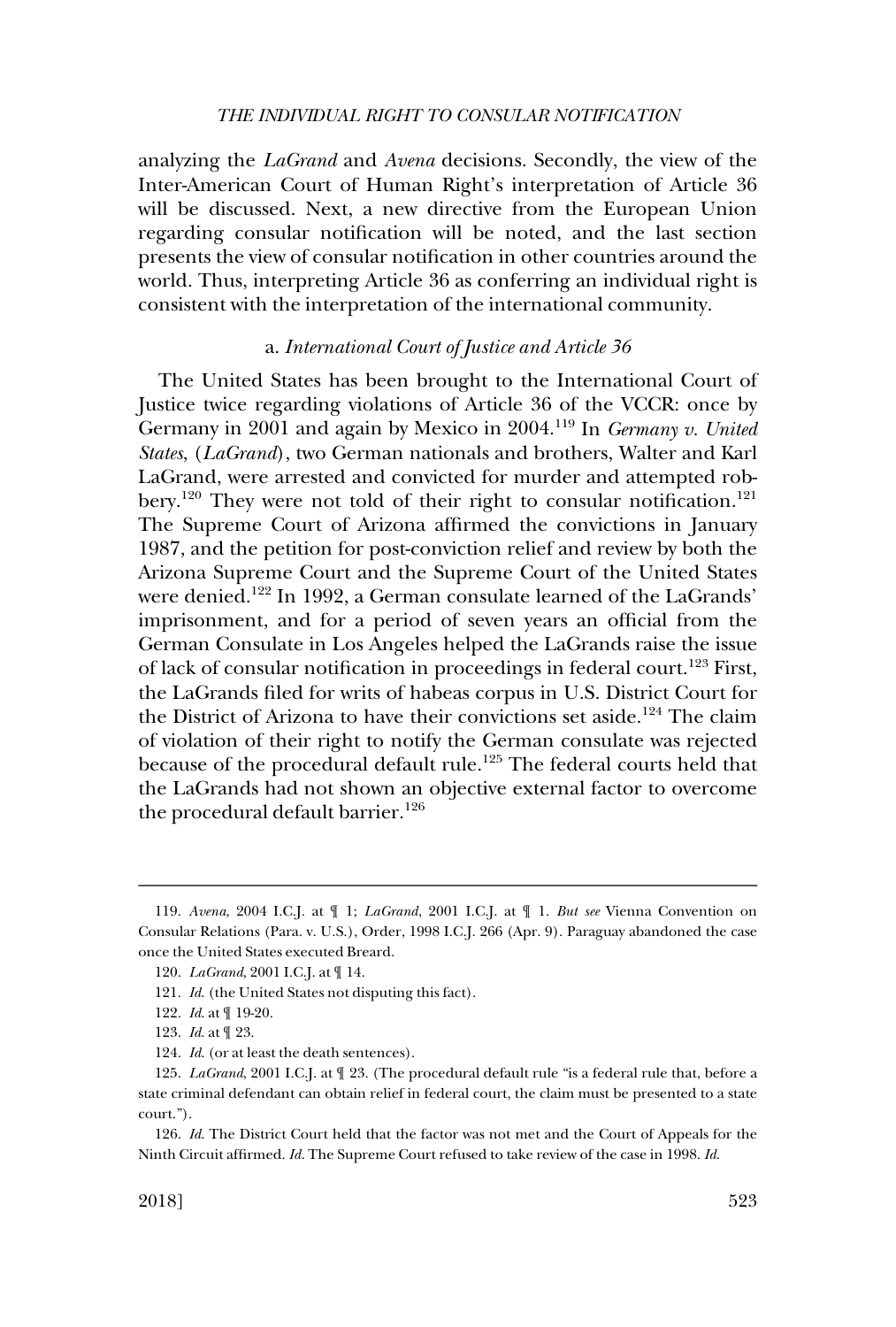#### *GEORGETOWN JOURNAL OF INTERNATIONAL LAW*

In January 1999, the LaGrands were formally notified of their right to contact the German consulate.127 Germany took action to prevent the execution of the LaGrands by notifying several authorities in the United States, but Karl LaGrand was executed February 1999.<sup>128</sup> Germany filed an action against the United States in the International Court of Justice in March 1999.129 The International Court of Justice did issue an order the next day mandating that the United States take all measures that Walter LaGrand not be executed before the announcement of its decision.<sup>130</sup> However, efforts were futile and Walter LaGrand was executed.<sup>131</sup> The ICJ held that the first paragraph of Article 36 creates individual rights for the detained foreign national and that the United States had violated the LaGrands' rights to consular notification.<sup>132</sup>

In *Avena*, Mexico brought an action against the United States for failure to inform fifty-four Mexican nationals currently on death row of their right to consular notification.<sup>133</sup> In that case, the ICJ ruled that the United States breached its duty under the Vienna Convention by failing to inform fifty-one Mexican nationals of the right to consular notification.134

130. *Id*. at ¶ 32.

<sup>127.</sup> *Id*.

<sup>128.</sup> *Id*. at ¶ 25. The German Foreign Minister and German Minister of Justice wrote to their U.S. counterparts as well as the Governor of Arizona. *Id*. ¶ 26. The Arizona Board of Executive Clemency rejected an appeal for clemency by Karl LaGrand, precluding the Governor from granting such an appeal. *Id*. at ¶ 27. The Arizona Superior Court also rejected a petition by Walter LaGrand based on lack of consular notification. *Id*. at ¶ 28. The Ninth Circuit also rejected the issue of lack of consular notification brought by Karl LaGrand on February 24, 1999, who was executed later that day. *Id*. at ¶ 29.

<sup>129.</sup> *LaGrand*, 2001 I.C.J. at ¶ 30. The Arizona Board of Executive Clemency did recommend a 60-day halt on Walter LaGrand's death sentence because of the application pending in the ICJ. *Id*. at ¶ 31. The Governor ignored the request and decided to allow Walter LaGrand to be executed on schedule. *Id*.

<sup>131.</sup> *Id*. at ¶¶ 33-34. Germany brought an action in the Supreme Court against the United States and the Governor of Arizona seeking compliance with the ICJ Order. *Id*. at ¶ 34. The action was dismissed by the Supreme Court. *Id*. at ¶ 34. Walter LaGrand was executed later that day. *Id*. at ¶ 34.

<sup>132.</sup> *Id*. at ¶ 77 ("Article 36, paragraph 1, creates individual rights, which, by virtue of Article 1 of the Optional Protocol, may be invoked in this Court by the national State of the detained person.").

<sup>133.</sup> *Avena*, 2004 I.C.J. at ¶ 12.

<sup>134.</sup> *Id*. at ¶ 106.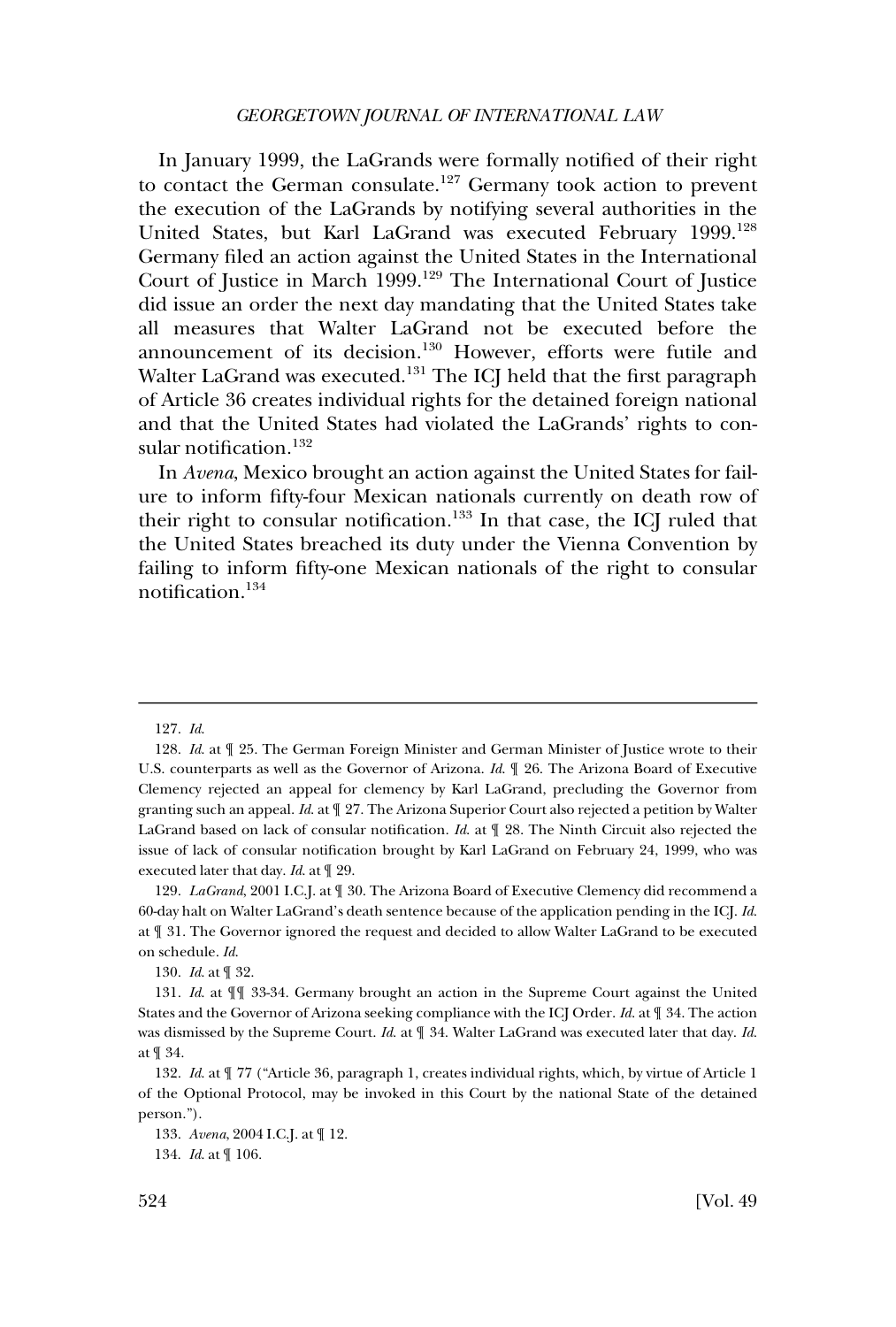### b. *Inter-American Court of Human Rights and Article 36*

<span id="page-24-0"></span>Mexico requested an advisory opinion from the Inter-American Court of Human Rights regarding the "minimum judicial guarantees and the requirement of due process when a court sentences to death foreign nationals whom the host State has not informed of their right to communicate with and seek assistance from the consular authorities of the State of which they are nationals."135 The Court held that Article 36 has two purposes: "that of recognizing a State's right to assist its nationals through the consular officer's actions and, correspondingly, that of recognizing the correlative right of the national of the sending State to contact the consular officer to obtain the assistance."<sup>136</sup> Further, the Court held that Article 36 gives a detained foreign national individual rights,137 and that Article 36 protects human rights and is part of international human rights law.138

#### c. *European Union and Article 36*

The European Parliament issued a directive in May 2012 that included the right to consular notification.<sup>139</sup> Article  $4(2)(b)$  of the directive states that suspects or accused persons have a right to consular notification and Article 8(2) states that those suspects or accused persons or their lawyers have the right to challenge a violation of this right to consular notification. $140$ 

## d. *Other Countries and Article 36*

In 2006, the Federal Constitutional Court of Germany held that "failure to provide consular information to foreign nationals" regarding Article 36 of the VCCR was a violation of the German constitutional

<sup>135.</sup> The Right to Information on Consular Assistance in the Framework of the Guarantees of the Due Process of Law, Advisory Opinion OC-16/99, Inter-Am. Ct. H.R. (ser. A) No. 16, ¶ 1 (Oct. 1, 1999) [hereinafter Inter-American Court of Human Rights Advisory Opinion].

<sup>136.</sup> *Id*. at ¶ 80.

<sup>137.</sup> *Id*. at ¶ 84 ("The Court therefore concludes that Article 36 of the Vienna Convention on Consular Relations endows a detained foreign national with individual rights that are the counterpart to the host State's correlative duties.").

<sup>138.</sup> *Id*. at ¶ 141(2).

<sup>139.</sup> Mark Warren, *Individual Consular Rights: Foreign Law and Practice*, HUMAN RIGHTS RESEARCH (June 2015), [http://users.xplornet.com/](http://users.xplornet.com/~mwarren/)~mwarren/.

<sup>140.</sup> Directive 2013/13, of the European Parliament and of the Council of 22 May 2012 on the Right to Information in Criminal Proceedings, art. 8, 2012 O.J. (L 142) 6.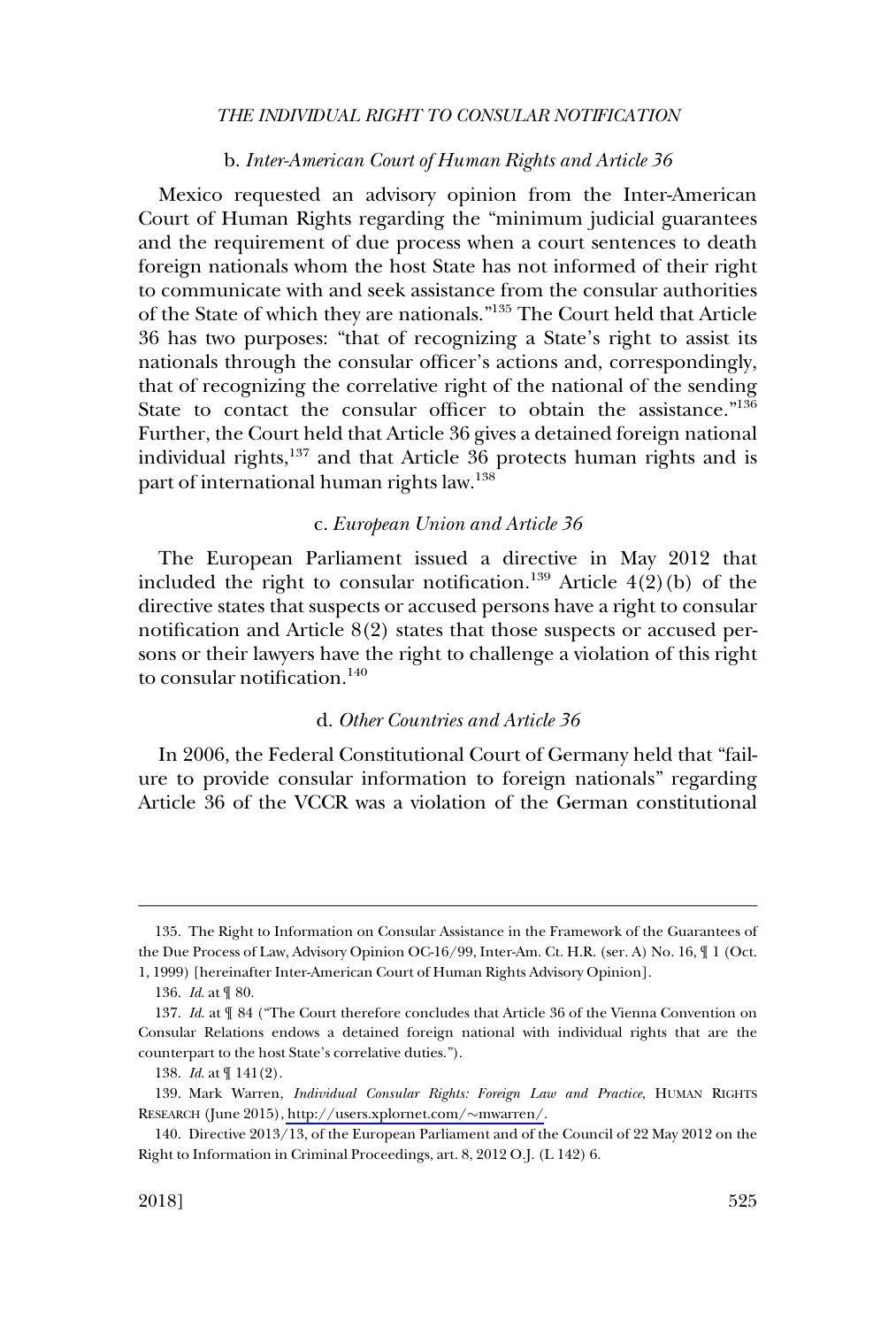### *GEORGETOWN JOURNAL OF INTERNATIONAL LAW*

<span id="page-25-0"></span>right to a fair trial.<sup>141</sup> Further, the Federal Constitutional Court stated that the Constitution's commitment to "friendliness toward international law" "created a duty to interpret and apply domestic law in conformity with German's obligations."142 In that case, Germany took a big step deciding that ICJ decisions (such as those in *LaGrand* and *Avena*) are precedents in regard to international law and would be regarded as a "guiding function."143 Germany further states that its domestic courts, when faced with two roads of treaty interpretation, must take the one that conforms with an ICJ decision.<sup>144</sup> Thus, the Federal Constitutional Court of Germany held that Article 36 granted individual rights to the persons arrested.<sup>145</sup>

In Mexico, Florence Cassez, a French national, was released from prison in 2013 after the Supreme Court in Mexico ruled that her rights had been violated.<sup>146</sup> Of these rights, the first violation was the denial of the right to consular notification, for which Mexico had breached the Vienna Convention.<sup>147</sup>

### C. *Conclusion of Article 36*

Article 36 should be interpreted to confer an individual right on a detained foreign national to consular notification. Most U.S. courts have not decided the issue, but rather have chosen to sidestep it. However, such an important issue cannot be sidestepped forever. Many other courts––both international and of other nations party to the VCCR––have recognized an individual right to consular notification. The United States needs to start taking its obligations under the Vienna Convention seriously.

#### IV. PROBLEMS AND PREJUDICE

This section will first discuss how a foreign national is prejudiced by not being informed of his/her right of consular notification. The

<sup>141.</sup> Klaus Ferdinand Garditz, Article 36, Vienna Convention on Consular Relations-Treaty Interpretation and Enforcement- International Court of Justice "Fair trial" Suppression of Evidence, 101 AM. J. INT'L L. 627, 628 (2007).

<sup>142.</sup> *Id*. at 629.

<sup>143.</sup> *Id*.

<sup>144.</sup> *Id*. An exception to this holding is when the ruling would be inconsistent with constitutional provisions of Germany. *See id*. at 629-30.

<sup>145.</sup> *Id*. at 630.

*Florence Cassez's Release Sparks Anger in Mexico*, BBC (Jan. 28, 2013), [http://www.bbc.com/](http://www.bbc.com/news/world-latin-america-21234914)  146. [news/world-latin-america-21234914.](http://www.bbc.com/news/world-latin-america-21234914)

<sup>147.</sup> *Id*.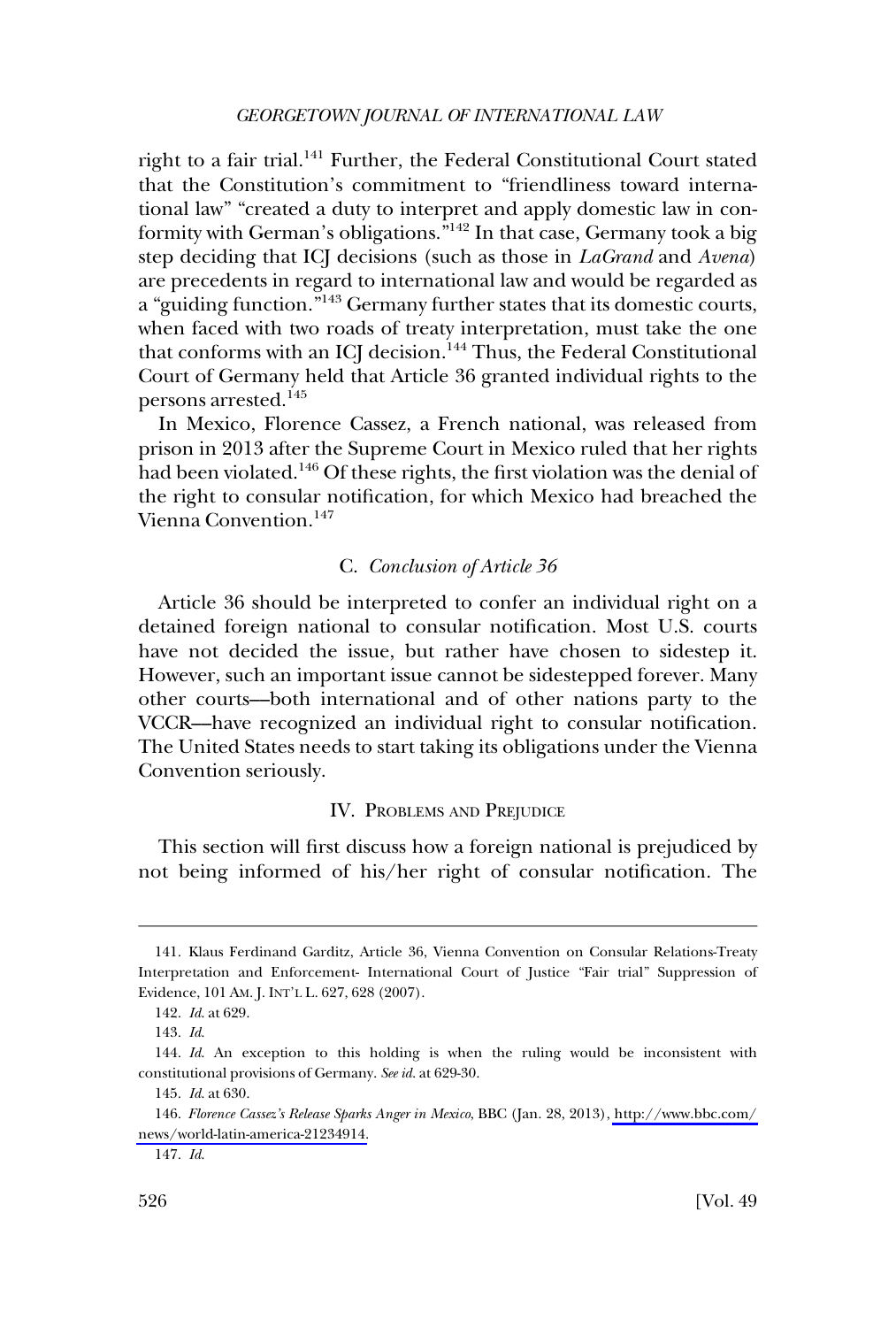<span id="page-26-0"></span>following section will discuss the problems of recognizing such a right, focusing on suppression of evidence and procedural default rules. The last section will discuss the importance of recognizing the right to consular notification, focusing on a foreign national's due process rights.

## A. *Prejudice*

Although the VCCR is a self-executing treaty and, thus, domestically implemented in the United States, most courts do not recognize a right of consular notification for foreign nationals and remedies for a breach of that right. There are instances, albeit infrequent, where a foreign national's criminal trial will be prejudicial to him or her without consular assistance. For instance, Cesar Fierro was a Mexican national who was arrested for murder in Texas and not told of his right of consular notification.<sup>148</sup> He made incriminating statements to the police after the police officials in Texas informed Fierro of his mother and stepfather being held by police officials in Juarez, Mexico, which was known for its brutality and torture of interrogation suspects (which was known to Fierro through first-hand experience).<sup>149</sup> Fierro was allegedly told that if he did not confess, his parents would be hurt.<sup>150</sup> Many things spoken during this interrogation might not have been said with a consular officer present or a lawyer.151 Had a Mexican consular officer been present, he or she could have helped Fierro in finding out about his parents and calling the Mexican authorities to help.<sup>152</sup> Thus, Fierro's confession was coerced by the Texas police and his due process was infringed.153

In another example, Jose Loza was a Mexican national, accused of murdering four people in Ohio.<sup>154</sup> He confessed to the murder after the police officers interrogating him hinted that his girlfriend and their unborn child might be electrocuted unless he "took the blame for the murder."155 His confession was important to the case as there was no other evidence that connected him to the scene of the crime.156 The

<sup>148.</sup> Cesar Fierro v. United States, Case 11.331, Inter-Am. Cmm'n H.R Report No. 99/03, OEA/Ser./L/V/II.114, doc. 70 rev. 1 ¶ 17 (2003).

<sup>149.</sup> *Id*.

<sup>150.</sup> *Id*.

<sup>151.</sup> *Id*. at ¶ 19.

<sup>152.</sup> *Id*. at ¶ 39.

<sup>153.</sup> *Id*. at ¶¶ 39-40.

<sup>154.</sup> Mark J. Kadish, *Article 36 of the Vienna Convention on Consular Relations: A Search for the Right to Consul*, 18 MICH. J. INT'L L. 565, 584 (1997).

<sup>155.</sup> *Id*.

<sup>156.</sup> *Id*. at 585.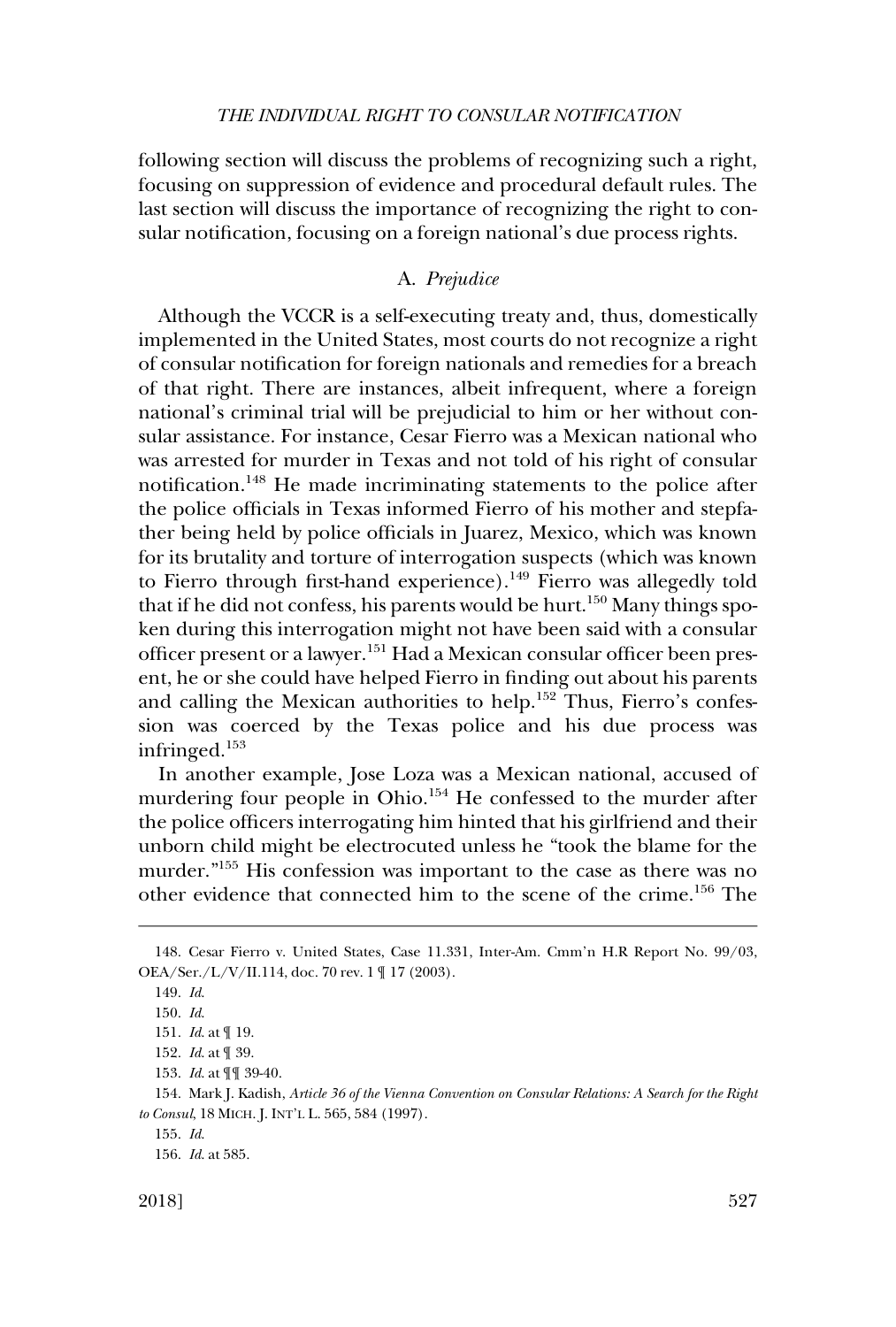*GEORGETOWN JOURNAL OF INTERNATIONAL LAW* 

<span id="page-27-0"></span>only other evidence was the testimony of his girlfriend, which was far from credible as she was paid \$2,000 to testify, she found the murder weapon, and she was seen at her family's (the victims') residence, even though she testified she was not there.157 Further, the police knew Loza was a Mexican national and still did not advise him of his rights under the VCCR.158 A consular officer could have explained to Loza that the threats against his girlfriend and unborn child were strategic interrogation tactics and that no actual harm could come to them. Without Loza's confession, Loza most likely would not have been convicted.<sup>159</sup>

These examples demonstrate how a foreign national may be prejudiced by not being notified of his or her right to consular notification. While foreign nationals do not always experience this prejudice, as they may understand the U.S. legal system; others who do not understand the processes of the U.S. legal system may experience prejudice and, thus, are denied a fair trial with constitutionally obtained evidence.

## B. *Problems*

## 1. Suppression of Evidence Problem

Many defendants have tried in vain to suppress evidence gained during an interrogation given without being notified of their right to consular notification, only to have the courts later hold that suppression was not an appropriate remedy.160 In *Sanchez-Llamas v. Oregon*, the United States argued that it had no authority over state court proceedings to suppress the evidence as a remedy for the Article 36 violation.<sup>161</sup> The U.S. Supreme Court concluded that it could only intervene when the wrongs are constitutional ones.162 Other courts have too rejected suppression because it was "too extraordinary a remedy" for an Article 36 violation because these violations are less than fundamental constitutional rights.<sup>163</sup>

162. *Id*.

<sup>157.</sup> *Id*. at 585 n.128.

<sup>158.</sup> *Id*. at 585.

<sup>159.</sup> *Id*. at 611.

<sup>160.</sup> Braynen v. Plumley, No. 15-0334, 2016 W. Va. LEXIS 222, at \*7 (W. Va. Apr. 8, 2016) (suppression of evidence is a disproportionate remedy for an Article 36 violation); *see also* Zavala v. State, 739 N.E.2d 135, 140 (Ind. Ct. App. 2000) (holding that if Article 36 was an enforceable right, suppression of evidence is not justified).

<sup>161.</sup> Sanchez-Llamas v. Oregon, 548 U.S. 331, 346 (2006).

<sup>163.</sup> State v. Quentin, No. 0504024519, 2007 Del. Super. LEXIS 327, at 9 (Oct. 30, 2007) (holding that the right to consular notification is not the same as a constitutional right); *see* State v. Lopez, 574 S.E.2d 210, 215 (S.C. Ct. App. 2002) (rights arising out of treaties are not the same as constitutional rights); *see also* Waldron v. INS, 17 F.3d 511, 518 (2d Cir. 1994) (holding that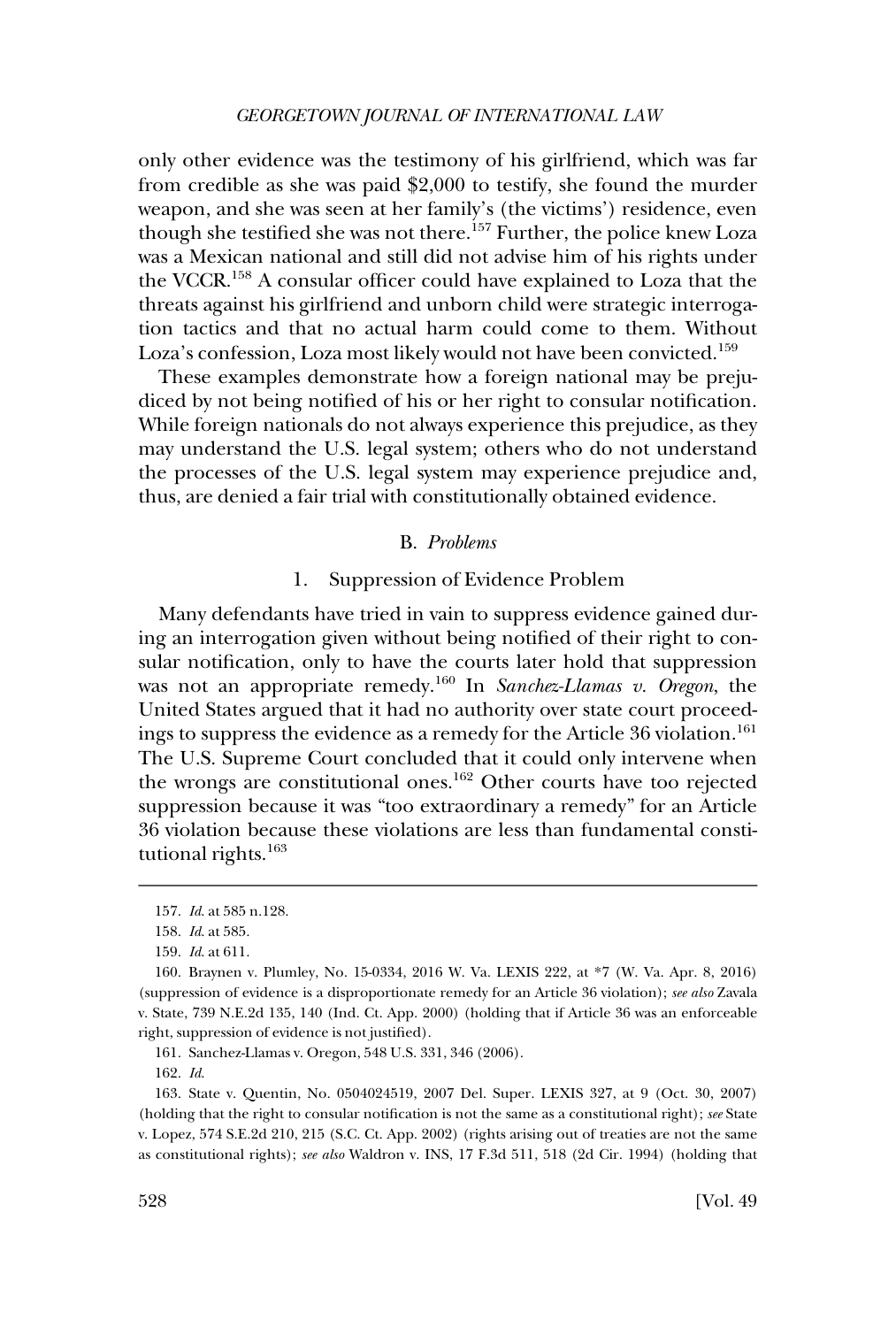<span id="page-28-0"></span>Furthermore, some courts have stated the reason for offering no remedy is that foreign nationals are protected by the constitutional rights and that to hold Article 36 as a right would be to allow "an additional right to foreign nationals beyond those granted to American citizens."164 In the end, the Supreme Court held that suppression of evidence was not warranted for an Article 36 violation because everyone—even foreign nationals—have the protections of the Constitution, and thus, Article 36 adds little to one's protection.<sup>165</sup>

## 2. Procedural Default Barriers

A problem also exists when foreign nationals only learn of their right, or assert it, when it is too late. The barring of an Article 36 claim by procedural default rules was the basis of the ICJ decisions of *LaGrand* and *Avena*, where the United States was found in both cases to have violated Article 36 of the VCCR.<sup>166</sup> The purposes of the procedural default rules are to incentivize parties to raise claims promptly and advance the finality of judgments.<sup>167</sup> However, procedural default rules can sometimes be an unfair barrier to relief for foreign nationals because they bar an Article 36 claim in which a foreign national would have the opportunity to show that the failure to be informed of that right to consular notification caused them to have an unfair trial, *i.e*., by not presenting pertinent or mitigating evidence that would have been available with the help of a consular officer).

A federal procedural default, mainly the AEDPA enacted in 1996, bars a habeas petition stating that the defendant is being held in violation of "treaties of the United States if the claim was not raised in state proceedings.168 A state procedural default rule bars a defendant's habeas petition when he or she did not raise the claim at the state level.<sup>169</sup>

169. *Breard*, 523 U.S. at 375-76 (citing Wainwright v. Sykes, 443 U.S. 72, 97 (1977)).

while treaty obligations should be kept, the right to consular notification should not be equated with fundamental rights like the right to counsel, which traces its origins to due process); United States v. Esparaza-Ponce, 7 F. Supp.2d 1084, 1096-97 (S.D. Cal. 1998) (holding that a violation of consular notification is not a constitutional equivalent); State v. Jamison, 20 P.3d 1010, 1017 (Wash. App. 2001) (VCCR rights are not constitutional ones).

<sup>164.</sup> State v. Homdziuk, 848 A.2d 853, 860 (N.J. Super. Ct. App. Div. 2004).

<sup>165.</sup> Sanchez-Llamas v. Oregon, 548 U.S. 331, 350 (2006) ("Article 36 adds little to these "legal options," and we think it unnecessary to apply the exclusionary rule where other constitutional and statutory protections—many of them already enforced by the exclusionary rule—safeguard the same interests Sanchez-Llamas claims are advanced by Article 36.").

<sup>166.</sup> *See Avena*, 2004 I.C.J. at ¶ 153; *LaGrand*, 2001 I.C.J. at ¶ 128.

<sup>167.</sup> *Sanchez-Llamas*, 548 U.S. at 356.

<sup>168.</sup> Breard v. Greene, 523 U.S. 371, 376 (1998); *see* Antiterrorism and Effective Death Penalty Act of 1996, Pub. L. No. 104-132, 110 Stat. 1214 (1996).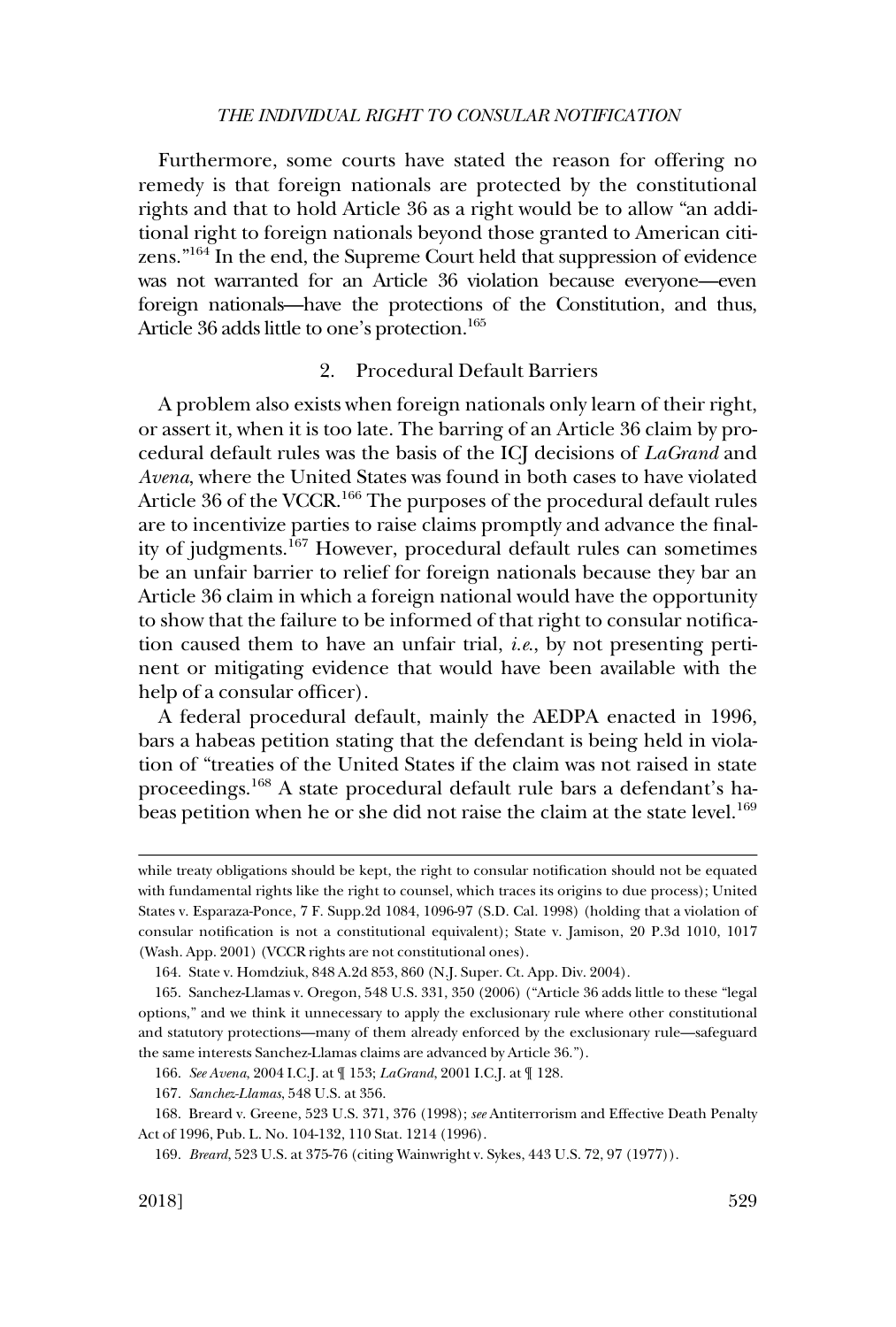However, the problem with Article 36 is that it is being violated by U.S. law officials, and that foreign defendants (and their defense lawyers) do not have knowledge of it. So, unfortunately, foreign defendants cannot raise a claim they are not aware of at the state proceedings, and when they do learn of it (if ever), it is usually much later and they are thus deemed to have defaulted.

A Supreme Court case regarding procedural default rules and Article 36 of the Vienna Convention on Consular Relations was *Breard v. Greene*. 170 In that case, Breard, a foreign national of Paraguay, was convicted of murder and sentenced to death.<sup>171</sup> He argued for the first time of the failure to be advised of his right to consular notification in a federal habeas petition.<sup>172</sup> The Court ruled that the procedural rules of the state of Virginia and the AEDPA barred application of an Article 36 violation.173

In another case, a Honduran national, Mario Bustillo, was also arrested and convicted of murder and sentenced to thirty years in prison.174 He appealed his conviction because he was not informed of his Article 36 right.<sup>175</sup> The lower courts denied his claim as he procedurally defaulted on the VCCR claim by not raising it at the state level.176 The Supreme Court granted certiorari, though it came to the same conclusion.<sup>177</sup>

Defendants in both Breard and Bustillo's situations have argued that the procedural default rules infringe on the Article 36 provision that declares that the Convention shall be exercised in accordance with the laws and regulations of the State and that the Convention must be given its full effect.178 However, under domestic law, the Convention could not both be exercised under the laws of the United States (including procedural default rules) and have the Convention be given the full effect of its purpose (allowing foreign nationals to have their consulate

174. Sanchez-Llamas v. Oregon, 548 U.S. 331, 351 (2006). This case was consolidated with the Sanchez case by the Supreme Court. *Id*. at 337.

175. *Id*. at 351.

176. *Id*. at 351. A defendant who fails to raise a claim at the state level is barred from raising it at the federal court level. *See id*.

<sup>170. 523</sup> U.S. 371 (1998).

<sup>171.</sup> *Id*. at 372-73.

<sup>172.</sup> *Id*. at 373.

<sup>173.</sup> *Id*. at 375-76. The Court also held that Breard's ability to obtain relief was subject to the Anti-Terrorism and Effective Death Penalty Act (AEDPA)'s federal procedural default rule just as any claim arising under the Constitution would be. *Id*. at 276. Thus, he was prevented from establishing that the violation prejudiced him. *Id*.

<sup>177.</sup> *Id*.

<sup>178.</sup> VCCR, *supra* note 3, art. 36(2).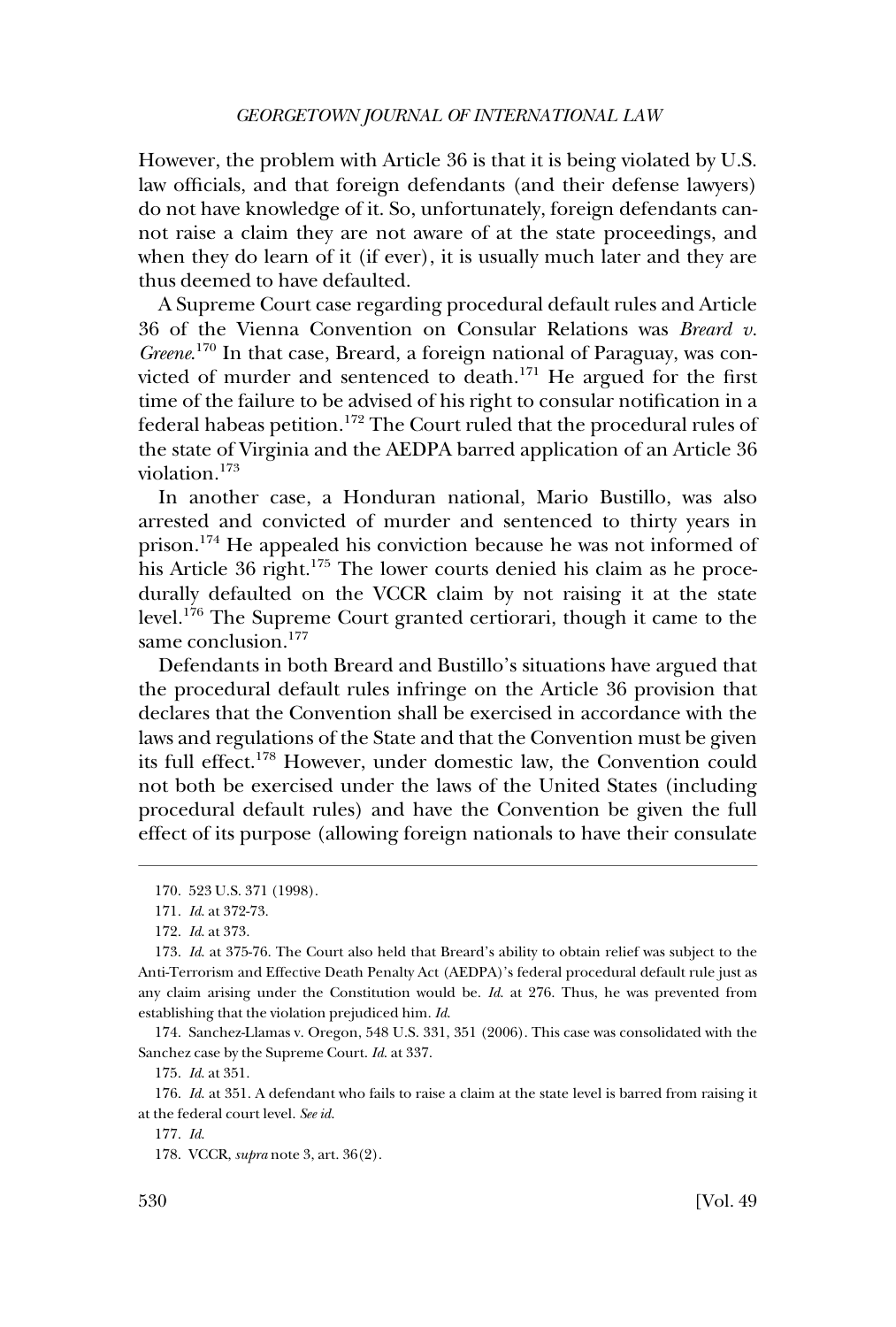<span id="page-30-0"></span>notified of their detention in a foreign nation) because the procedural default rules bar a foreign national from seeking relief for such a violation.

Although a self-executing treaty like the VCCR should, in principle, overcome any inconsistent state law, a treaty is interpreted in conformity with the procedural rules of the forum state, and thus, the state procedural default rules would bar a claim of an Article 36 violation.<sup>179</sup> Further, constitutional violations are also subject to the procedural default rule – and while treaties are higher than state law, so is the Constitution.180 And it would be incredible to hold that a treaty deserves such an exception to the procedural default rules and the Constitution does not.<sup>181</sup>

Because the AEDPA was enacted in 1996, it was a statute enacted after the VCCR treaty in 1969. Thus, under the "last-in-time" doctrine, the AEDPA trumps the Vienna Convention.<sup>182</sup> Further, under state procedural laws, the only exception is for "cause and prejudice.183

## 3. Summary

Thus, under the current law, it seems as if the foreign defendants have no hope for relief if they fail to raise an issue in a timely manner. Even though the United States clearly has international obligations of informing foreign nationals of their right to consular notification and that remedies for a violation of that right are left for each nation who ratified the VCCR to decide, it should be noted that U.S. law as it stands does not provide for relief. Suppression of evidence is used for violation of constitutional rights (not treaty rights) and procedural default rules leave no opportunity for a court to hear review.

<sup>179.</sup> Breard v. Greene, 523 U.S. 371, 375 (1998). ("[I]t has been recognized in international law that, absent a clear and express statement to the contrary, the procedural rules of the forum State govern the implementation of the treaty in that State.").

<sup>180.</sup> U.S. CONST. art. VI, § 2.

<sup>181.</sup> *See* Marbury v. Madison, 5 U.S. 137, 177 (1803) (holding that the Constitution is "the fundamental and paramount law of the nation").

<sup>182.</sup> *See Breard*, 523 U.S. at 376.

<sup>183.</sup> Wainwright v. Sykes, 433 U.S. 72, 90-91 (1977) ("The 'cause'-and-'prejudice' exception . . . will afford an adequate guarantee, we think, that the rule will not prevent a federal habeas court from adjudicating for the first time the federal constitutional claim of a defendant who in the absence of such an adjudication will be the victim of a miscarriage of justice.").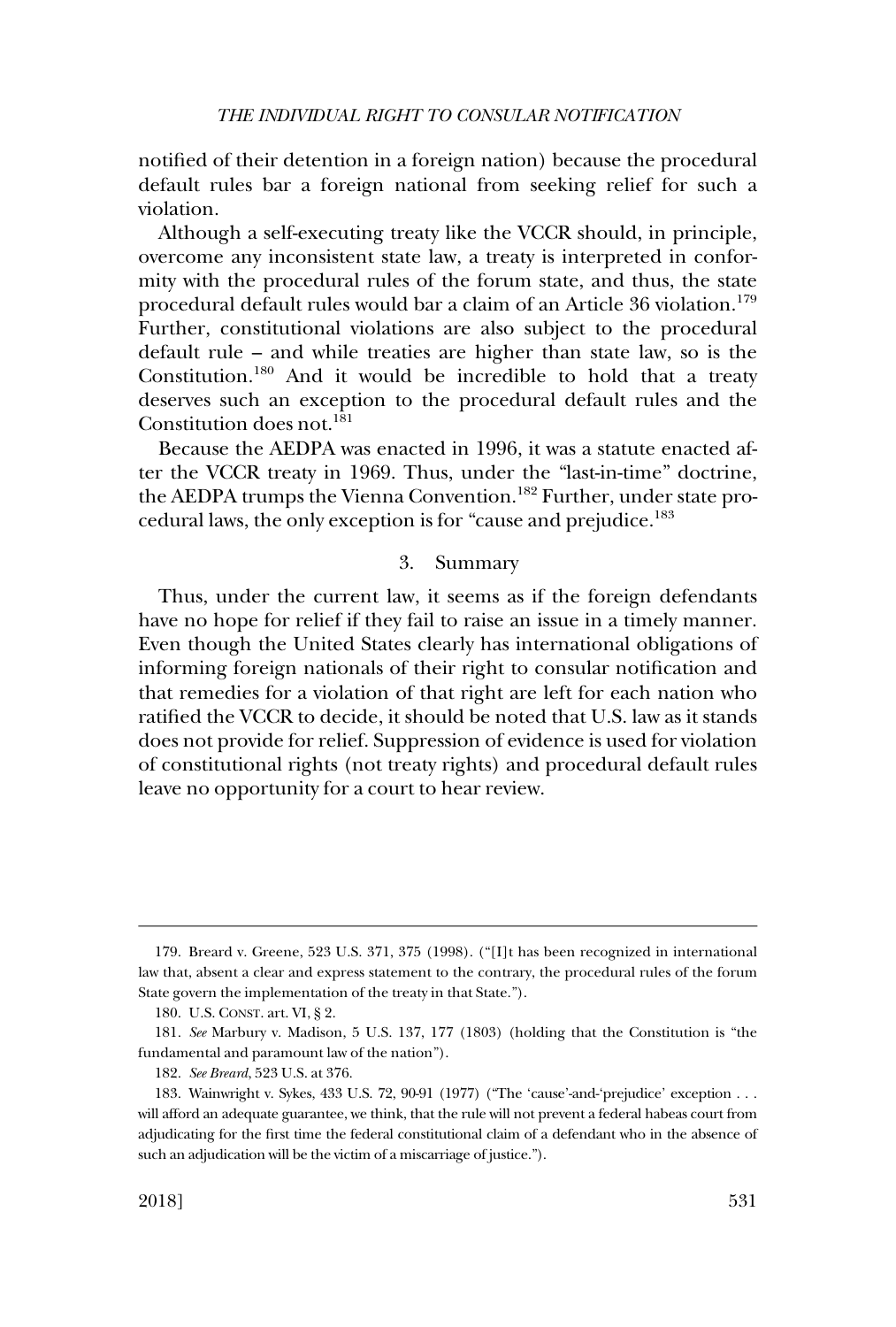## C. *Importance of Article 36*

<span id="page-31-0"></span>What the United States fails to realize is that a consular official who visits a foreign national detained or imprisoned in a strange country is the foreign national's only ally,<sup>184</sup> for only the consular officer, not the foreign national's counsel (generally), can bridge the possible cultural gap between the U.S. legal system and the foreign national. The right to consular notification is intertwined specifically with the constitutional rights of due process and a fair trial. And due process and a fair trial are not just "American rights."185 International human rights law has considered the right to due process to be fundamental as evident in the Preamble of the International Covenant on Civil and Political Rights which states that the states party to the Covenant agreed on the Articles (including Article 14) in order "to promote universal respect for, and the observance of, human rights and freedoms."<sup>186</sup>

185. United States v. Martinez-Rodriguez, 33 P.3d 267, 274-75 (N.M. 2001).

186. See International Covenant on Civil and Political Rights, pmbl., art. 14, Dec. 19, 1966, 999 U.N.T.S. 171 [hereinafter ICCPR]. The text explains the basic notions of due process:

- 2. Everyone charged with a criminal offence shall have the right to be presumed innocent until proved guilty according to law.
- 3. In the determination of any criminal charge against him, everyone shall be entitled to the following minimum guarantees, in full equality: . . .
	- (c) To be tried without undue delay;
	- (d) To be tried in his presence, and to defend himself in person or through legal assistance of his own choosing; to be informed, if he does not have legal assistance, of this right; and to have legal assistance assigned to him,
	- (e) To examine, or have examined, the witnesses against him and to obtain the attendance and examination of witnesses on his behalf under the same conditions as witnesses against him;

*See* United States v. Hongla-Yamche, 55 F. Supp.2d 74, 79 (D. Mass. 1999) ("The purpose 184. of [the consular notification] requirement is to ensure that a government does not place an alien in a situation in which the alien cannot receive assistance from his/her own government." (quoting U.S. Dep't State, *Consular Notification and Access: Instructions for Federal, State, and Local Law Enforcement and Other Officials Regarding Foreign Nationals in the United States and the Rights of Consular Officials to Assist Them*, TRAVEL.STATE.GOV 19 (Jan. 2003), [http://www.travel.state.gov/](http://www.travel.state.gov/law/notify.html)  [law/notify.html\)](http://www.travel.state.gov/law/notify.html)); *see also* Sanchez-Llamas v. Oregon, 548 U.S. 331, 367 (2006) ("[O]ne of the basic functions of a consular officer has been to provide a 'cultural bridge' between the host community and the [U.S. national]. No one needs that consular bridge more than the individual U.S. citizen who has been arrested in a foreign country or imprisoned in a foreign jail." (citing U.S. DEP'T STATE, 7 FOREIGN AFFAIRS MANUAL § 401 (1984))).

<sup>1.</sup> All persons shall be equal before the courts and tribunals. In the determination of any criminal charge against him, or of his rights and obligations in a suit at law, everyone shall be entitled to a fair and public hearing by a competent, independent and impartial tribunal established by law . . .

<sup>. .</sup> 

<sup>(</sup>g) Not to be compelled to testify against himself or to confess guilt . . .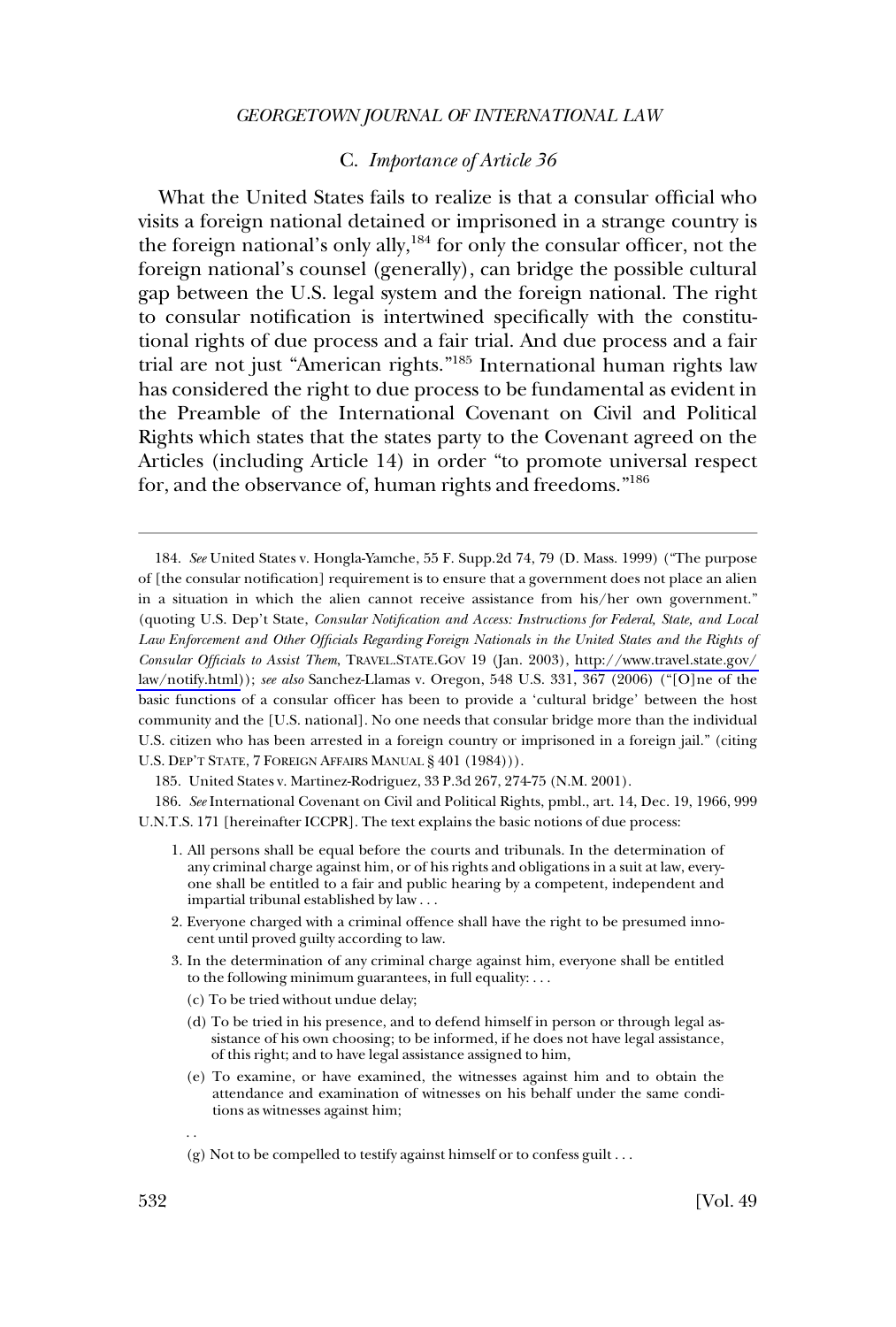Also, as a comparative analysis, several countries have equated the right to consular notification with the rights of due process, attorney representation, and the right to remain silent.<sup>187</sup> In the Brazilian Constitution, the arrested foreigner must be told of the right to consular notification upon arrest along with the right to remain silent and to have legal assistance.<sup>188</sup> In Bahrain, at the time of arrest, the foreigner is presented with a writing that states the right to communicate with his or her consulate and the right to an attorney.<sup>189</sup> The Criminal Procedure Codes of Poland, Indonesia, Ecuador, Australia, the UK, and Lithuania require advising foreign detainees of their consular rights simultaneously with other legal rights.190 In Switzerland and Guatemala, foreign nationals are provided with forms that state their right to an attorney and consular notification.191 In Mexico, violation of Article 36 is deemed "so serious that it undoubtedly affect[s] the performance of the fundamental right of due process by the responsible authorities."192 Moreover, foreign nationals in Iceland, Ireland, and Kenya are routinely informed of their consular rights prior to interrogation.193 In South Korea, the foreigner must sign a form stating that he or she waives consular notification.194 In the United Kingdom and Australia, the consulate is notified immediately after arrest.<sup>195</sup>

The United States, therefore, appears to be in the minority of not equating consular notification with fundamental rights. The consular notification requirement was meant to ensure that foreign nationals detained or imprisoned abroad would have adequate legal representation "with principles of justice generally recognized in the international community by allowing consular officers to consult with the defendant

- 191. *Id*.
- 192. *Id*.
- 193. *Id*.
- 194. *Id*.
- 195. *Id*.

<sup>5.</sup> Everyone convicted of a crime shall have the right to his conviction and sentence being reviewed by a higher tribunal according to law. . . .

<sup>7.</sup> No one shall be liable to be tried or punished again for an offence for which he has already been finally convicted or acquitted in accordance with the law and penal procedure of each country. *Id*. at art. 14.

<sup>169</sup> countries have ratified the treaty. *Status of Treaties International Covenant on Civil and Political Rights*, UNITED NATIONS TREATY COLLECTION (Jan. 16, 2018), [https://treaties.un.org/Pages/](https://treaties.un.org/Pages/ViewDetails.aspx?src=IND&mtdsg_no=IV-4&chapter=4&clang=_en) [ViewDetails.aspx? src=IND&mtdsg\\_no=IV-4&chapter=4&clang=\\_en](https://treaties.un.org/Pages/ViewDetails.aspx?src=IND&mtdsg_no=IV-4&chapter=4&clang=_en) (listing state parties).

<sup>187.</sup> *See* Warren, *supra* note 139.

<sup>188.</sup> *Id*.

<sup>189.</sup> *Id*.

<sup>190.</sup> *Id*.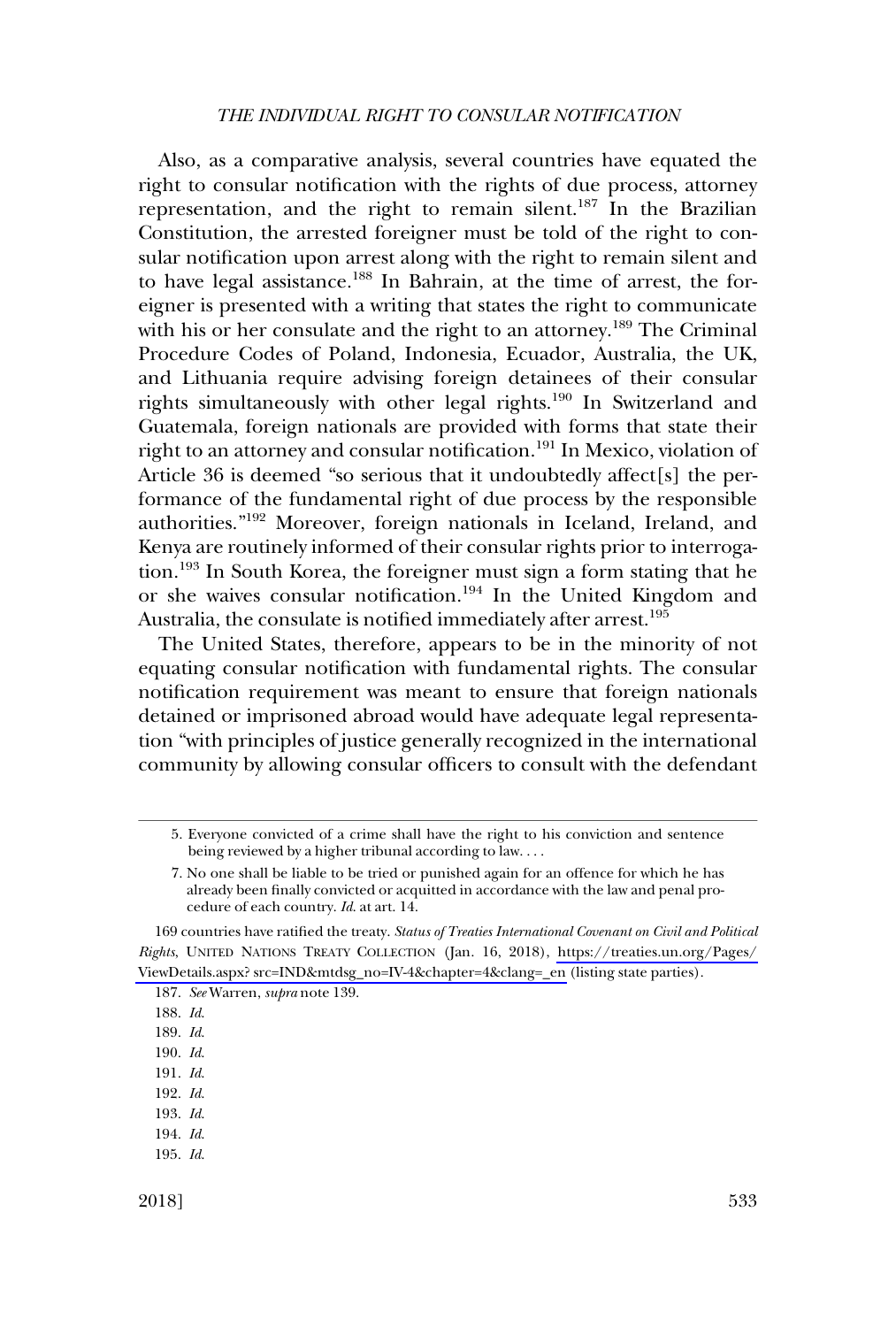<span id="page-33-0"></span>and with attorneys, court officials and prosecutors."<sup>196</sup>

#### V. REMEDIES

The text of Article 36 does not identify a remedy for breach of the right of consular notification.197 The State Department has held that the only remedy for failure to notify a foreign national of his or her right to consular notification is that of diplomatic channels.<sup>198</sup> However, what the courts fail to realize is that Article 36(2) states that the rights from Article 36(1) are to be exercised in accordance with the laws and regulations of the receiving state.<sup>199</sup> Thus, the remedy was left for domestic law to govern.200

## A. *Preventive Measures*

Because the main cause of an Article 36 violation is the lack of knowledge of its existence, the easiest and most effective remedy would be to enact preventive legislation. The State Department's website offers the following information regarding consular notification assistance:

As a non-U.S. citizen who is being arrested or detained, you may request that we notify your country's consular officers here in the United States of your situation. You may also communicate with your consular officers. A consular officer may be able to help you obtain legal representation, and may contact your family and visit you in detention, among other things. If you want us to notify your consular officers, you can request this notification now, or at any time in the future. Do you want us to notify your consular officers at this time? $2^{201}$ 

<sup>196.</sup> People v. Madej, 739 N.E.2d 423, 431-32 (Ill. 200) (Heiple, J., dissenting).

<sup>197.</sup> United States v. Li, 206 F.3d 56, 61 (1st Cir. 2000) (citing United States v. Ademaj, 170 F.3d 58, 67 (1st Cir. 1999) ("[T]he Vienna Convention itself prescribes no judicial remedy or other recourse for its violation.")).

<sup>198.</sup> *Li*, 206 F.3d at 63 (quoting the State Department's view that "[t]he [only] remedies for failure of consular notification [under the Vienna Convention] are diplomatic, political, or exist between states under international law.") (citing U.S. Dept' of State, Legal Advisor, Department of State Answers to the Questions Posed by the First Circuit in United States v. Nai Fook Li, attachment A, par. 2 (1999)).

<sup>199.</sup> VCCR, *supra* note 3, at art. 36(2).

<sup>200.</sup> *See* Kolesnikov, *supra* note 2, at 200 n.119 (stating for every remedy, there is a right).

<sup>201.</sup> *ENGLISH Statement 1: For All Foreign Nationals Except Those from "Mandatory Notification" Countries*, TRAVEL.STATE.GOV, [https://travel.state.gov/content/dam/travel/cnastatementspdf/](https://travel.state.gov/content/dam/travel/cnastatementspdf/English_CNAStatement.pdf) [English\\_CNAStatement.pdf](https://travel.state.gov/content/dam/travel/cnastatementspdf/English_CNAStatement.pdf) (last visited Apr. 11, 2017) [hereinafter Consular Notification Statement].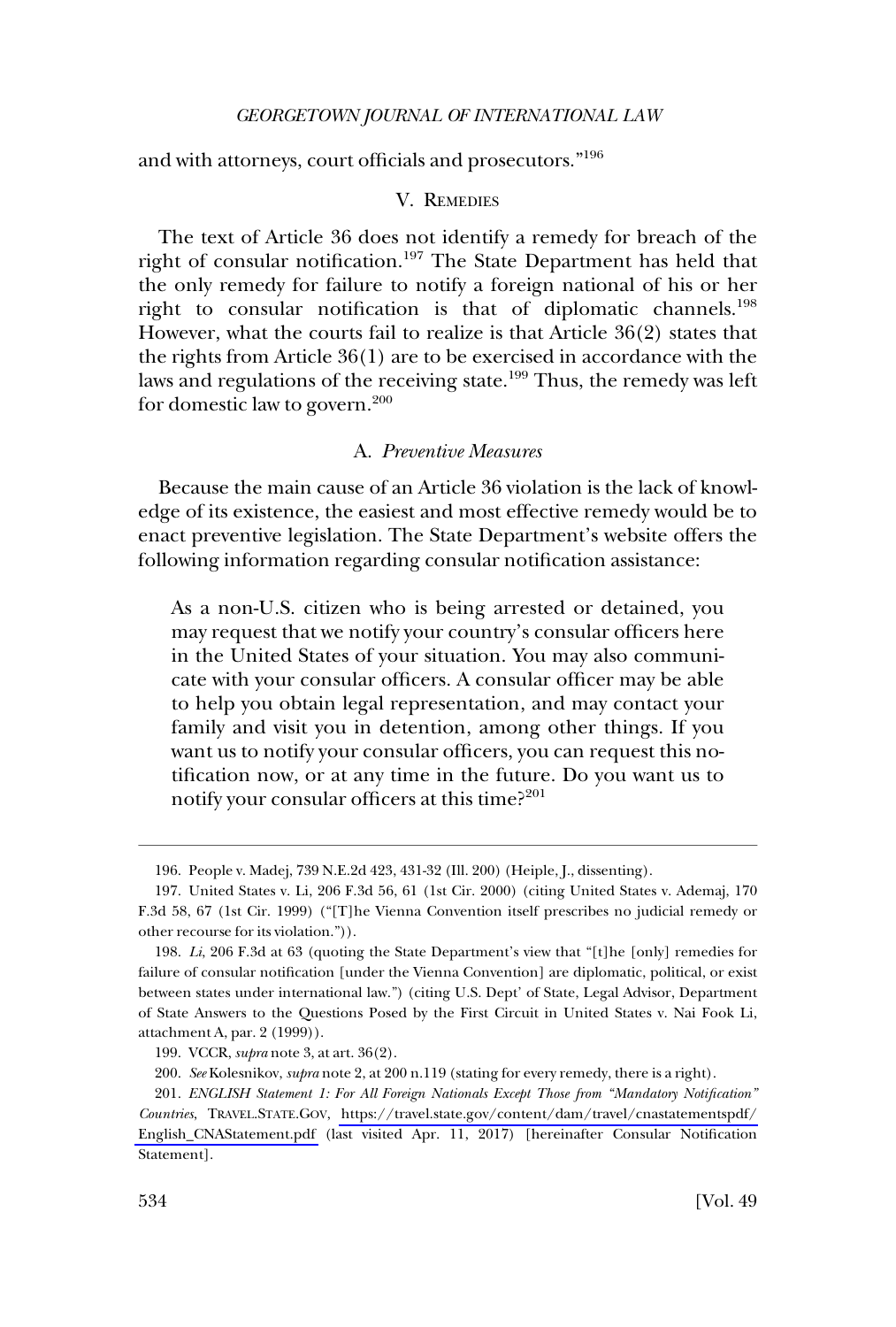Legislation could be enacted ordering every law enforcement official both federal and state—to give this card in writing and have it read by an officer (or an interpreter), thereby tremendously reducing the possibility of any violations and issues concerning Article 36. Further, reducing problems will also create less hostile foreign relations in these circumstances. Referring to the aftermath of the *LaGrand* decision, Baker insists that by not enforcing the ICJ decision, the reputation of the United States regarding international relations is hurt.<sup>202</sup> Further, Baker states that because the United States would not extend the right to consular notifications to foreigners in the United States, U.S. citizens abroad would be hurt as other countries would not extend the right to consular notifications to them.<sup>203</sup> This notification would be given to all arrestees/detainees, whether it is apparent or not that they are foreigners.204 A proposed statute for Congress to enact may be similar to the following:

It is the legally binding obligation of all federal and state law enforcement officials to give instructions and a written copy of consular notification information from the State Department to anyone arrested or detained.

However, even with such legal obligations, foreign nationals might still not receive their Article 36 right (although with much less frequency).

Also, the United States, through the efforts of the government or by private interest groups and lobbyists for the rights of foreigners in the United States, should make the public aware of their rights under the VCCR. In addition to the U.S. State Department's online information system regarding consular notification for non-U.S. citizens, $205$  one example of how to notify the public would be to have video and paper transcripts available in all languages on incoming planes, trains, ships, and other transportation into the United States from foreign countries, which states the rights of foreigners in the United States under VCCR. This would at least help spread the knowledge of Article 36. One example of such a notification is the following:

<sup>202.</sup> Stephanie Baker, *Germany v. United States in the International Court of Justice: An international Battle Over the Interpretation of Article Thirty-Six of the Vienna Convention on Consular Relations and Provisional Measures Orders* 30 GA. J. INT'L & COMP. L. 277, 302 (2002).

<sup>203.</sup> *Id*. at 301-02.

<sup>204.</sup> This is the best way to increase efficiency and simplicity because sometimes it is difficult to tell if an arrestee is a foreigner. *See LaGrand*, 2001 I.C.J. at ¶ 13 (stating that the LaGrand brothers, while German citizens, lived in the United States for most their lives).

<sup>205.</sup> *See* Consular Notification Statement, *supra* note 201.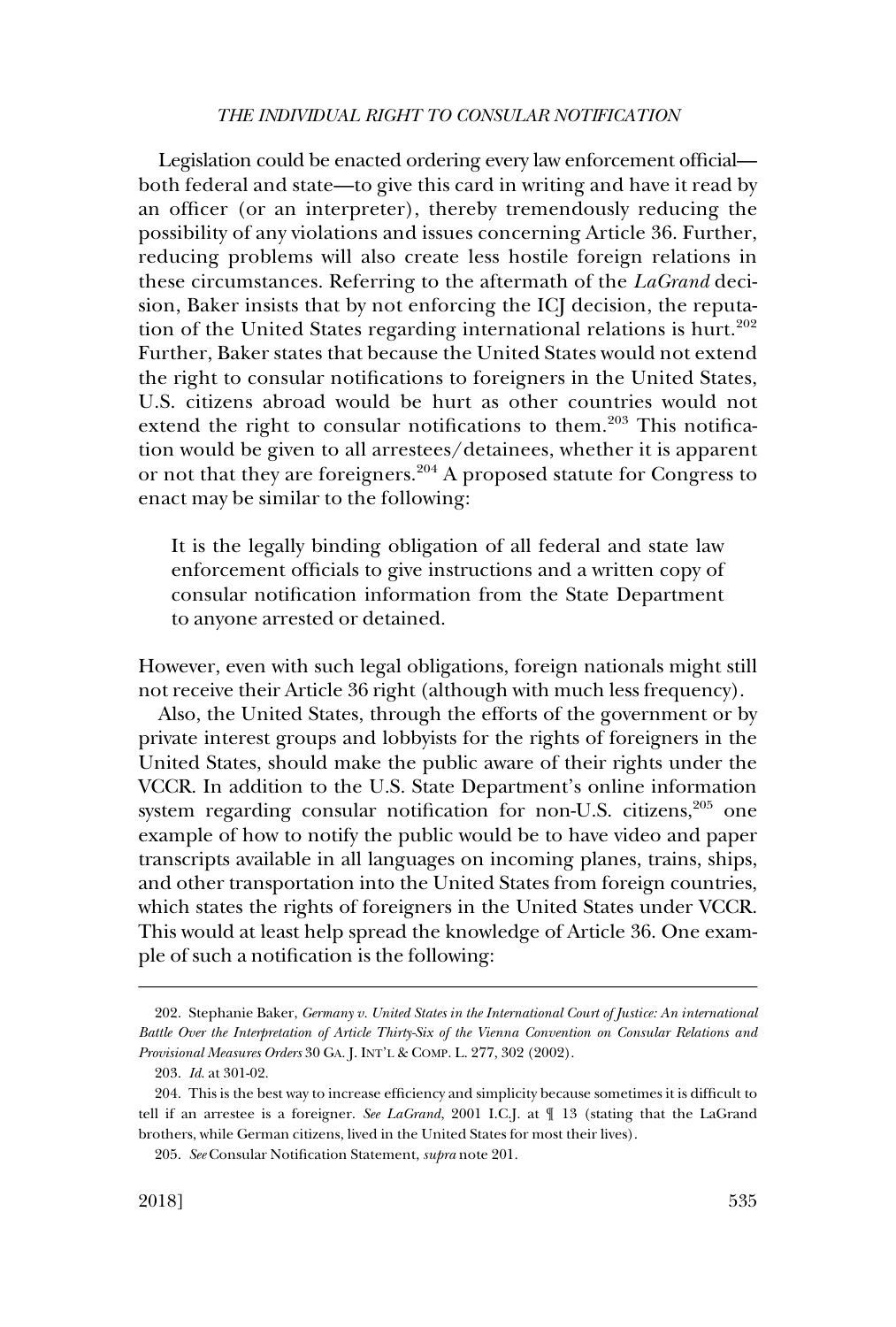### *GEORGETOWN JOURNAL OF INTERNATIONAL LAW*

<span id="page-35-0"></span>If you find yourself detained by any law enforcement official while in the United States of America, you have a personal right to contact the consulate of your home country; please make sure you convey this to the U.S. official with you, who will then be obligated to comply with such request.

Alternatively, commercials on local television channels could also help spread awareness. This proposed solution is similar to what foreign ministries have been found to do in order to make the public more aware of the right to consular notification.<sup>206</sup> However, because consular notification might not always be successful, protection through legislation should still be enacted as an additional safeguard.

## B. *Giving Full Effect to Article 36*

The Seventh Circuit's interpretation of the *Sanchez-Llamas* opinion does allow for Article 36 to be given its "full effect" through the Constitution and still conform to U.S. laws. In that case, the Seventh Circuit stated that the Supreme Court of the United States expressed a preference for merging Vienna Convention claims with "broader constitutional attacks."207 While a constitutional claim and an Article 36 claim represent separate rights, the violation of Article 36 infringes constitutional rights,<sup>208</sup> thus giving domestic courts the power to remedy an Article 36 violation.<sup>209</sup>

The remedy for a violation of consular notification can be effectively separated into two stages: 1) from the time of arrest to right before

<sup>206.</sup> *See* QUIGLEY ET. AL., *supra* note 39, at 12 ("Foreign ministries also issue written material aimed at the general public so that nationals will know what they can expect from consuls should they be arrested abroad. This material may be in the form of printed brochures or electronic postings on a foreign ministry website.").

<sup>207.</sup> Osagiede v. United States, 543 F.3d 399, 408 (7th Cir. 2008); *see also* Sanchez-Llamas v. Oregon, 548 U.S. 331, 350 (2006) ("[S]uppression is not the only means of vindicating Vienna Convention rights. A defendant can raise an Article 36 claim as part of a broader challenge to the voluntariness of his statements to police.").

<sup>208.</sup> *See* Valerie Epps, *Violations of the Vienna Convention on Consular Relations: Time for Remedies*, 11 WILLAMETTE J. INT'L L. & DISP. RESOL. 1, 35-36 (2004) ("When a statute or treaty protect Constitutional rights, or rights closely akin to Constitutional rights, courts should provide a suppression remedy.").

<sup>209.</sup> The ICJ ruled in *Avena* that remedies for Article 36 violations should not arise under the U.S. Constitution, but under the treaty itself. *Avena*, 2004 I.C.J. at ¶ 139. However, the United States cannot abide by giving both "full effect" to Article 36 and complying with national laws. And, given the hostility of the *Avena* (and *LaGrand*) decision by U.S. courts, the following remedies can serve as a compromise.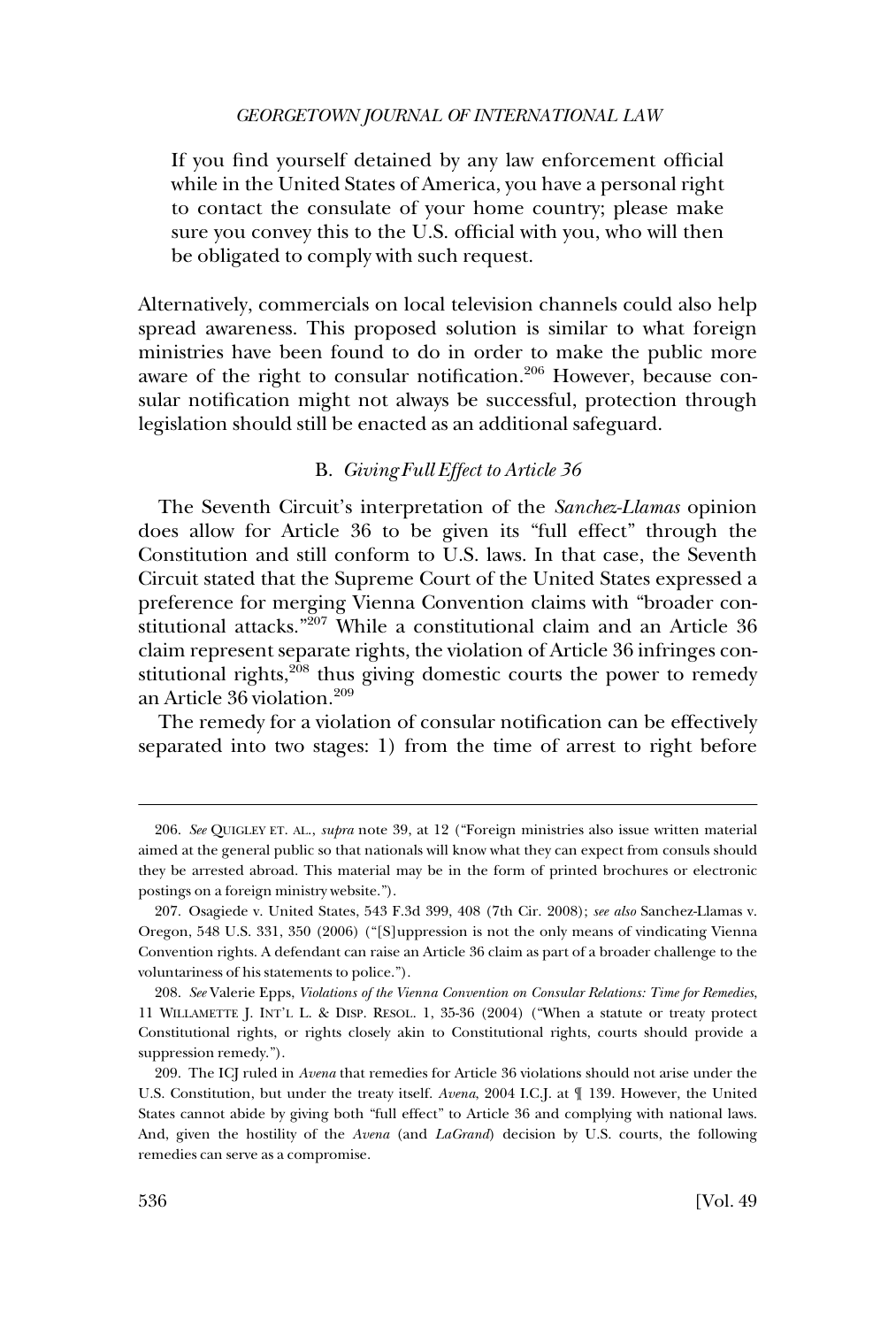conviction; and 2) any appeal or habeas—whether state or federal—after conviction. Congress should enact the following proposed statute:

- (1) Foreign nationals have the right of consular notification accorded to them in Article 36 of the Vienna Convention on Consular Relations, and U.S. law enforcement and government officials are obligated to comply with it.
	- (a) A foreign national is defined as one who is a citizen of a country other than the United States of America.
- (2) In cases where a foreign national, at the time of arrest/ detention, is not advised or has not expressly waived of the right explained above in (1), and
	- (a) the failure to inform is raised by the defendant foreign national before judgment, then:
		- (i) Statements made to law enforcement when the foreign national is not told of his or her Article 36 right must be excluded if an evidentiary hearing finds that its obtainment was prejudicial to the defendant and/or
		- (ii) the trial must be halted for a reasonable time for the defense to prepare a fair and through defense strategy with the help of his or her consulate.
		- (iii) The burden to prove prejudice under  $(2)(a)(i)$  is on the defendant who must show that had he been aware of his right to consular notification, he would not have acted the way he did.
	- (b) the failure to inform is raised by defendant after judgment in any subsequent appeal – habeas petition included – the Court must grant an evidentiary hearing to determine if defendant was prejudiced.
		- (i) The burden to prove prejudice under  $(2)(b)$  is on the defendant who must show that had he been aware of his right to consular notification, there would have been evidence so that he would not have been convicted beyond a reasonable doubt or his conviction may have resulted in a lesser sentence.
- (3) Under  $(2)(a)(i)$ , if prejudice is found, it is the court's discretion to either suppress the evidence obtained in violation of Article 36 or to order a new trial depending on the progression of the case at the time and the possibility of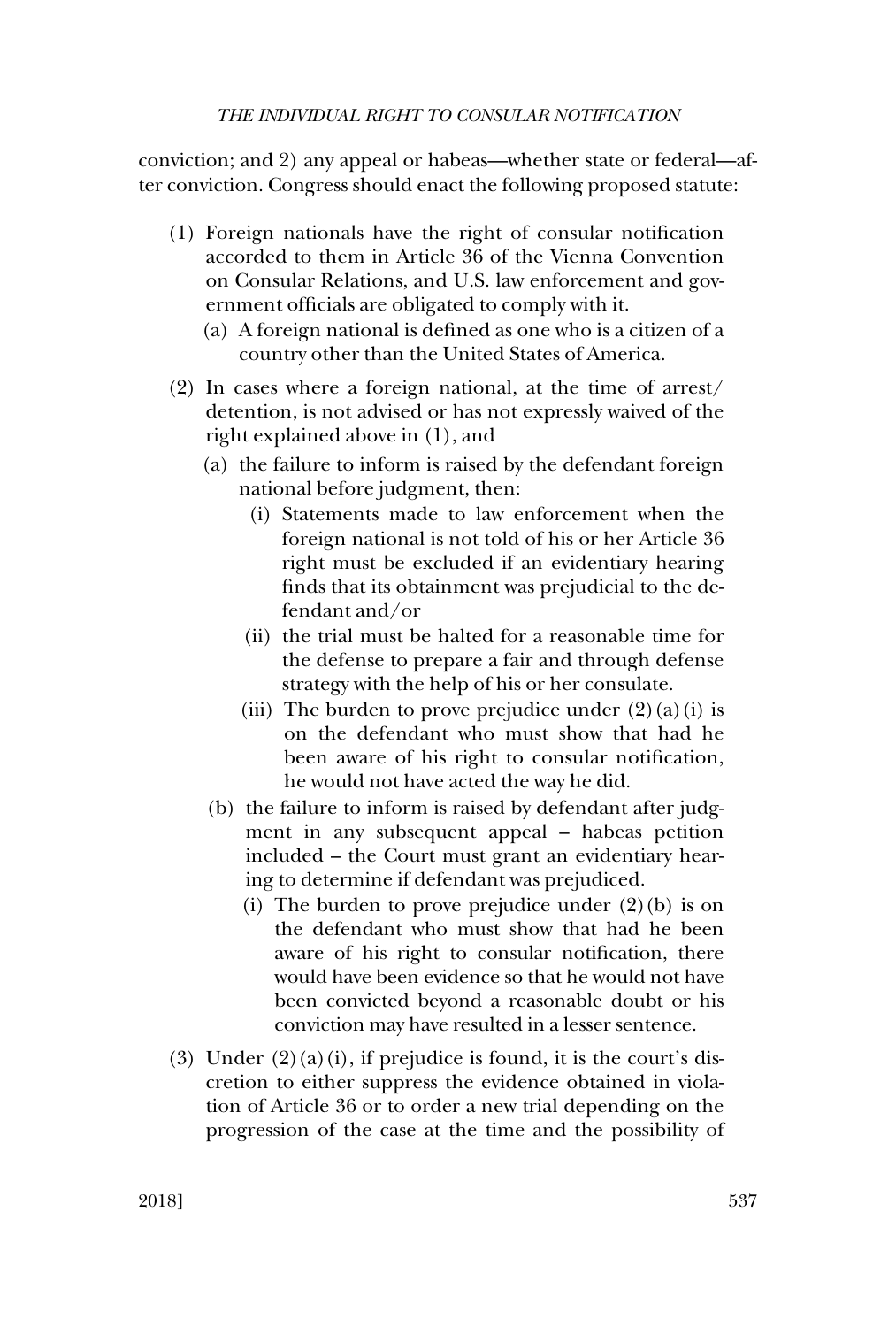<span id="page-37-0"></span>prejudice by the jury after already hearing illegally obtained evidence as per the Federal Rules of Evidence (or state equivalent).

- (4) Under  $(2)(b)$ , it is the court's discretion at the evidentiary hearing to either order a new trial with the evidence obtained in violation of Article 36 suppressed and/or a new trial with newly obtained evidence.
- (5) Under (2)(b), any state procedural default rules will not bar defendant's claim of an Article 36 violation.

## 1. Overview of Proposed Statute

This new statute would allow for foreign nationals to have redress when their Article 36 right is violated. The following sections describe the constitutional reasoning behind the imposition of such a statute. The "first stage" of the statute is structured around a foreign national's right against self-incrimination and the right to a fair trial and examples of how he or she can be prejudiced without the proposed state's protections. Then, national and international treatment of Article 36 when prejudice is found is discussed. The "second stage" of the statute is based on a foreign national's right to counsel, based on the Seventh Circuit decision, *Osagiede v. United States*, where the Court found that the defendant was prejudiced by his counsel not raising his right to consular notification. Next, the reasoning behind not administering procedural rules to bar Article 36 claims is discussed.

## a. *First Stage*

In the first stage, the foreign national defendant (after showing he/she is a foreign national) must show he or she was prejudiced regarding the violation of a foreign national's right to consular notification. Prejudice can be found in such a violation because the assistance a consular officer can give a foreign national defendant include functions that are imperative for a foreign national's protection and for a thorough defense strategy. Thus, the right to consular notification is inextricably intertwined with due process so that in certain situations a foreign national may be prejudiced and cheated out of a fair trial without knowing of this right. The very purpose of consular notification is to allow an accused foreign national the resources to prepare an effective defense.<sup>210</sup>

<sup>210.</sup> Inter-American Court of Human Rights Advisory Opinion, *supra* note 135, ¶ 106.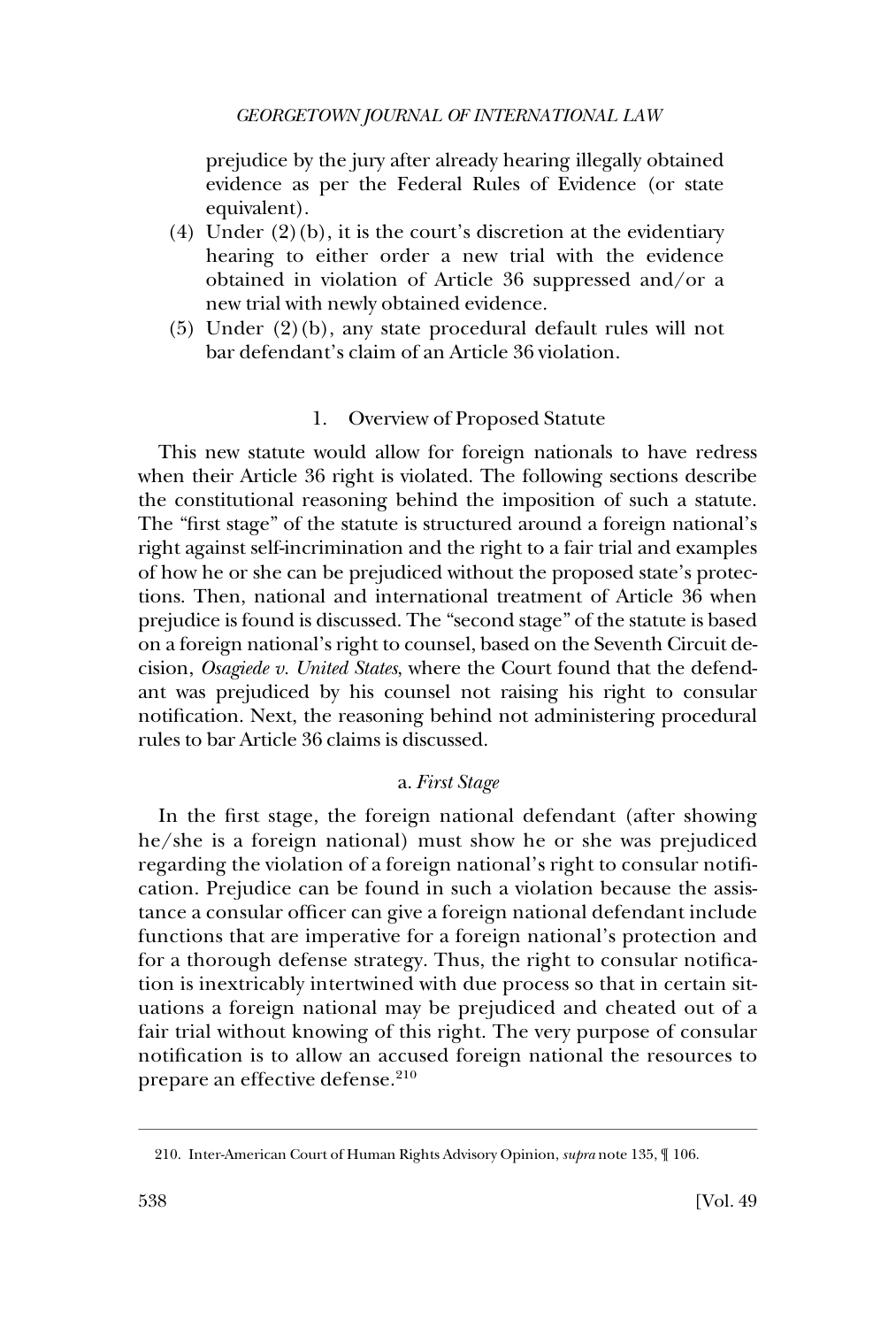## i. Right Against Self-Incrimination

<span id="page-38-0"></span>In *Sanchez-Llamas v. Oregon*, Sanchez was arrested after being involved in a shooting with police where one officer was injured.211 He was not made aware of his consular right and during the interrogation, he made several incriminating statements.<sup>212</sup> His motion to suppress the statements he made without being advised of his Article 36 rights was denied.<sup>213</sup> Eventually, the case came before the Supreme Court, which ruled suppression of evidence was not a proper remedy to a VCCR violation.214

While prejudice does not exist in every case involving a foreign national making incriminating statements to the police, cultural misunderstandings can cause a detained foreign national to make bad decisions and/or legal mistakes, especially when his or her actions are based on his perceptions of his own legal system.215 Justice Breyer correctly notes that a confession – or statement – by a foreign national to police cannot be considered voluntary when one understands what the right to remain silent means, but does not understand what the implications of these rights mean.<sup>216</sup> Understanding words is not the same as understanding their meaning and consequences.

A case that illustrates Justice Breyer's point, while from the United Kingdom, shows the concept of prejudice. In that case, defendants from Lebanon were charged with importing cannabis, but not told of their right to consular notification.<sup>217</sup> Both spoke

216. *See Sanchez-Llamas*, 548 U.S. at 393 (Breyer, J., dissenting) ("A person who fully understands his Miranda rights but does not fully understand the implications of these rights for our legal system may or may not be able to show that his confession was involuntary under Miranda, but he will certainly have a claim under the Vienna Convention.").

<sup>211.</sup> Sanchez-Llamas v. Oregon, 548 U.S. 331, 339 (2006). Sanchez-Llamas was mirandized. *Id*. at 361.

<sup>212.</sup> *Id*. at 340.

<sup>213.</sup> *Id*.

<sup>214.</sup> *Id*. at 350.

<sup>215.</sup> *Osagiede*, 543 F.3d at 403.

Foreign nationals who are detained within the United States find themselves in a very vulnerable position. Separated from their families and far from their homelands, they suddenly find themselves swept into a foreign legal system. Language barriers, cultural barriers, lack of resources, isolation and unfamiliarity with local law create "an aura of chaos" around the foreign detainees, which can lead them to make serious legal missteps. . . . This [consular] assistance can be invaluable because cultural misunderstandings can lead a detainee to make serious legal mistakes, particularly where a detainee's cultural background informs the way he interacts with law enforcement officials and judges. *Id*.

<sup>217.</sup> QUIGLEY ET. AL., *supra* note 39, at 169.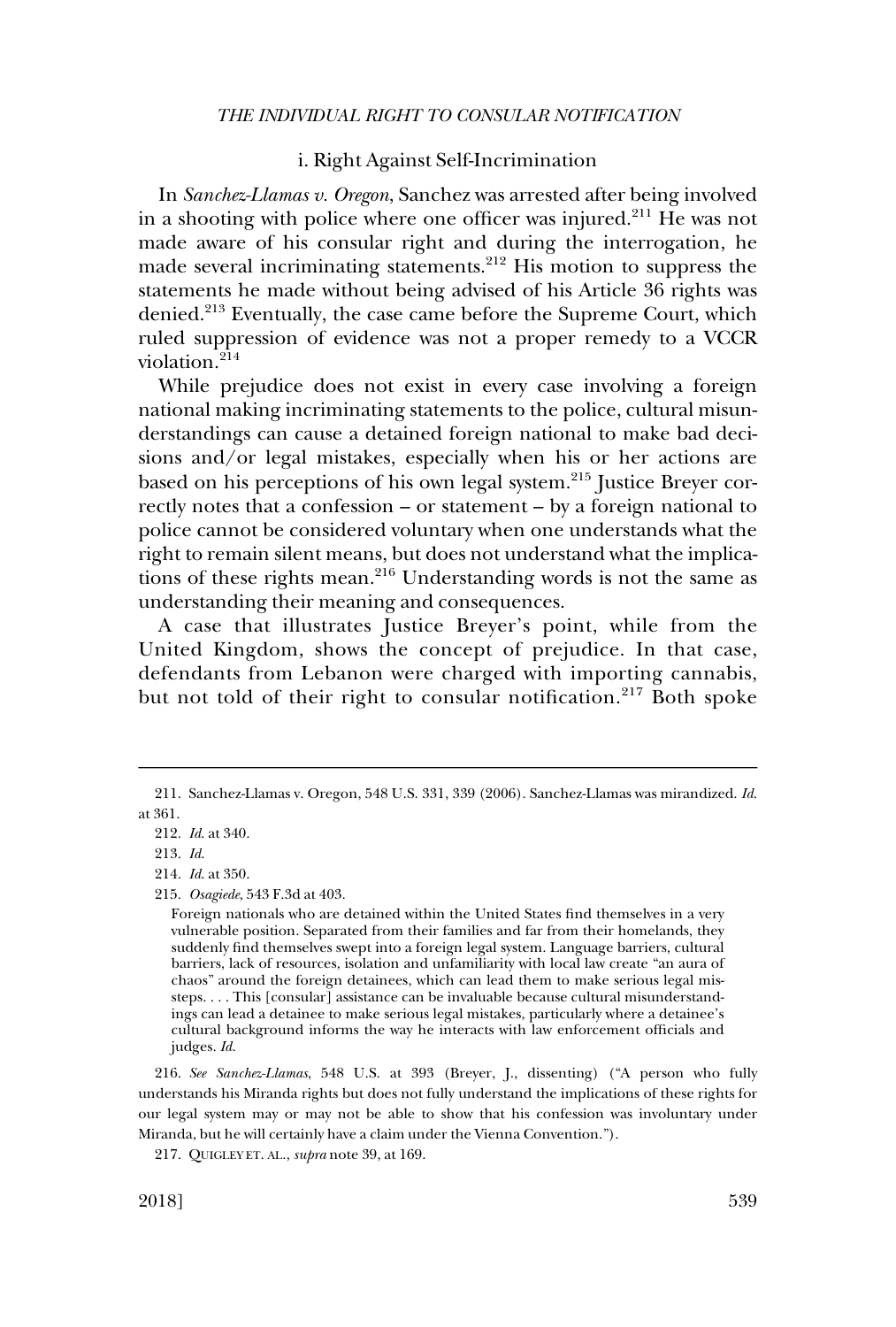only basic English and had both stated they did not need a solicitor.<sup>218</sup> They made incriminating statements during the interrogation and they both asked several times what the function of a solicitor was.<sup>219</sup> The Court held that they were wrongfully deprived of their right to consular notification as a consular officer would have told them the function of a solicitor and thus the court excluded the interview as evidence.<sup>220</sup>

Another example of how a defendant can truly be prejudiced without being notified of the right to a consular also comes from the United Kingdom, but again illustrates the basic idea. Defendants were nationals from Holland and arrested for suspicion of importation and distribution of heroin.<sup>221</sup> The police did not tell them of their right to contact the Netherlands consulate.<sup>222</sup> The Court excluded the interviews because they were given out-of-date rights in Dutch and that if a consular officer had been notified, he would have advised the Defendants to ask for a solicitor who spoke Dutch (one of the defendants had also asked what a solicitor was).<sup>223</sup>

Further, in *Sanchez-Llamas*, the U.S. Supreme Court held that a foreign national defendant "can raise an Article 36 claim as part of a broader challenge to the voluntariness of his statements to the police."224 In an article written by Linda Jane Springrose, she explains that in Russia, it is common for a defendant to make statements he or she would not otherwise make out of fear of physical force from law enforcement.<sup>225</sup> Thus, if a Russian foreign national was arrested in the United States, he or she would do the same when questioned by the police because he or she would be fearful of police brutality.<sup>226</sup>

Thus, there are many instances where statements given to the police are not voluntary, whether from police coercion or just an unfair cultural/language barrier that is taken advantage of (whether purposely or accidentally) that can have negative consequences in the trial

223. *Id*.

<sup>218.</sup> *Id*.

<sup>219.</sup> *Id*.

<sup>220.</sup> *Id*. at 170.

<sup>221.</sup> *Id*.

<sup>222.</sup> *Id*.

<sup>224.</sup> Sanchez-Llamas v. Oregon, 548 U.S. 331, 350 (2006).

<sup>225.</sup> Linda Jane Springrose, *Strangers in a Strange Land: The Rights of Non-Citizens Under Article 36 of the Vienna Convention on Consular Relations*,14 GEO. IMMIGR. L.J. 185, 195-96 (1999).

<sup>226.</sup> *Id*.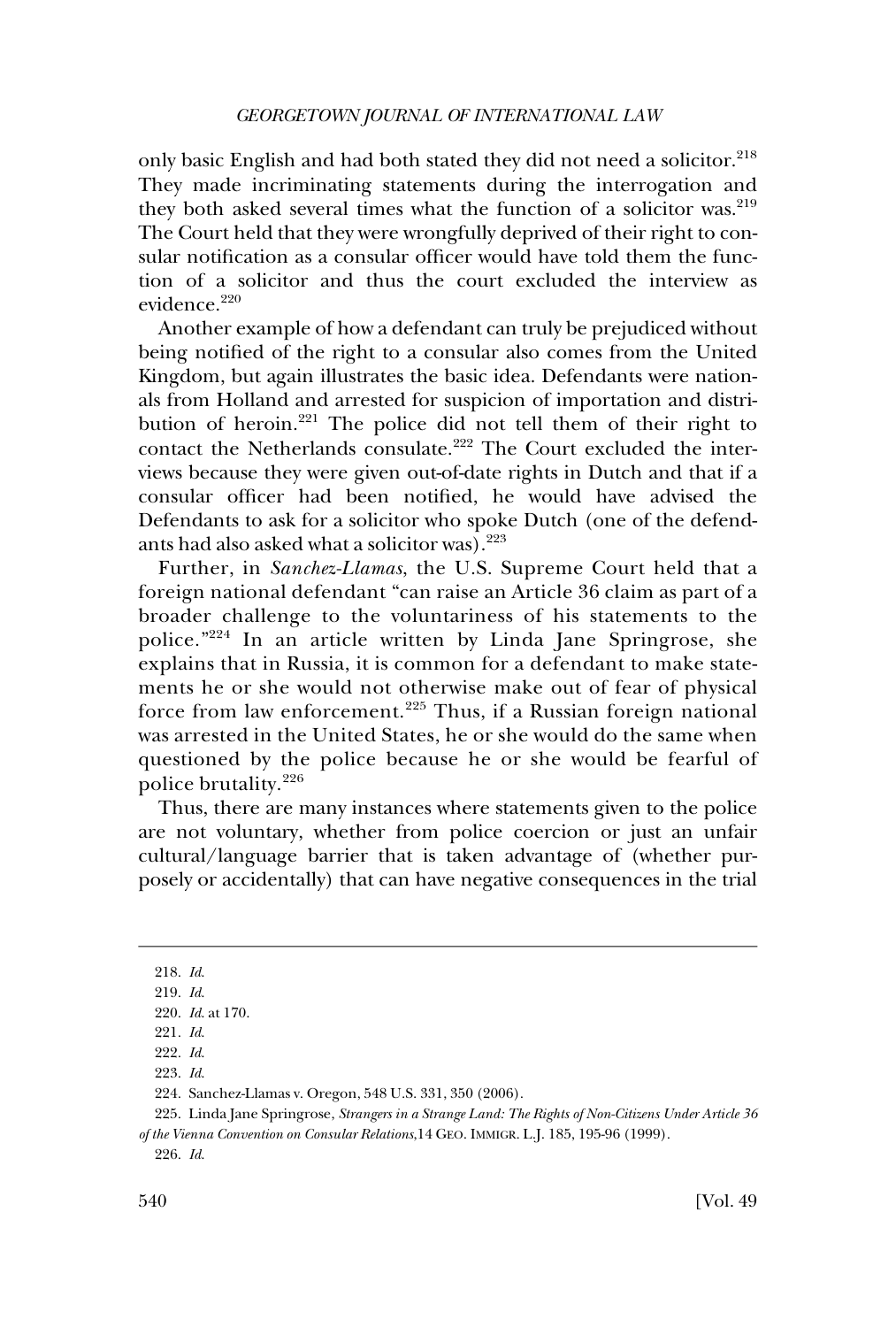<span id="page-40-0"></span>proceedings.227 Thus, it is important that should an Article 36 claim be raised, the interrogation is examined to see if had a consular officer been with the foreign national, the confession/statements would not have been given.

## ii. Fair Trial

Consular officers have many tasks and functions that can easily be taken for granted. It has been held that evidence that could be obtained by consular agents was the same as what a defense lawyer could obtain.228 However, that is not accurate. Consular officers know how to obtain evidence from the foreign national's home country, can aid with the transportation of witnesses from the home country, and assure that the defendant has an interpreter.<sup>229</sup> Also, a consular officer is aware of laws of the foreign national's home country and can, thus, inform the defendant and the defense attorney.<sup>230</sup> A defense attorney will have a hard time being able to prepare a sufficient defense for the foreign national if he or she does not know the procedures to gather evidence or witnesses located in the defendant's country.

For example, a foreign national from the Dominican Republic was sentenced to death and although there was mitigating evidence available, it was in the Dominican Republic.<sup>231</sup> However, defendant did not know he could provide this information to his attorney, which a consular officer would have told him to do, and his attorney was not aware the right of consular notification existed.<sup>232</sup> The defendant was sentenced to death.233

Another example is Martinez Villareal, who was a Mexican national arrested and not informed of his right to consular notification.234 The

230. Lee, *supra* note 229, at 1548.

<sup>227.</sup> See *supra* Section IV.A for Fierro and Loza examples of prejudice.

<sup>228.</sup> Faulder v. Johnson, 81 F.3d 515, 520 (5th Cir. 1996).

<sup>229.</sup> *In re* Martinez, 209 P.3d 908, 912-13 (Cal. 2009); Sarah H. Lee, *Strangers in a Strange Land: The Threat to Consular Rights of Americans Abroad After Medellin v. Texas*, 70 OHIO ST. L.J. 1519, 1546- 47 (2009).

Springrose*, supra* note 225, at 196-97; *see also* Matthias Lehmphul, *1999: Walter LaGrand, a*  231. *German gassed in America*, EXECUTEDTODAY.COM (Mar. 3, 2008), [http://www.executedtoday.com/](http://www.executedtoday.com/2008/03/1999-walter-lagrand/) [2008/03/1999-walter-lagrand/](http://www.executedtoday.com/2008/03/1999-walter-lagrand/). In the *LaGrand* case, had the German consulate been contacted from the onset of the ordeal, it could have helped obtain evidence of the LaGrand brothers' childhood and unorthodox upbringing. While it probably would not have overturned their murder convictions (as the State had an eyewitness putting both brothers at the scene of the bank robbery), it may have gotten the jury more sympathetic as to not pursue the death penalty.

<sup>232.</sup> Springrose*, supra* note 225, at 197.

<sup>233.</sup> *Id*.

<sup>234.</sup> QUIGLEY ET. AL., *supra* note 39, at 147.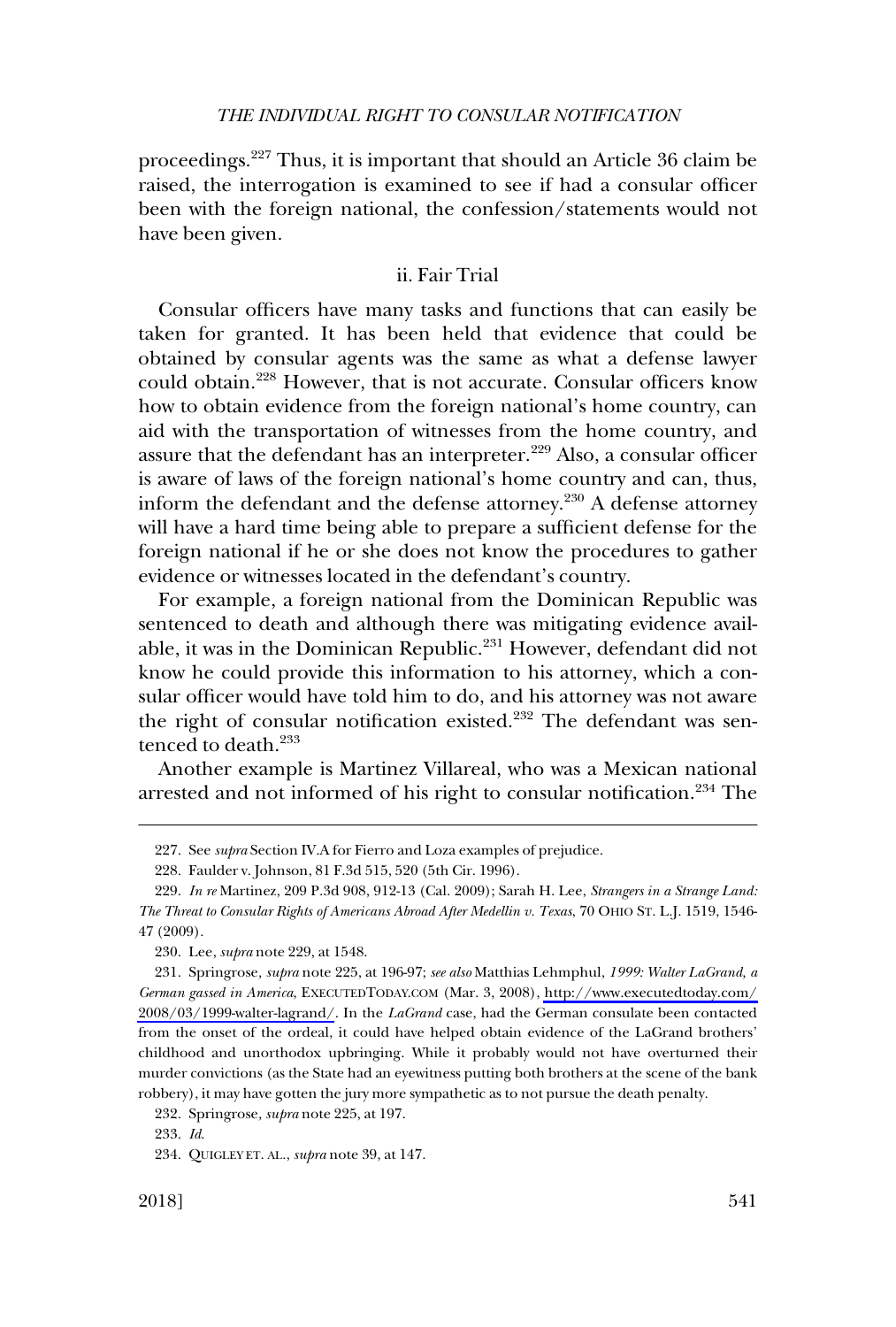<span id="page-41-0"></span>defendant was not familiar with the U.S. legal system and he did not understand who in the courtroom was the jury – or what a jury's purpose was.235 He did not speak English and his defense attorney did not speak Spanish.<sup>236</sup> The Inter-American Commission on Human Rights held that the State's (U.S.) failure to notify Martinez Villareal of his right to consular notification violated his rights to due process and to a fair trial. $237$ 

Also, in *Guiterrez v. State*, the defendant, a Mexican national, was not informed of his consular right.<sup>238</sup> The interpreter for the court (Gonzales) at defendant's trial was later found to have committed perjury because he was not a certified Spanish interpreter, as he had sworn he was.239 Thus, the Court held that defendant "suffered actual prejudice due to the lack of consular assistance."240 Gonzales relied on Cuban-Spanish for his interpretation, not Mexican-Spanish, which is what the witnesses spoke. $241$  Thus, the interpretations were not accurate. The court ordered an evidentiary hearing to see if Gonzales's actions compromised Guiteerrez's defense to the point of prejudice.<sup>242</sup> If a Mexican consular officer was present, maybe Gonzales's deception would have been revealed or a tape-recorder used, because one was not used at the trial.<sup>243</sup> Thus, there are many situations where a consular officer can be very useful to a foreign national in preparing for trial, and without such assistance, there may not be a fair amount of evidence/ witnesses in favor of the defendant as there would have been with a consular officer.

## iii. National and International Practice

Suppression of evidence in an Article 36 violation—contrary to other domestic courts—is not completely new to U.S. jurisprudence. For example, while courts in the United States have held that there is no history of evidence suppression for an Article 36 violation in this

<sup>235.</sup> *Id*.

<sup>236.</sup> *Id*.

<sup>237.</sup> Ramo´n Martinez Villareal v. United States, Case 11.753, Inter-Am. Comm'n H.R., Report No. 52/02,

OEA/Ser.L/V/II.117, doc. 1 rev. 1 ¶ 84 (2002).

<sup>238.</sup> Guiterrez v. State, No. 53506, 2012 Nev. Unpub. LEXIS 1317, at \*5 (Sept. 19 2012).

<sup>239.</sup> Gonzales was found to have fabricated his certification as well as all his education background, all of which were requirements to be an interpreter. *See id*. at \*6 n.3.

<sup>240.</sup> *Id*. at \*5.

<sup>241.</sup> *Id*. at \*11.

<sup>242.</sup> *Id*. at \*12.

<sup>243.</sup> *Id*. at \*12-13.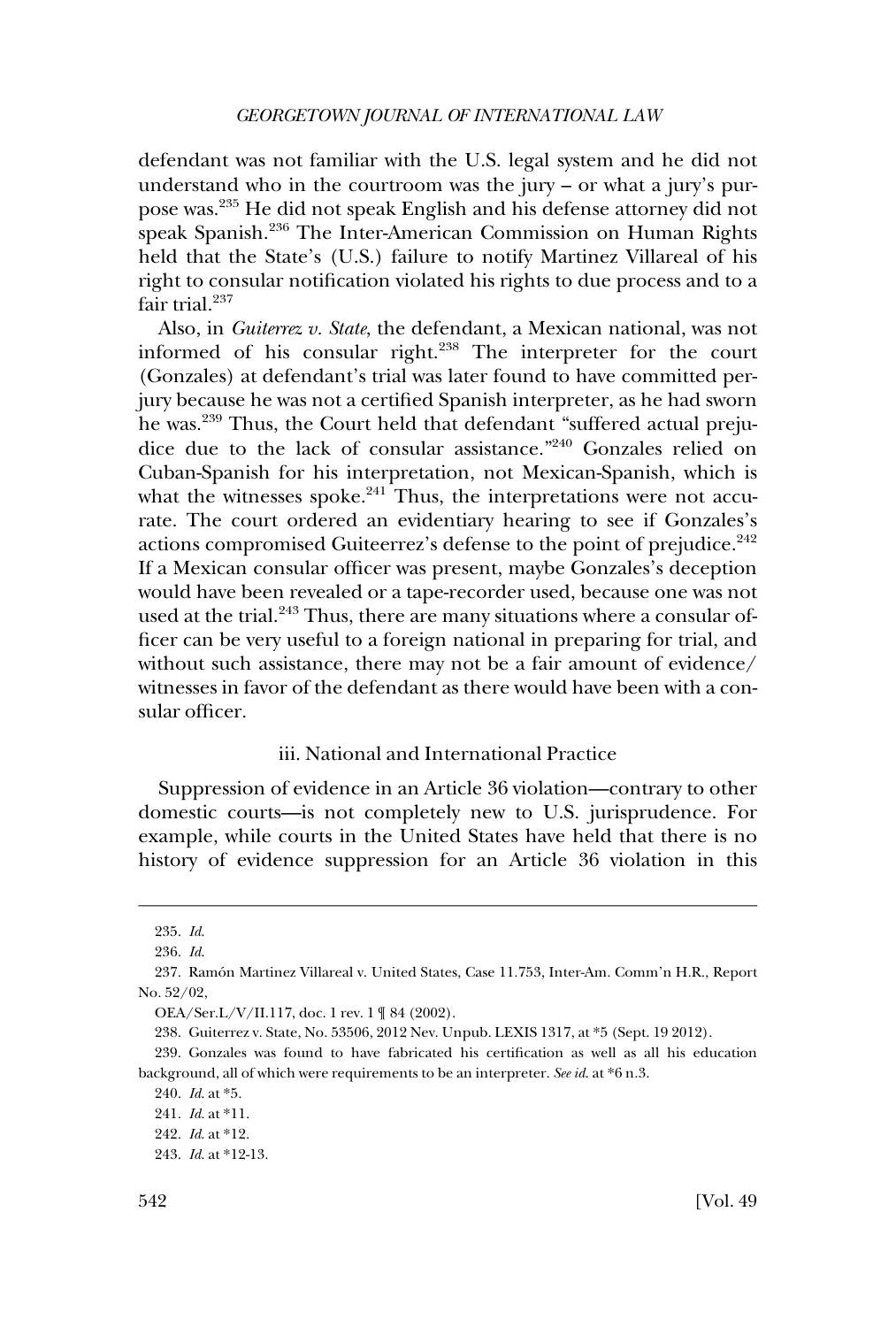country nor in any country party to the VCCR, that is not an accurate statement.<sup>244</sup> A Texas Court did find suppression of evidence was an appropriate remedy for a violation of Article 36. In *Molando v. State*, the issue was whether defendant's statements could be suppressed under a jury instruction that stated that any evidence obtained in violation of the laws of Texas, the laws of the United States, or the Constitution, could be suppressed.<sup>245</sup> The court held that under its state law, any violation of a federal or state statute or constitutional provision would allow evidence obtained from that violation to be suppressed.<sup>246</sup> The Court concluded that because the VCCR was a self-executing treaty, it was the "Supreme law of the land" and thus a violation of Article 36 allowed for the remedy of suppression of evidence.<sup>247</sup> Also, a Delaware court found that suppression of evidence was an appropriate remedy for violation of Article 36.<sup>248</sup>

Further, other common law countries have ruled that evidence obtained in violation of the right to consular notification must be suppressed if it was obtained in a manner grossly unfair to the defendant, such as the police interrogating the defendant, who in turn makes incriminating statements. In that situation, had a consular official been notified, he or she would have highly advised and explained the role of an attorney before the defendant waived the right to an attorney and answered any questions.<sup>249</sup> In Australia, courts have held that suppression of evidence is a remedy for failing to notify a foreign national of his or her right to consular notification.<sup>250</sup> In the United Kingdom,

248. State v. Reyes, 740 A.2d 7, 26 (Del. Super. Ct. 1999) *overruled by* State v. Vasquez, Del. Super. LEXIS 209, at 4 n.6 (Del. Super. Ct. May 23, 2001) (stating that Reyes was based on a decision that had been overruled by United States v. Lombera-Camorlinga, 206 F.3d 882 (9th Cir. 2000)). So, the Court, if faced with another case concerning consular notification, would not have followed the *Reyes* precedent calling for suppression of evidence anymore.

249. See United Kingdom case examples *supra* Section V.B.1.a.i.

250. *See Tan Seng Kiah v R* [2000] 10 NTLR 128 (Austl.) (holding that the police have an obligation to inform foreign national detainee of his right to consular notification and by not doing do, defendant acted in a way he would not have had he known his rights); *see also R. v Tan* 

<sup>244.</sup> United States v. Rodrigues, 68 F. Supp. 2d 178, 185 (E.D.N.Y. 1999); Sanchez-Llamas v. Oregon, 548 U.S. 331, 350 (2006).

<sup>245.</sup> Maldonado v. State, 998 S.W.2d 239, 246 (Tex. Crim. App. 1999).

<sup>246.</sup> *Id*. at 246-47.

<sup>247.</sup> *Id*. at 247. Though the court did not suppress the evidence in the end, the reason was that there was no evidence that the defendant was not a U.S. national and thus did not qualify as a foreign national, which is was required for the authorities to have been obliged to notify him of his consular right. *But see* Rocha v. State, 16 S.W.3d 1 (Tex. Crim. App. 2000) (holding that the treaties did not fall under the statue's exclusionary rule as "laws" so suppression of evidence was not permitted).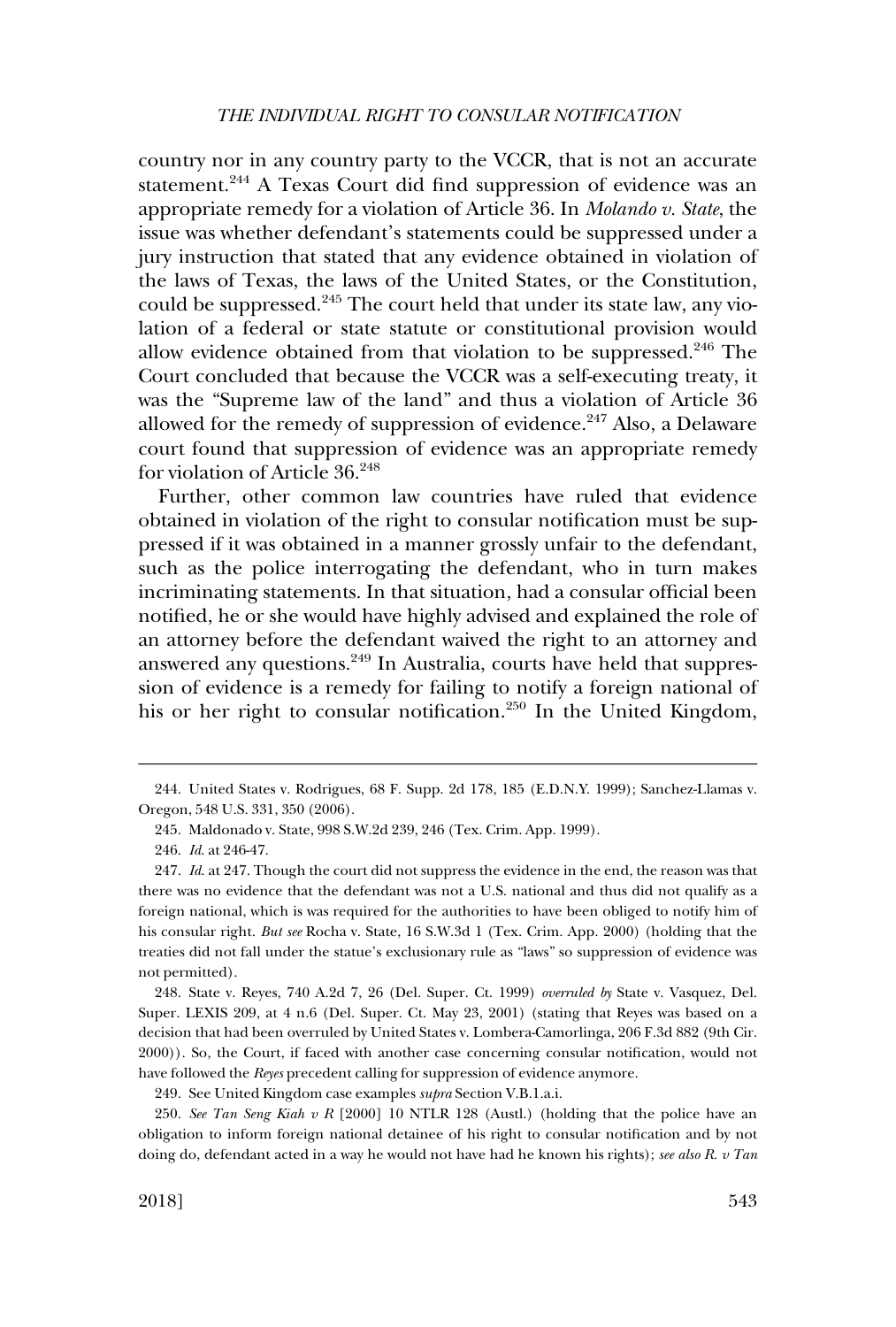<span id="page-43-0"></span>suppression has been granted, regardless of whether the detainee was informed of his rights to an attorney.<sup>251</sup>

In civil law countries, although formal suppression is not as common, in practice, judges disregard improperly obtained evidence or discount its significance.<sup>252</sup> Also, in Germany, a civil law country, the admittance or suppression of evidence obtained by police procedural violations are balanced against the importance of the defendant's privacy rights and the seriousness of the offense charged.<sup>253</sup>

Lastly, the United States Department of State reported that when U. S. citizens that are detained in Australia and New Zealand ask to consult with the U.S. consulate, the law enforcement officials stop the questioning.254 Also, in Denmark, after being informed of the right to contact the consulate, if the detainee "does not wish the interrogation to continue," law enforcement stopped until the consulate is notified. $255$ 

Thus, other countries do suppress evidence or at least consider whether a foreign national is prejudiced when not informed of the right of consular notification. And, the U.S. Supreme Court has stated that when interpreting a multilateral treaty, the interpretations of other member states must be given "considerable weight."256 Further, the Restatement (Third) on Foreign Relations states that "treaties that lay down rules to be enforced by the parties through their internal courts or administrative agencies should be construed as to achieve uniformity of result despite difference between national legal systems."257 Thus, for both comity, uniformity, and constitutional protection, review for prejudice and suppression of evidence if prejudice is found is essential.

### iv. Summary

When evidence is obtained in the absence of consular notification, there is a high probability that a foreign national is prejudiced by

<sup>[2001]</sup> WASC 275 (Austl.) (holding that violation of the right to consular notification was unfair to detainee and thus excluded the evidence).

<sup>251.</sup> See Individual Consular Rights: Foreign Law and Practice, FOREIGN NATIONALS, CONSULAR RIGHTS & THE DEATH PENALTY (June 2015), [http://users.xplornet.com/](http://users.xplornet.com/~mwarren/foreignlaw.html)�mwarren/foreignlaw. [html](http://users.xplornet.com/~mwarren/foreignlaw.html) (citing a British case holding that any statements made to police without speaking to a consular officer were to be excluded).

<sup>252.</sup> Sanchez-Llamas v. Oregon, 548 U.S. 331, 395 (2006).

<sup>253.</sup> *Id*. at 395-96 (citing Craig M. Bradley*, The Exclusionary Rule in Germany*, 96 HARV. L. REV. 1032, 1065 (1982)).

<sup>254.</sup> Warren, *supra* note 139.

<sup>255.</sup> *Id*.

<sup>256.</sup> Air France v. Saks, 470 U.S. 392, 404 (1985) (citing Benjamins v. British European Airways, 572 F.2d 913, 919 (2d Cir. 1978)).

<sup>257.</sup> RESTATEMENT (THIRD) OF FOREIGN RELATIONS LAW §325 cmt. d (AM. LAW INST. 1987).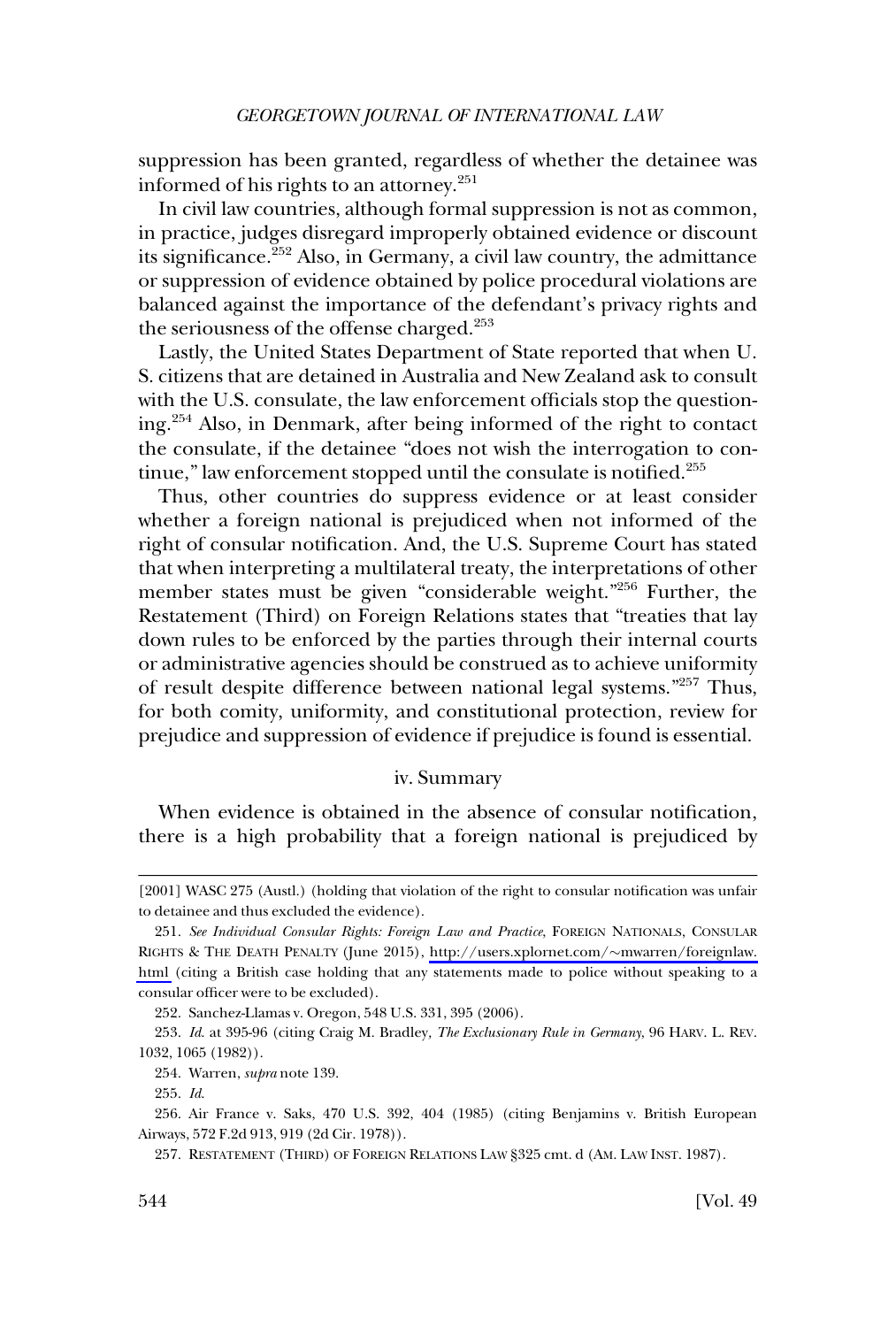<span id="page-44-0"></span>statements they made or the progression of a trial without the aid of a consular official. Thus, there must be an evidentiary hearing to see if prejudice existed and the trial must be halted for a foreign national to speak with a consular officer to prepare his or defense.

## b. *Second Stage*

## i. Sixth Amendment of the Constitution

Under this Second Stage, a foreign national denied his Article 36 right can raise his/her Sixth Amendment to counsel in order to overcome state procedural hurdles. From the time of conviction to any appeal or habeas petition, whether state or federal, a foreign national, under the newly proposed statute, must get an evidentiary hearing to see if he or she was prejudiced by not being notified of his consular right. The burden would be on the foreign national defendant to prove that had he or she been informed of the right to consular notification, he or she would not have been found guilty beyond a reasonable doubt, or that the conviction would have resulted in a lesser sentence. At this evidentiary hearing, the foreign national defendant would have to bring evidence to prove prejudice, such as new witnesses or evidence.

Procedural default rules will not bar the evidentiary hearing because of the reasoning adopted by the Seventh Circuit in *Osagiede*. In that case, a Nigerian national, appealed his conviction based on ineffective counsel assistance of counsel, as his attorney did not raise the government's violation of his consular notification at trial.<sup>258</sup> The Court held that an Article 36 violation would override procedural default rules when "'the attorney's overall representation falls below what is required by the Sixth Amendment.'"259

The Court then reviewed the counsel assistance under the *Strickland*  standard.<sup>260</sup> Under the first part of the test, an attorney should have known of Article 36 as it was "the law on the books" and "simple" research would have revealed its existence.<sup>261</sup> Further, a lawyer is

<sup>258.</sup> Osagiede, 543 F.3d at 405.

<sup>259.</sup> *Id*. at 407 ("[T]he Court noted that an attorney's failure to raise and Article 36 violation would not be "cause" for overriding a state's procedural default rules, unless 'the attorney's overall representation falls below what is required by the Sixth Amendment." (citing Sanchez-Llamas v. Oregon, 548 U.S. 357 & 357 n. 6 (2006))).

<sup>260.</sup> *Id*. at 408 (To prove ineffective counsel, defendant must prove: "(1) his counsel's performance fell below an objective standard of reasonableness when measured against 'prevailing professional norms,' and (2) but for the deficient performance, there is a reasonable probability that the outcome of the proceeding would have been different." (citing Strickland v. Washington, 466 U.S. 668, 687-96 (1984))).

<sup>261.</sup> *Id*. at 409.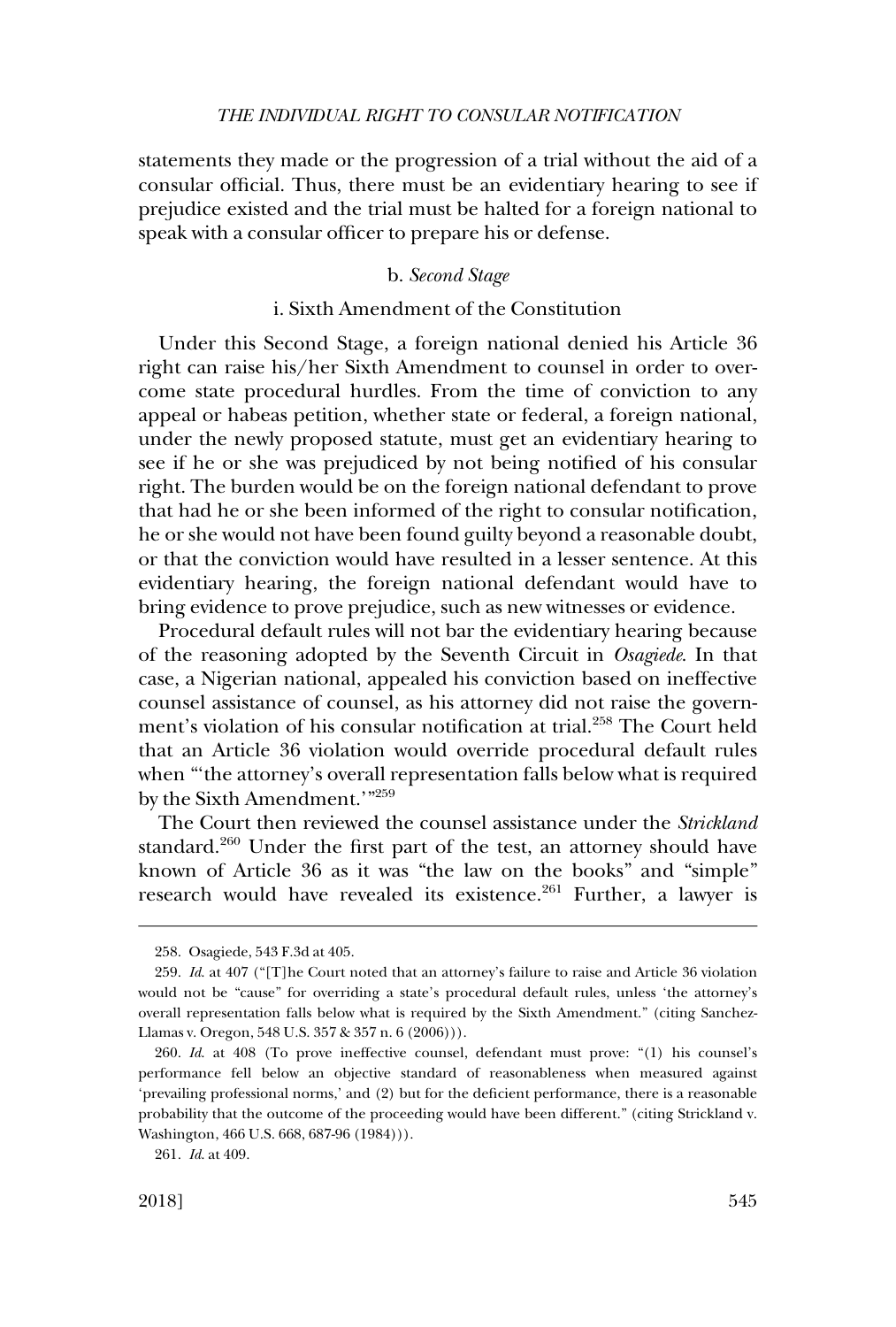<span id="page-45-0"></span>"expected to know the laws applicable to their client's defense."<sup>262</sup> Thus, when the defense does not raise a violation of Article 36, the defendant has recourse and a chance to prove prejudice.<sup>263</sup>

Prejudice in the *Osagiede* case most likely would have been found at the evidentiary hearing. The Government had nine tapes, but only one of the tapes could be translated and though it was revealed not to have the defendant's voice, the others allegedly did.<sup>264</sup> Also, the defendant was mistaken with another man who was presumably in Nigeria at the time of trial.<sup>265</sup> Had the Nigerian consulate been contacted, it could have translated the tapes and understood the strong Nigerian accents, perhaps showing that none of the tapes contained the voice of the defendant.266 The Nigerian consulate also could have worked with the Nigerian government to find the man whose identity was mistaken for the defendant.<sup>267</sup> Thus, Osagiede (the defendant foreign national) most likely was prejudiced by not being informed of his right to consular notification. Thus, by raising an Article 36 violation through the Sixth Amendment, a foreign national defendant can overcome the procedural default barriers and question the lawfulness of his or her detention in the United States.

## ii. Non-Application of the Procedural Default Rules to Article 36 Claims

Furthermore, not applying the procedural default rules to a treaty is not implausible.268 With regards to federal statutes, there is a

<sup>262.</sup> *Id*. Research would have revealed the several cases involving the Vienna Convention in the United States as well as ICJ cases *LaGrand* and *Avena*. Thus, an attorney—a reasonable competent attorney—would have discovered Article 36. *See also* 28 C.F.R. § 50.5 (2018) (establishing a uniform procedure for consular notification where foreign nationals are arrested by the Department of Justice); FED. R. CRIM. P. 5(d)(F) (providing that a defendant who is not a U.S. citizen may request consular notification).

<sup>263.</sup> *See* Osagiede, 543 F.3d at 412-13. In *Osagiede*, the Court found that the defendant did deserve to have an evidentiary hearing to see if he could show he was prejudiced by failure to be informed of Article 36. *Id*. at 413. In that case, there were nine tape recordings, only one of which was translated (not containing the defendant's voice), but the other untranslated ones were said to. *Id*. at 404. A consular officer could have helped with dialect detections and translate more efficiently, and help find a witness in Nigeria who was often mistaken for defendant. *Id*. at 413.

<sup>264.</sup> *Id*. at 413.

<sup>265.</sup> *Id*.

<sup>266.</sup> *Id*.

<sup>267.</sup> *Id*.

<sup>268.</sup> *See* RESTATEMENT (FOURTH) ON FOREIGN RELATIONS § 108 Reporters' Notes No. 1 (AM. LAW INST., Tentative Draft No. 2, 2016); *see also* Estate of Graf Droste Zu Vischering, 782 N.W.2d 141 (Iowa 2010) (holding The Hague Service Convention prevailed over state procedural rules).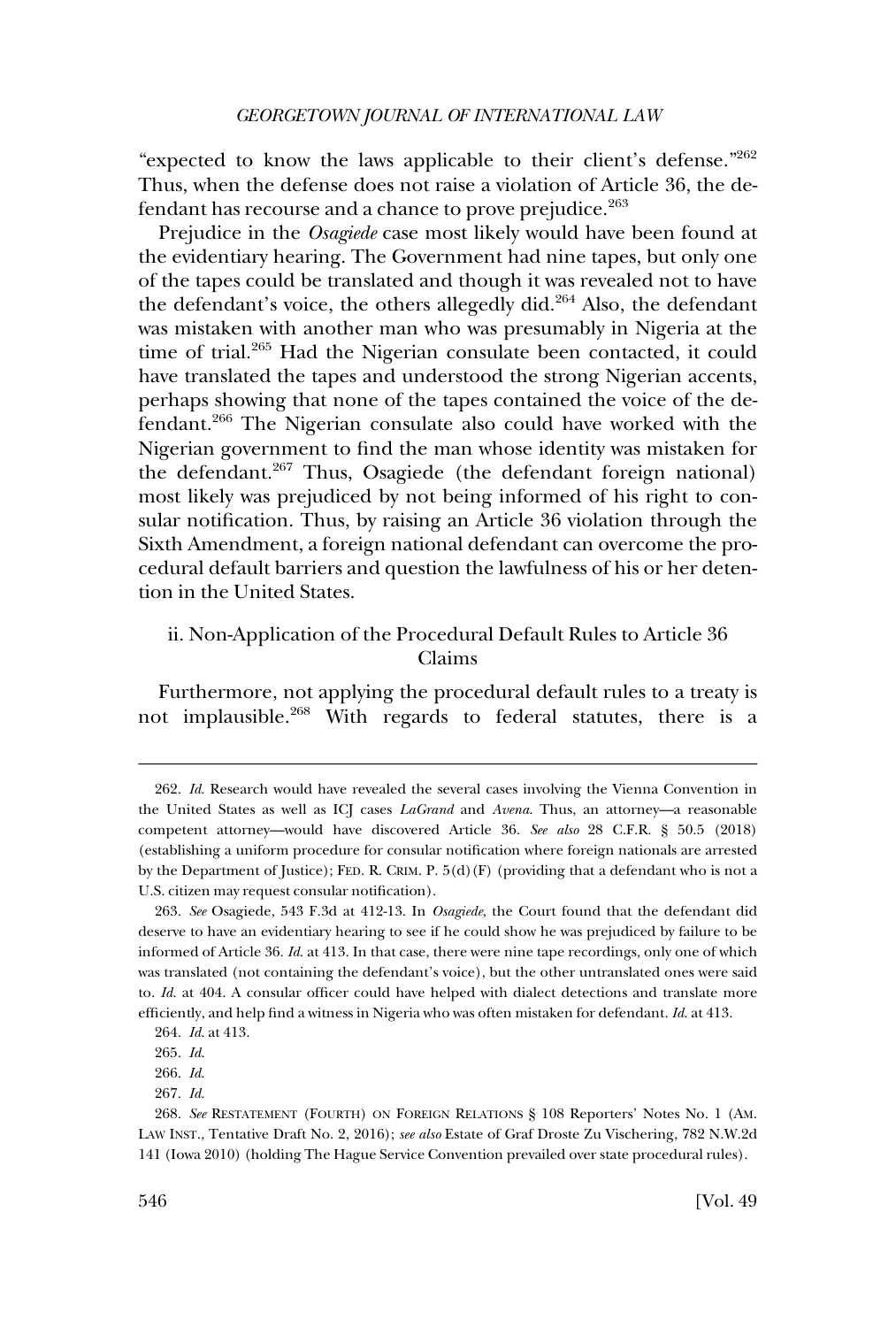presumption that Congress does not intend to displace state law, unless the statute concerns foreign affairs, $269$  which the VCCR does. Because the Vienna Convention is a self-executing treaty, thus having the same status as a federal statute, the same reasoning can apply. Because the VCCR involves international relations – and it can be said there are few greater intrusions on a country than the detention and imprisonment of its own foreign nationals by another country – the state procedural default rules should not apply because serious foreign relations concerns are implicated otherwise.

In regard to the AEDPA, similar reasoning exists in the form of the Charming Betsey doctrine, which states "an act of Congress ought never to be construed to violate the law of nations if any other possible construction remains."270 The Restatement (Third) states that a U.S. statute should not be construed as to conflict with international law or agreement of the United States.<sup>271</sup> The Act was enacted after the bombing of the World trade Center on February 26, 1993, which led to Congress enacting the AEDPA with the purposes of "simply[ing] the prosecution of people charged with committing or planning terrorist attacks" and deport[ing] more non-citizen criminals.<sup>272</sup> Thus, the purpose of the Act was not to bar recovery for a foreign national whose Article 36 rights were violated. Further, there would be no contradiction or harm to the AEDPA if an Article 36 claim would be allowed to proceed notwithstanding the procedural default rules.

Thus, after a conviction, each case where a foreign national defendant raises a violation of Article 36 of the VCCR, will be reviewed individually in an evidentiary hearing to decide if there was prejudice, and if so, what the remedy would be (whether a new trial with evidence suppressed and/or new evidence, or a lesser sentence of the upheld conviction). This will enable the "full effect" to be given to Article 36 and still conform to U.S. domestic laws.

<sup>269.</sup> *See* RESTATEMENT (FOURTH) ON FOREIGN RELATIONS, *supra* note 268, Reporter's Notes No. 2 ("In determining whether a state law obstructs the purposes of a federal statute, 'it is of importance that this legislation is in a field which effects international relations, the one aspect of our government that from the first has been most generally conceded imperatively to demand broad national authority.'" (citing Hines v. Davidowitz, 312 U.S. 52, 67-68 (1941))).

<sup>270.</sup> CURTIS A. BRADLEY, INTERNATIONAL LAW IN THE U.S. LEGAL SYSTEM 16 (2d ed. 2015). 271. *Id*.

<sup>272.</sup> Yen H. Trinh, *The Impact of New Policies Adopted After September 11 on Lawful Permanent Residents Facing Deportation Under the AEDPA and IIRIRA and the Hope of Relief Under the Family Reunification Act*, 33 GA. J. INT'L. & COMP. L. 543, 548 (2005).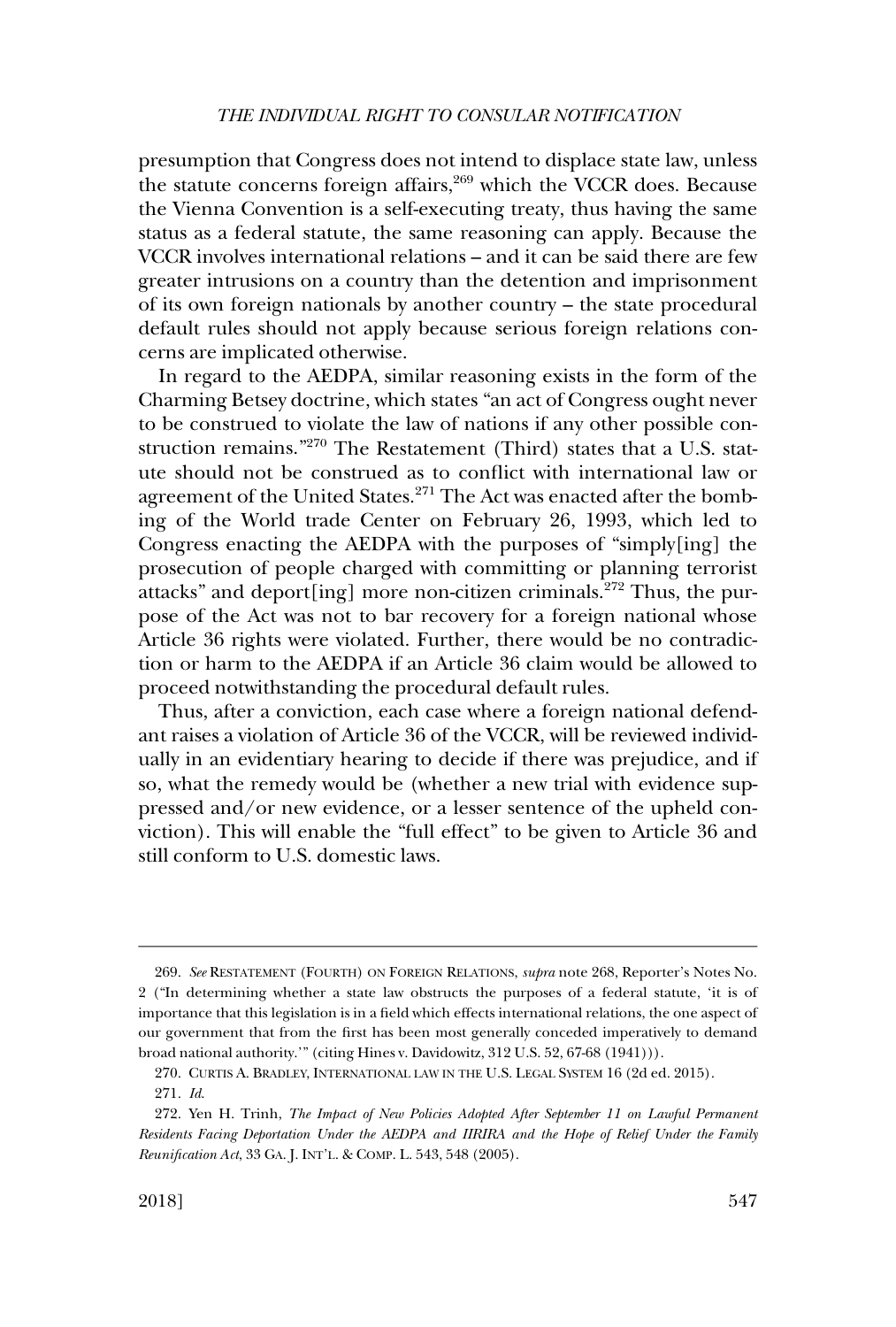## VI. FEDERALISM ISSUES

<span id="page-47-0"></span>The proposed statute is for Congress to enact. The Tenth Amendment declares that the powers not given to the federal government in the Constitution, nor prohibited to the states in the Constitution, are given to the states.<sup>273</sup> States have always exercised their police power regarding safety, health, and morals of their respective state territory without much intrusion from the federal government especially with its criminal justice system and educational systems. Thus, it could be argued that this proposed statute would exceed the bounds of congressional authority, thereby interrupting the balance of federalism. However, while states have historically had control over their criminal justice systems, foreign affairs and constitutional concerns have always remained under the power of the federal government, as have treaties.

First, it should be noted that the right to consular notification and the remedies proposed in the statute are very important to international comity and the protection of U.S. citizens abroad. If the United States continues to fail at enforcing Article 36 and continues with its lack of remedies for such a violation, foreign relations will continue to deteriorate. Further, parties that have ratified the VCCR will begin to disregard the right of consular notification of U.S. citizens in their countries.274

Another problem with the United States' lack of consular notification and enforcement of violations is regarding the death penalty. Of the thirty-two foreign nationals executed since 1988, twenty-four of them had raised the claim of violation of consular notification.<sup>275</sup> Those violations involve the relations of thirteen different countries.<sup>276</sup> For example, after the LaGrands were executed, at the 55<sup>th</sup> Session of the Commission on Human Rights in Geneva, German Foreign Minister Joschka Fischer stated, "States whose justice system kill are not

<sup>273.</sup> U.S. CONST. amend. X.

<sup>274.</sup> Woodman, *supra* note 4, at 48 (citing United States v. Carillo, 70 F. Supp.2d 854, 859-60 (N.D. Ill. 1999)).

<sup>275.</sup> Mark Warren, *Death Penalty Information Center, Foreign Nationals, Part II*, DEATH PENALTY INFORMATION CENTER (Dec. 23, 2017), [https://deathpenaltyinfo.org/foreign-nationals-part-ii.](https://deathpenaltyinfo.org/foreign-nationals-part-ii)

<sup>276.</sup> *Id*. (listing the Dominican Republic, Mexico, Paraguay, Honduras, Thailand, Germany, Philippines, Canada, Iraq, Pakistan, Viet Nam, Jamaica, and Cuba, while noting that Thailand, Iraq, Pakistan, Vietnam, Jamaica, and Cuba still retain the use of the death penalty in their legal systems); *see also* Oliver Smith. *Mapped: The 58 countries that still have the death penalty*, TELEGRAPH (Sept. 1, 2016), [http://www.telegraph.co.uk/travel/maps-and-graphics/countries-that-still-have](http://www.telegraph.co.uk/travel/maps-and-graphics/countries-that-still-have-the-death-penalty/)[the-death-penalty/](http://www.telegraph.co.uk/travel/maps-and-graphics/countries-that-still-have-the-death-penalty/). It should be noted that international relations are still affected when one country imposes the death penalty on another country's national.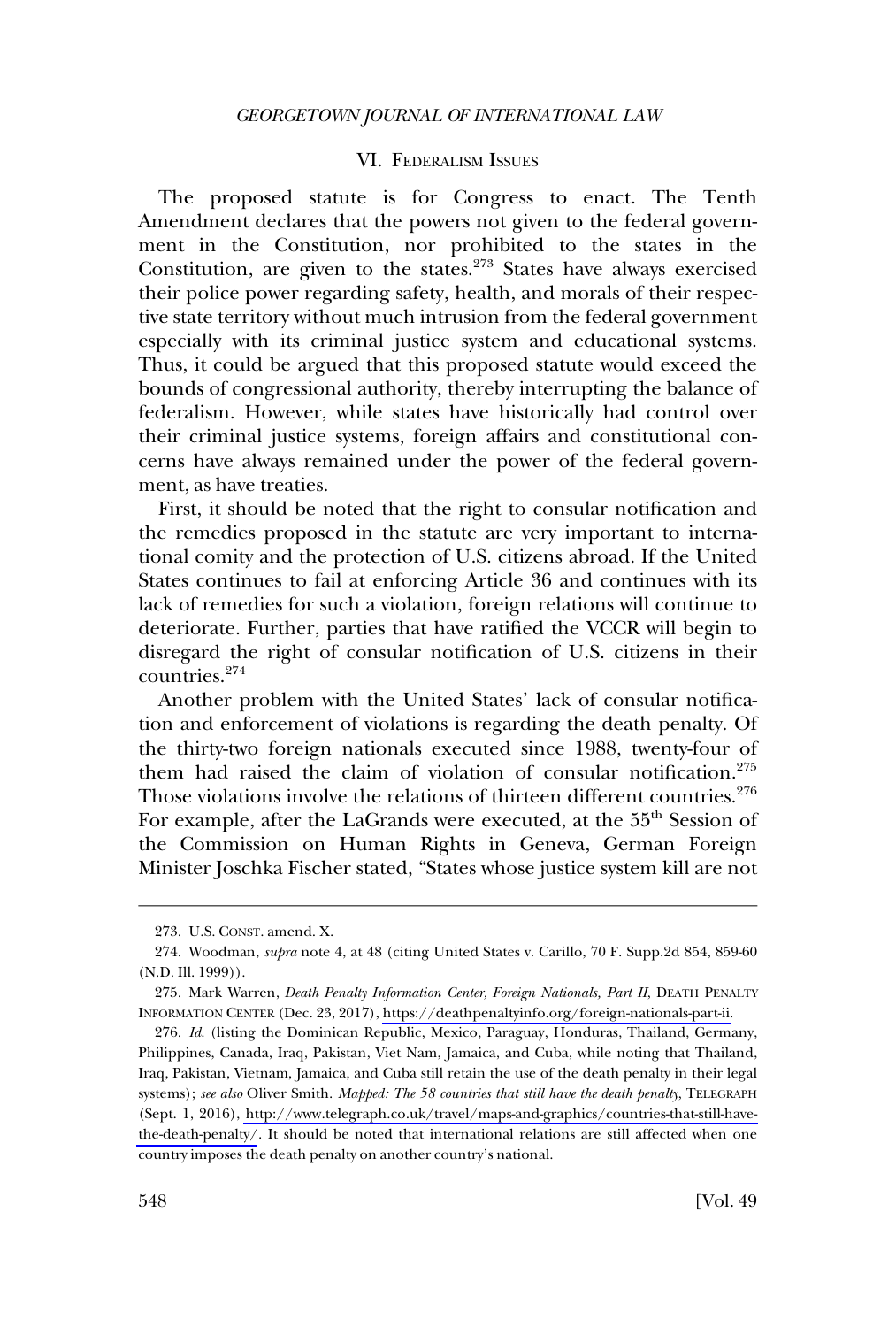meeting their responsibility to set an example to society."277 Europeans believe that the death penalty cannot be justified either ethically or legally and has not proved to be an effective means of combating crime."278 While this refers slightly to European countries' disapproval of America's continuation to allow the death penalty, it also stems from the fact that the prisoners executed were German nationals, who were not informed of their right to contact the German consulate when arrested by U.S. officials and then executed under the laws of a foreign country. Thus, in the interest of international relations, not only does the United States need to recognize consular notification as an enforceable right, it needs to enforce it and provide remedies when that right is breached.

Also, while certain areas have been left for states, that does not mean the federal government has not stepped in. In *Missouri v. Holland*, 252 U.S. 416 (1920), the United States enacted a statute pursuant to a treaty entered two years before with Great Britain to protect migratory birds between the United States and Canada.<sup>279</sup> Missouri argued that the regulation of the migratory birds was left for the states to govern under the Tenth Amendment, so the statute was thereby unconstitutional.<sup>280</sup> However, the Supreme Court ruled that "[i]f the treaty is valid there can be no dispute about the validity of the statute under 8 Article I, § 8, as a necessary and proper means to execute the powers of the Government."281 Further, this case "stands for the proposition that the treaty power can be used to regulate matters that Congress could not regulate in the absence of a treaty."282 Thus, regarding Article 36, even if this area were left to the states, as it implicates the criminal justice system, Congress would still have a way to justify its actions for enacting the proposed statute through its treaty making power.

However, the justification need not be taken that far as areas involving the Constitution, like here, has always been left for Congress. As explained above, the violation of a foreign nationals right to consular notification can have severe ramifications on their constitutional rights. And under *Wong Wing v. United States*, 163 U.S. 228 (1896), foreign

<sup>277.</sup> Lehmphul, *supra* note 231.

<sup>278.</sup> *Id*.

<sup>279.</sup> Missouri v. Holland, 252 U.S. 416, 431 (1920).

<sup>280.</sup> *Id*. at 431-32.

<sup>281.</sup> *Id*. at 432.

<sup>282.</sup> RESTATEMENT (FOURTH) OF FOREIGN RELATIONS LAW § 112 Reporter's Note No. 2 (AM. LAW INST., Tentative Draft No. 2, March 22, 2016).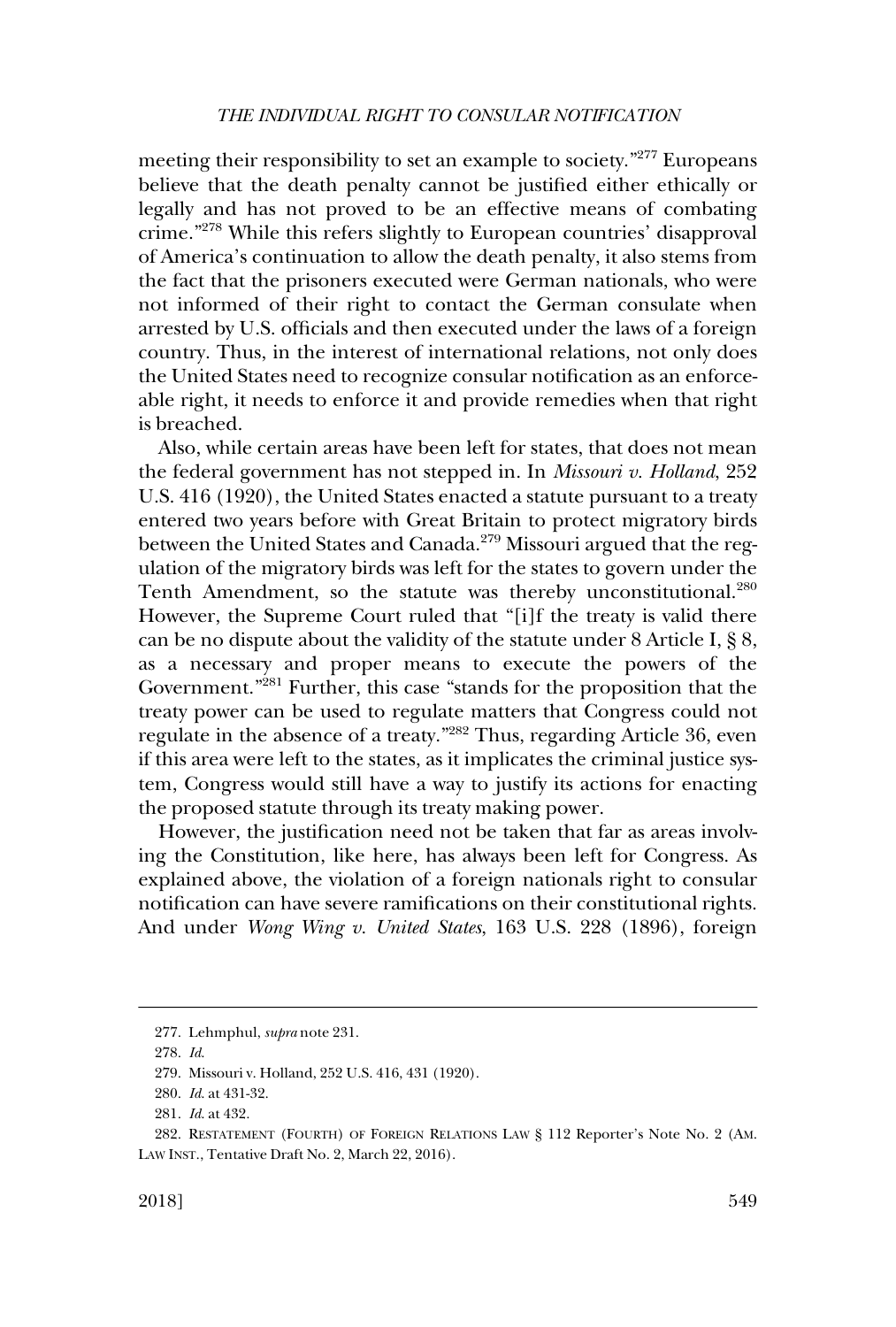<span id="page-49-0"></span>nationals are protected under the Fifth and Sixth Amendments.<sup>283</sup> Thus, any infringement – or even possible infringement – of the Constitution gives the federal government the power to remedy despite a state's protest of the federalism balance.

## VII. CONCLUSION

In conclusion, Article 36 of the Vienna Convention on Consular Relations does convey an individually enforceable right. Returning to the hypothetical at the beginning of this paper, Martin would be able to exercise that right. Martin would most likely not get a fair trial because unless he was able to contact his consulate, he would be unable to present mitigating evidence that most likely could have acquitted him. If he were to contact the San Marquette Consulate in New York, the consular officer would inform him immediately that the right to defend others is a defense in the U.S. legal system. He then would get assistance from the consular officer in finding an attorney for representation and have someone help his sister Tanya explain to the police what happened. Also, should the prosecution insist on a trial, Martin's statements of confession (being the initial aggressor) would be suppressed because he was not made aware of his right to speak to a consular officer, who would have explained to him what an initial aggressor was and that Martin was not the initial aggressor.

The Proposed Statute allows courts to review an Article 36 violation and see if a foreign national's Fifth and Sixth Amendment rights were infringed. If so, the courts have the power to remedy such a violation, making sure foreign nationals have a fair trial and preserving justice so that innocent people are not imprisoned because they were prejudiced by gaps in legal systems and customs in the world.

Ultimately, if not for the sake of the Constitution or foreign relations, the United States needs to change its stance on consular notification

<sup>283.</sup> Wong Wing v. United States, 163 U.S. 228, 238 (1896).

<sup>[</sup>The Fourteenth Amendment] says: "Nor shall any state deprive any person of life, liberty or property without due process of law; nor deny to any person within its jurisdiction the equal protection of the law." These provisions are universal in their application to all persons within the territorial jurisdiction, without regard to any differences of race, of color, or nationality; and the equal protection of the laws is a pledge of the protection of equal laws.' Applying this reasoning to the fifth and sixth amendments, it must be concluded that all persons within the territory of the United States are entitled to the protection guaranteed by those amendments, and that even aliens shall not be held to answer for a capital or other infamous crime, unless on a presentment or indictment of a grand jury, nor be deprived of life, liberty, or property without due process of law. *Id*.